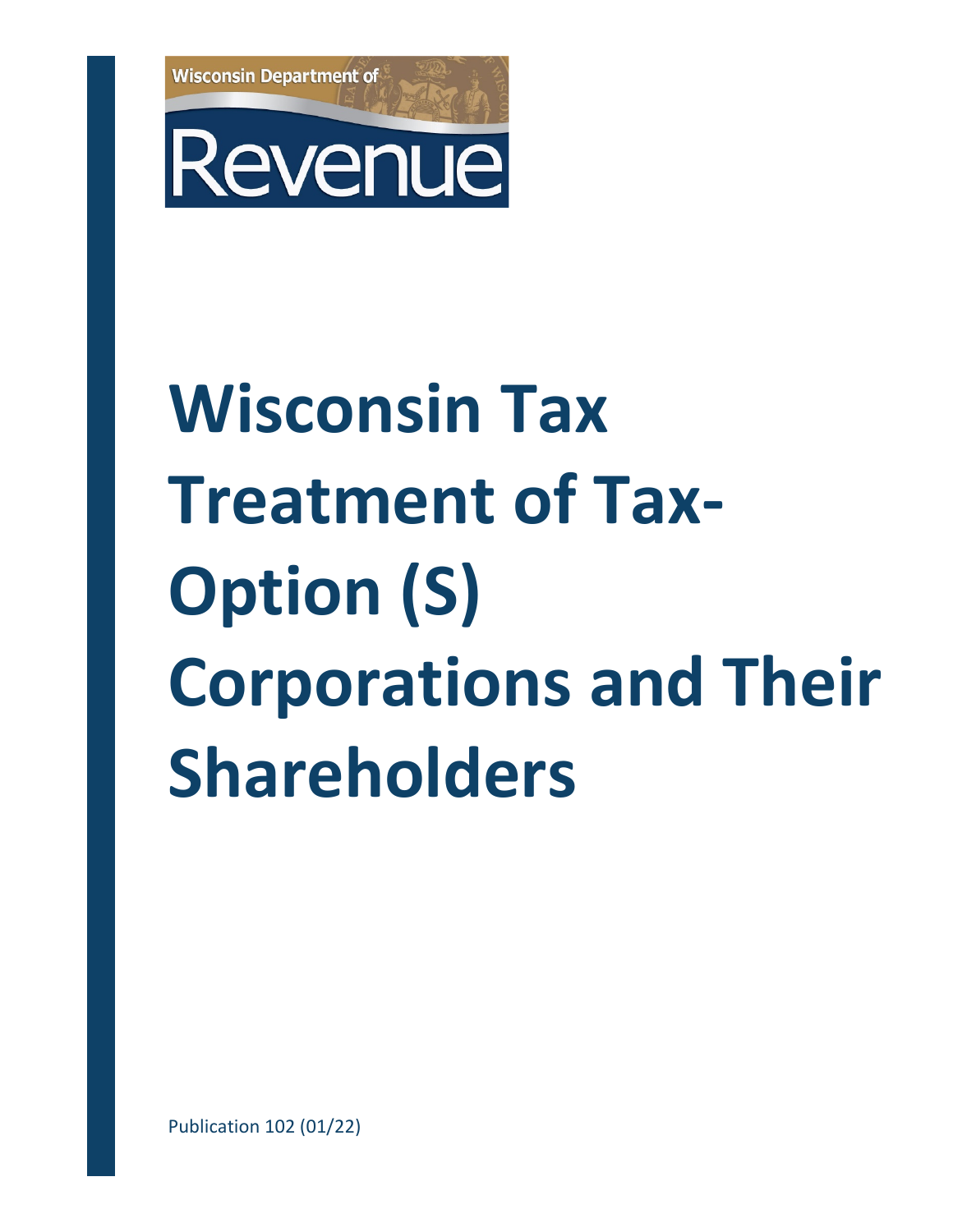# **TABLE OF CONTENTS**

<span id="page-1-0"></span>

| 1. |    |                                                                                                       | Page |
|----|----|-------------------------------------------------------------------------------------------------------|------|
| 2. |    |                                                                                                       |      |
|    | А. |                                                                                                       |      |
|    | В. |                                                                                                       |      |
|    | C. |                                                                                                       |      |
|    | D. |                                                                                                       |      |
|    | Е. |                                                                                                       |      |
|    | F. |                                                                                                       |      |
| 3. |    |                                                                                                       |      |
|    | А. |                                                                                                       |      |
|    | В. |                                                                                                       |      |
|    | C. |                                                                                                       |      |
|    | D. |                                                                                                       |      |
| 4. |    |                                                                                                       |      |
|    |    |                                                                                                       |      |
|    | В. |                                                                                                       |      |
| 5. |    |                                                                                                       |      |
|    |    | A. Shareholders of Tax-Option (S) Corporations That Are Subject to Wisconsin's Tax-Option (S) Law  10 |      |
|    | В. |                                                                                                       |      |
| 6. |    |                                                                                                       |      |
|    | А. |                                                                                                       |      |
|    | В. |                                                                                                       |      |
|    | C. |                                                                                                       |      |
|    | D. |                                                                                                       |      |
| 7. |    | THE TAX-OPTION (S) CORPORATION'S WISCONSIN FRANCHISE OR INCOME TAX RETURN 13                          |      |
|    | А. |                                                                                                       |      |
|    | В. |                                                                                                       |      |
|    | C. |                                                                                                       |      |
|    | D. |                                                                                                       |      |
|    | Е. |                                                                                                       |      |
|    | F. |                                                                                                       |      |
|    | G. | Computing Wisconsin Income of Multistate Corporations Having Only Wisconsin Resident Shareholders  23 |      |
|    | Н. |                                                                                                       |      |
|    | Ι. | Disclosure of Related Entity Expenses, "Addback" Modification, and Reportable Transactions 24         |      |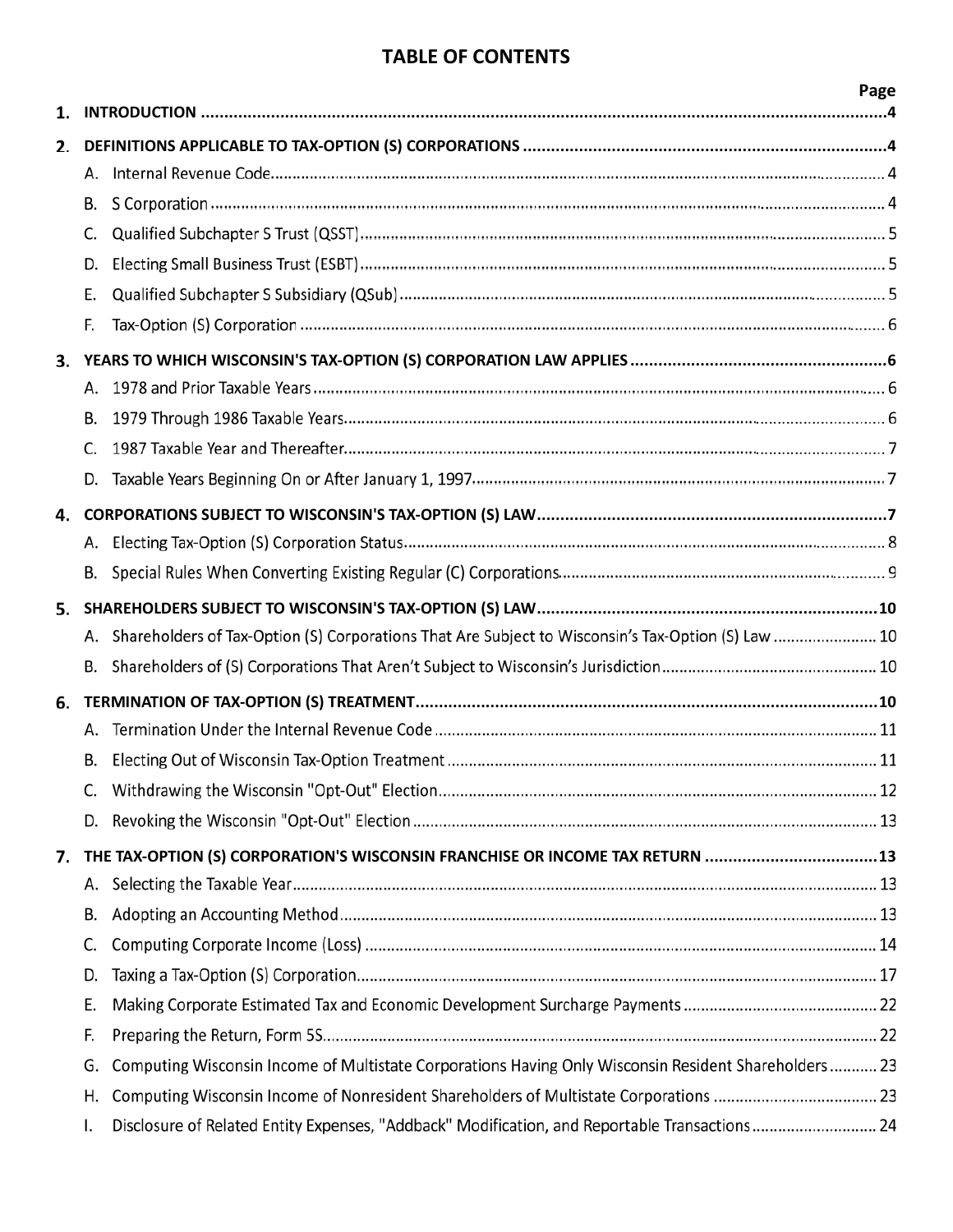# **TABLE OF CONTENTS (Continued)**

|    |    | Page                                                                                                           |  |
|----|----|----------------------------------------------------------------------------------------------------------------|--|
| 8. |    |                                                                                                                |  |
|    |    |                                                                                                                |  |
|    | В. |                                                                                                                |  |
| 9. |    |                                                                                                                |  |
|    | А. |                                                                                                                |  |
|    | В. |                                                                                                                |  |
|    | C. |                                                                                                                |  |
|    | D. |                                                                                                                |  |
|    | Ε. |                                                                                                                |  |
|    | F. | Wisconsin Resident Shareholders of (S) Corporations That Aren't Required to File Wisconsin Franchise or Income |  |
|    | G. |                                                                                                                |  |
|    |    |                                                                                                                |  |
|    |    |                                                                                                                |  |
|    | В. |                                                                                                                |  |
|    | C. |                                                                                                                |  |
|    | D. |                                                                                                                |  |
|    |    |                                                                                                                |  |
|    |    |                                                                                                                |  |
|    | В. |                                                                                                                |  |
|    | C. |                                                                                                                |  |
|    |    |                                                                                                                |  |
|    |    |                                                                                                                |  |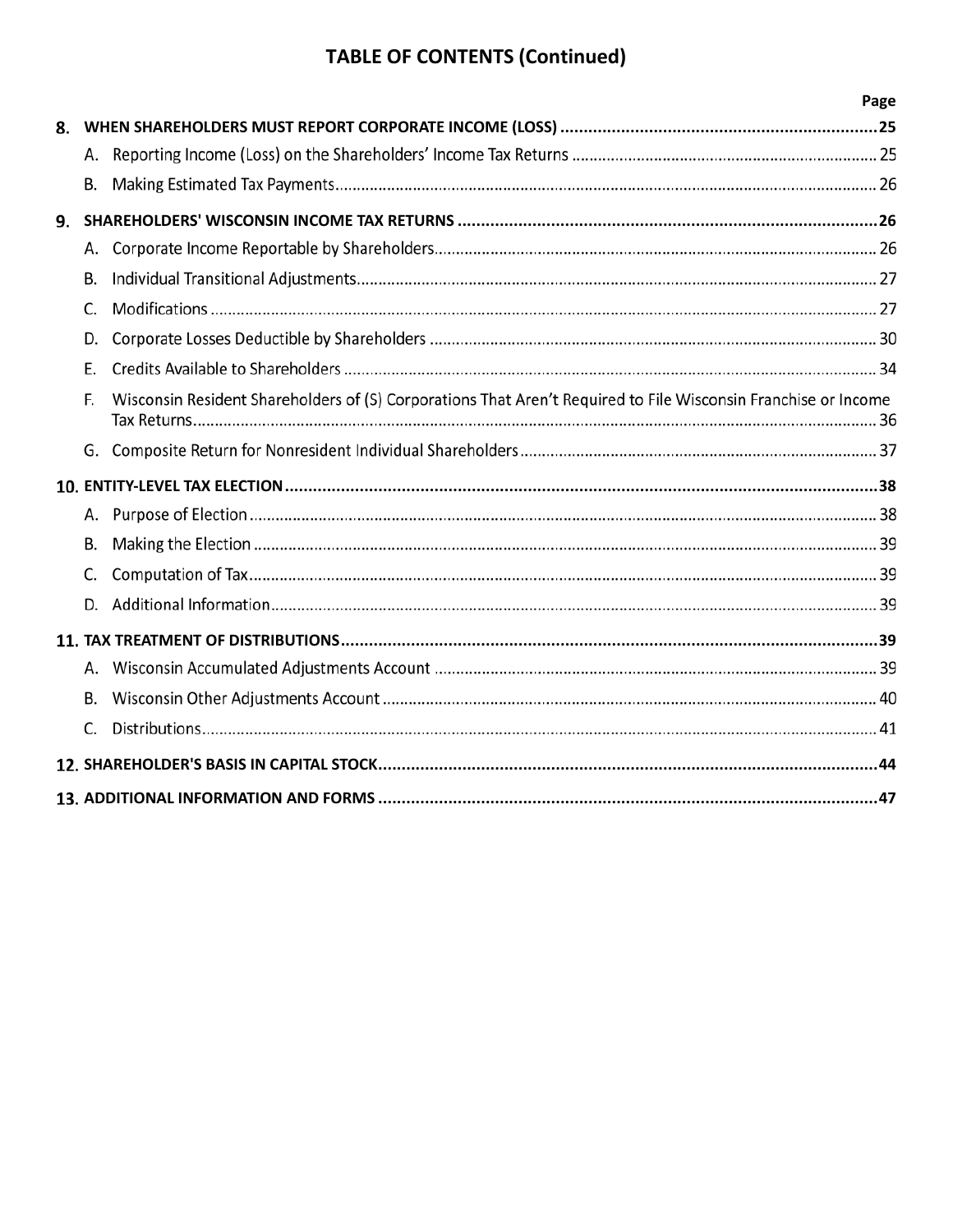### <span id="page-3-0"></span>1. **INTRODUCTION**

This publication is designed to assist a tax-option (S) corporation and its shareholders in preparing their Wisconsin franchise or income tax returns.

Under federal law, an S corporation is one that has an election in effect for a taxable year under Subchapter S of the Internal Revenue Code which permits the corporation's income to be taxed to its shareholders rather than to the corporation itself, with certain exceptions. If the corporation incurs a loss, the loss is treated as the shareholders' loss. Under Wisconsin law, a tax-option (S) corporation is one that is treated as an S corporation under the federal Internal Revenue Code as amended to December 31, 2020, (with certain exceptions) and has not elected out of Wisconsin tax-option status.

### <span id="page-3-1"></span>2. **DEFINITIONS APPLICABLE TO TAX-OPTION (S) CORPORATIONS**

### **A. Internal Revenue Code**

For taxable years that begin on or after January 1, 2021, "Internal Revenue Code" means the federal Internal Revenue Code (IRC) as amended to December 31, 2020, with numerous exceptions. The IRC generally applies for Wisconsin purposes at the same time as for federal purposes. For a list of exceptions, see the instructions to Wisconsin [Form 5S,](https://www.revenue.wi.gov/Pages/HTML/formpub.aspx) *Wisconsin Tax-Option (S) Corporation Franchise or Income Tax Return*.

# **B. S Corporation**

4

To qualify for federal S corporation treatment under the IRC as amended to December 31, 2020, a corporation must meet all of the following requirements:

- It must be domiciled in the United States. That is, it must be created or organized in the United States under federal or state law.
- It must have no more than 100 shareholders.
- It must have as shareholders only individuals, estates, certain tax-exempt organizations, and certain trusts. Qualified retirement plan trusts, as described in sec. 401(a), IRC, and charitable organizations, as described in sec. 501(c)(3), IRC, that are exempt from federal income tax under sec. 501(a), IRC, may be shareholders. Grantor trusts, voting trusts, qualified Subchapter S trusts (QSSTs), electing small business trusts (ESBTs), and, for certain periods of time, former grantor trusts and testamentary trusts may be shareholders. In certain cases, IRAs including Roth IRAs may be shareholders of bank S corporations. Corporations, partnerships, and foreign trusts can't be shareholders.
- It must not have a nonresident alien as a shareholder.
- It must have only one class of stock. A corporation is treated as having only one class of stock if all outstanding shares of stock of the corporation confer identical rights to distributions and liquidation proceeds. Stock may have differences in voting rights and still be considered one class of stock. Straight debt isn't treated as a second class of stock if certain conditions are met. See the Internal Revenue Code and federal regulations for further details.
- It must not be a financial institution that uses the reserve method of accounting for bad debts; an insurance company taxed under Subchapter L of the Internal Revenue Code; a corporation that takes the tax credit for doing business in a United States possession; or a DISC (domestic international sales corporation), an IC-DISC (interest charge domestic international sales corporation), or a former DISC.

This is a very brief summary of the federal requirements. Refer to sec. [1361\(](https://www.law.cornell.edu/uscode/text/26/1361)b), IRC, as amended to December 31, 2020, for more details.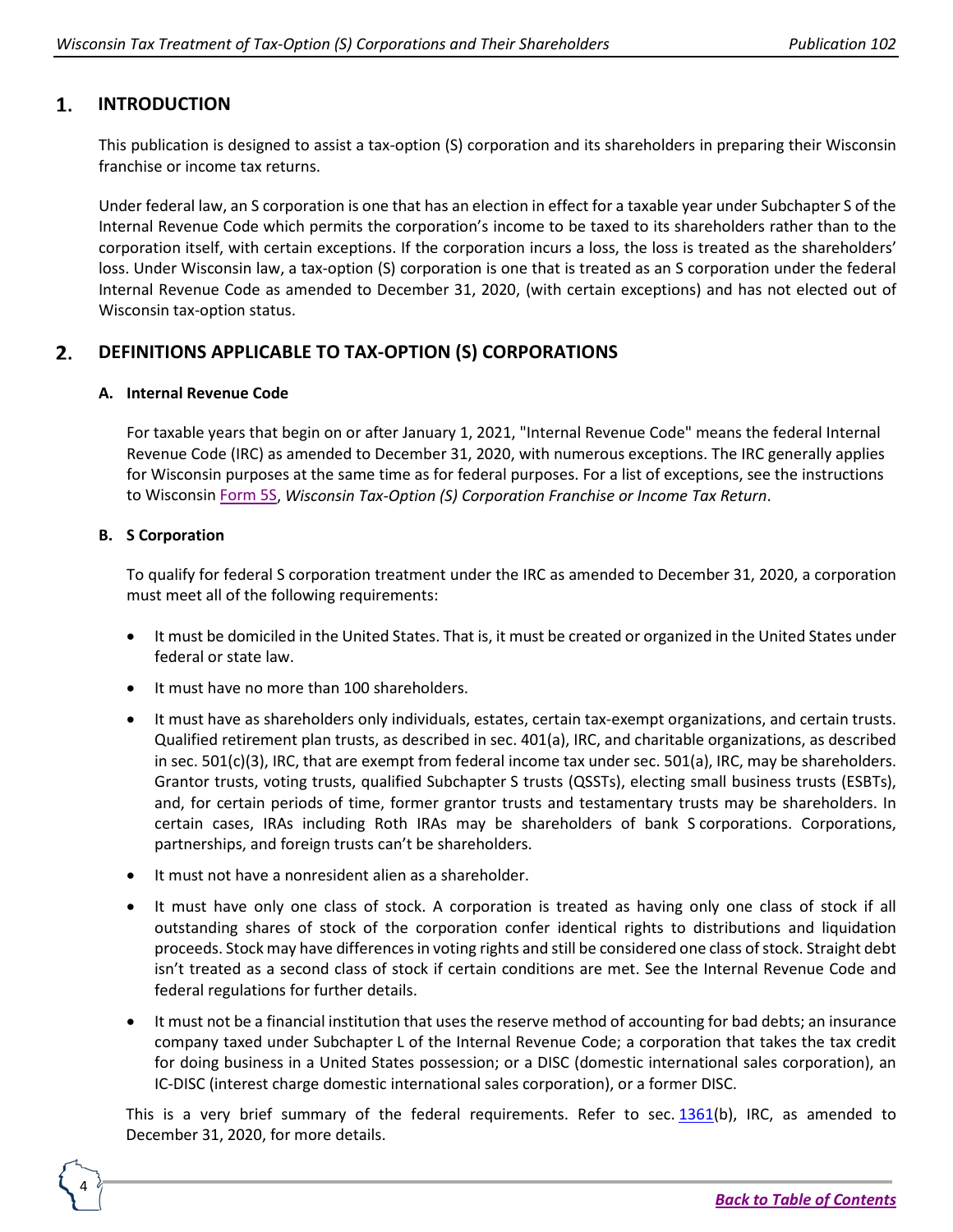### **C. Qualified Subchapter S Trust (QSST)**

A QSST is a trust that meets all of the following requirements:

- During the life of the current income beneficiary, there can only be one income beneficiary.
- Corpus distributions during the current income beneficiary's life can only be made to the beneficiary.
- The current income beneficiary's income interest must terminate on the earlier of the beneficiary's death or the termination of the trust.
- If the trust terminates during the current income beneficiary's life, the trust's assets must all be distributed to the current income beneficiary.
- All of the trust's income must be distributed, or required to be distributed, currently to the current income beneficiary, who must be an individual who is a citizen or resident of the United States.
- The beneficiary, or the beneficiary's legal representative, elects to have the trust qualify as a QSST.

**Note:** A trust that qualifies as a QSST for federal purposes under the IRC as amended to December 31, 2020, automatically qualifies as a QSST for Wisconsin. The beneficiary isn't required to make a separate Wisconsin election. The QSST, not its beneficiary, is considered to be the shareholder for purposes of filling out the Wisconsin Schedules 5K-1. The QSST must file Wisconsin fiduciary income tax returns, Form 2, to report its share of the tax-option (S) corporation income, whether or not all of the trust income is distributed. In addition, the beneficiary of the QSST must file Wisconsin individual income tax returns.

### **D. Electing Small Business Trust (ESBT)**

An ESBT must meet all of the following requirements:

- It must have as beneficiaries only individuals, estates, or certain charitable organizations. For taxable years beginning in 1997, charities could hold only contingent interests and couldn't be potential current beneficiaries. Charities may hold current interests for taxable years beginning after 1997.
- Each potential current beneficiary of the trust must be an eligible S corporation shareholder.
- It must not have a QSST election in effect with respect to any stock it holds.
- It cannot be a tax-exempt trust, a charitable remainder trust, or charitable remainder unitrust.
- No interests in the trust were acquired by purchase.
- The trustee elects to have the trust qualify as an ESBT.

**Note:** A trust that qualifies as an ESBT for federal purposes under the IRC as amended to December 31, 2020, automatically qualifies as an ESBT for Wisconsin. The trustee isn't required to make a separate Wisconsin election. For Wisconsin purposes, the portion of an ESBT that consists of stock of one or more tax-option (S) corporations is treated as a separate trust, the same as for federal purposes. The Wisconsin net income for that portion is determined under sec.  $641(c)$  $641(c)$ , IRC, as modified by sec.  $71.05(6)$  $71.05(6)$  to  $(12)$ ,  $(19)$ , and  $(20)$ , Wis. Stats. The separate trust is taxed on its Wisconsin taxable income at the highest Wisconsin income tax rate applicable to trusts. The remainder of the trust is taxed the same as any other trust.

### **E. Qualified Subchapter S Subsidiary (QSub)**

A QSub is a corporation that meets all of the following requirements:

• It is created or organized in the United States or under the laws of the United States or any state.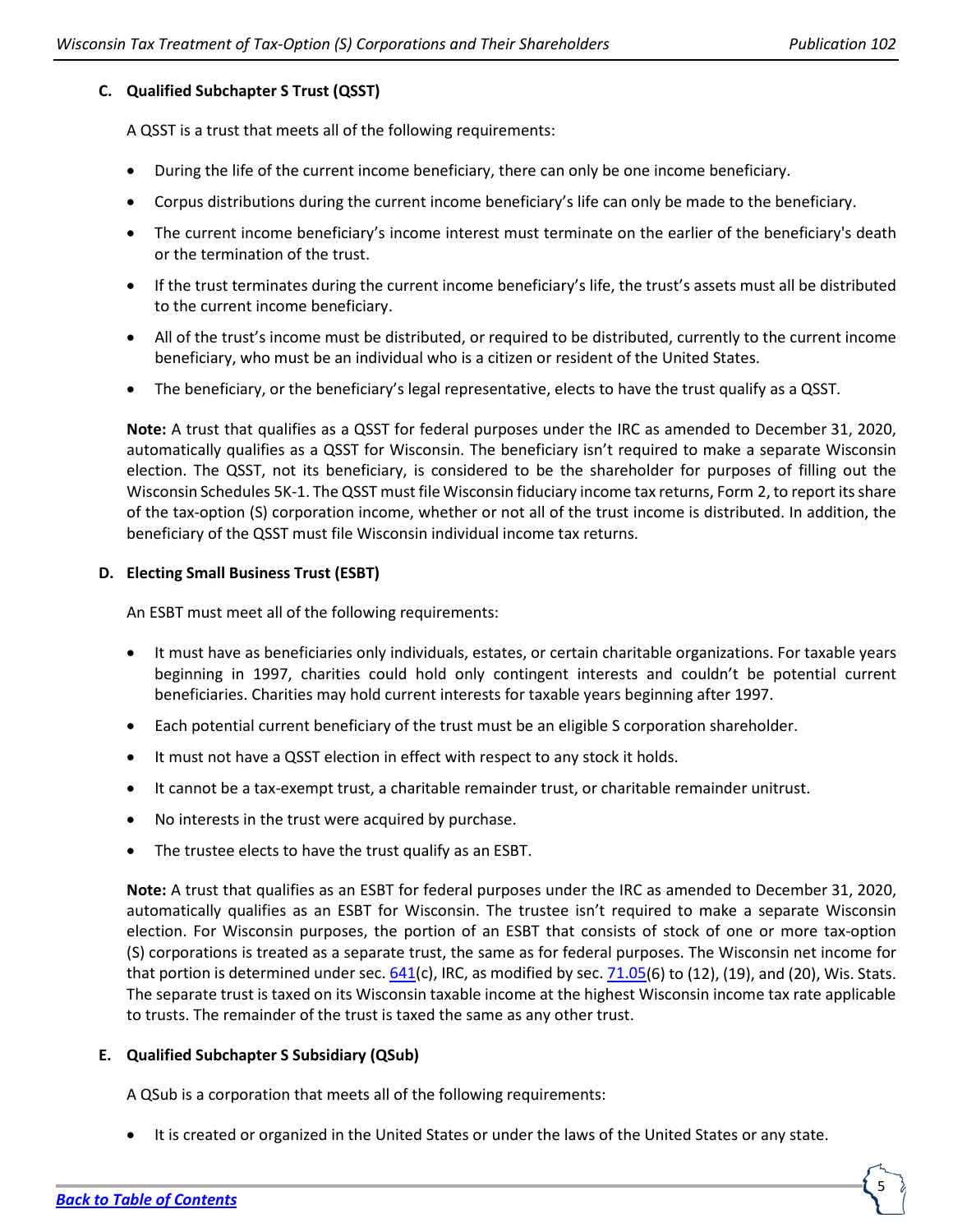- It is not an ineligible type of corporation, as defined in sec.  $1361(b)(2)$  $1361(b)(2)$ , IRC.
- 100% of its stock is held by an S corporation.
- The S corporation elects to treat the corporation as a QSub.

**Note:** A subsidiary that qualifies as a QSub for federal purposes under the IRC as amended to December 31, 2020, is automatically treated as a QSub for Wisconsin. The S corporation isn't required to make a separate Wisconsin election, nor is it permitted to make a different election for Wisconsin. The QSub will be disregarded as a separate entity for Wisconsin purposes, the same as for federal purposes. Its assets, liabilities, and items of income, deduction, and credit will be treated as those of the parent tax-option (S) corporation.

A qualifying QSub is also disregarded as a separate entity for purposes of Wisconsin sales and use taxes. Prior to July 1, 2009, a single-owner entity disregarded as a separate entity for purposes of Chapter 71, was treated as an entity separate from its owner for Wisconsin sales and use tax purposes, except for reporting purposes.

For purposes of reporting and collecting Wisconsin sales and use taxes, the owner of a QSub has the option to (1) include the information from the disregarded entity on the owner's return, or (2) file a separate electronic sales and use tax return for the disregarded entity. If an owner that owns more than one disregarded entity elects to file a separate return for one if its disregarded entities, the owner is required to file separate returns for all of its disregarded entities. Such returns shall be signed by the person required to file the return or by a duly authorized agent but need not be verified by oath.

**Note:** Prior to September 1, 2009, the owner was required to include the information from the disregarded entity on the owner's return.

For additional information about the sales and use tax treatment of QSubs and other disregarded entities, see the Common Question titled ["Disregarded Entities \(Sales and Use and Withholding Taxes\)"](https://www.revenue.wi.gov/Pages/FAQS/ise-disregent.aspx) on the department's website.

### **F. Tax-Option (S) Corporation**

For Wisconsin purposes, a "tax-option (S) corporation" is defined as a corporation which is treated as an S corporation under Subchapter S of the IRC as amended to December 31, 2020, and has not elected out of taxoption corporation status under sec.  $71.365(4)(a)$ , Wis. Stats., for the current taxable year.

### <span id="page-5-0"></span>3. **YEARS TO WHICH WISCONSIN'S TAX-OPTION (S) CORPORATION LAW APPLIES**

### **1978 and Prior Taxable Years**

For corporations' taxable years ending on or before June 30, 1979, Wisconsin law didn't permit corporations to elect Subchapter S treatment for Wisconsin purposes. A corporation electing Subchapter S status for federal purposes was taxed as a regular (C) corporation for Wisconsin.

### **1979 Through 1986 Taxable Years**

6

For corporations' taxable years ending from July 31, 1979, through June 30, 1987, Wisconsin recognized taxoption (S) corporation status. A corporation that elected and qualified federally to be treated as a Subchapter S corporation was required to be treated as a tax-option (S) corporation for Wisconsin tax purposes. However, a tax-option (S) corporation and its shareholders determined and reported their incomes under special Wisconsin rules.

A tax-option (S) corporation computed its net income or net loss under the same Wisconsin corporate franchise or income tax law applicable to regular (C) corporations that filed Wisconsin franchise or income tax returns. A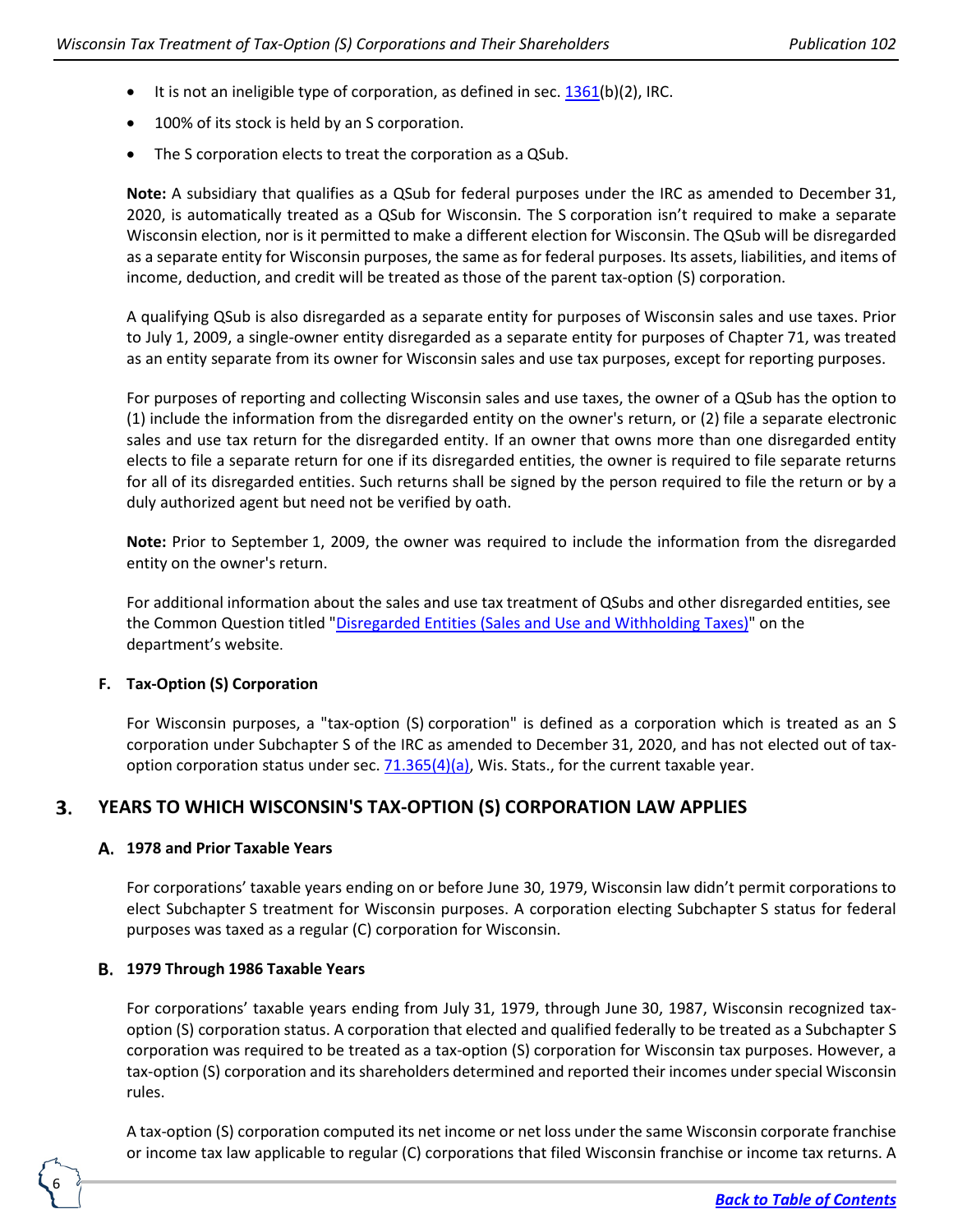7

tax-option (S) corporation didn't pay a Wisconsin franchise or income tax if the corporate net income was reported by its shareholders. If the corporation incurred a net loss for the year, the loss was treated as the shareholders' loss.

For Wisconsin tax purposes, unlike for federal tax purposes for taxable years beginning after December 31, 1982, tax-option (S) corporations weren't treated as pass-through entities similar to partnerships. Instead, corporate income or loss retained its character as business income or loss and didn't flow through as individual items of income, expense, or capital gain or loss.

### **1987 Taxable Year and Thereafter**

For corporations' taxable years ending on or after July 31, 1987, the Wisconsin tax-option (S) corporation law is federalized; that is, based on the federal IRC. Federal S corporations that are treated as Wisconsin tax-option (S) corporations compute their Wisconsin income under the IRC in effect for Wisconsin purposes.

In addition, tax-option (S) corporations are now treated as pass-through entities similar to partnerships, the same as for federal purposes. Items of income, loss, and deduction retain their character as business income or loss but pass through to the shareholders and are included in the shareholders' returns as if received or accrued, paid or incurred directly by the shareholders.

The federalized tax-option (S) corporation law applies beginning with the shareholder's 1987 or 1988 taxable year, as appropriate to conform the shareholder's treatment of income, loss, and deductions to the tax-option (S) corporation's treatment.

Because all tax-option items retain their character as business income or loss, a nonresident shareholder's share, as well as a resident's share, of a tax-option (S) corporation's intangible income, except interest on United States government obligations, bonds issued by the government of Puerto Rico, and certain state and municipal government bonds, continues to be taxable by Wisconsin.

### **Taxable Years Beginning On or After January 1, 1997**

If a federal S corporation elects to treat a subsidiary as a qualified Subchapter S subsidiary (QSub) for federal purposes, that election automatically applies for Wisconsin purposes. The QSub is disregarded as a separate corporation for Wisconsin purposes, and its assets, liabilities, and items of income, deduction, and credit are treated as those of the parent tax-option (S) corporation. If Wisconsin has jurisdiction to impose franchise or income taxes on the QSub, Wisconsin has jurisdiction to impose these taxes on the parent tax-option (S) corporation.

When a parent corporation elects to treat a subsidiary as a QSub and the tax treatment is determined under Subchapter C of the IRC for federal purposes, that same treatment applies for Wisconsin.

If a tax-option (S) corporation is the sole owner of any entity, such as a limited liability company, that is disregarded as a separate entity under sec. 7701, IRC, the entity is disregarded as a separate entity for Wisconsin franchise and income tax purposes, and its income is reportable by the tax-option (S) corporation.

### <span id="page-6-0"></span>4. **CORPORATIONS SUBJECT TO WISCONSIN'S TAX-OPTION (S) LAW**

Corporations that are required to file Wisconsin franchise or income tax returns and are included in the definition of a "tax-option (S) corporation," as described in Part 2.F, are subject to Wisconsin's tax-option (S) corporation law.

Corporations that must file Wisconsin franchise or income tax returns include:

• Corporations incorporated under Wisconsin law.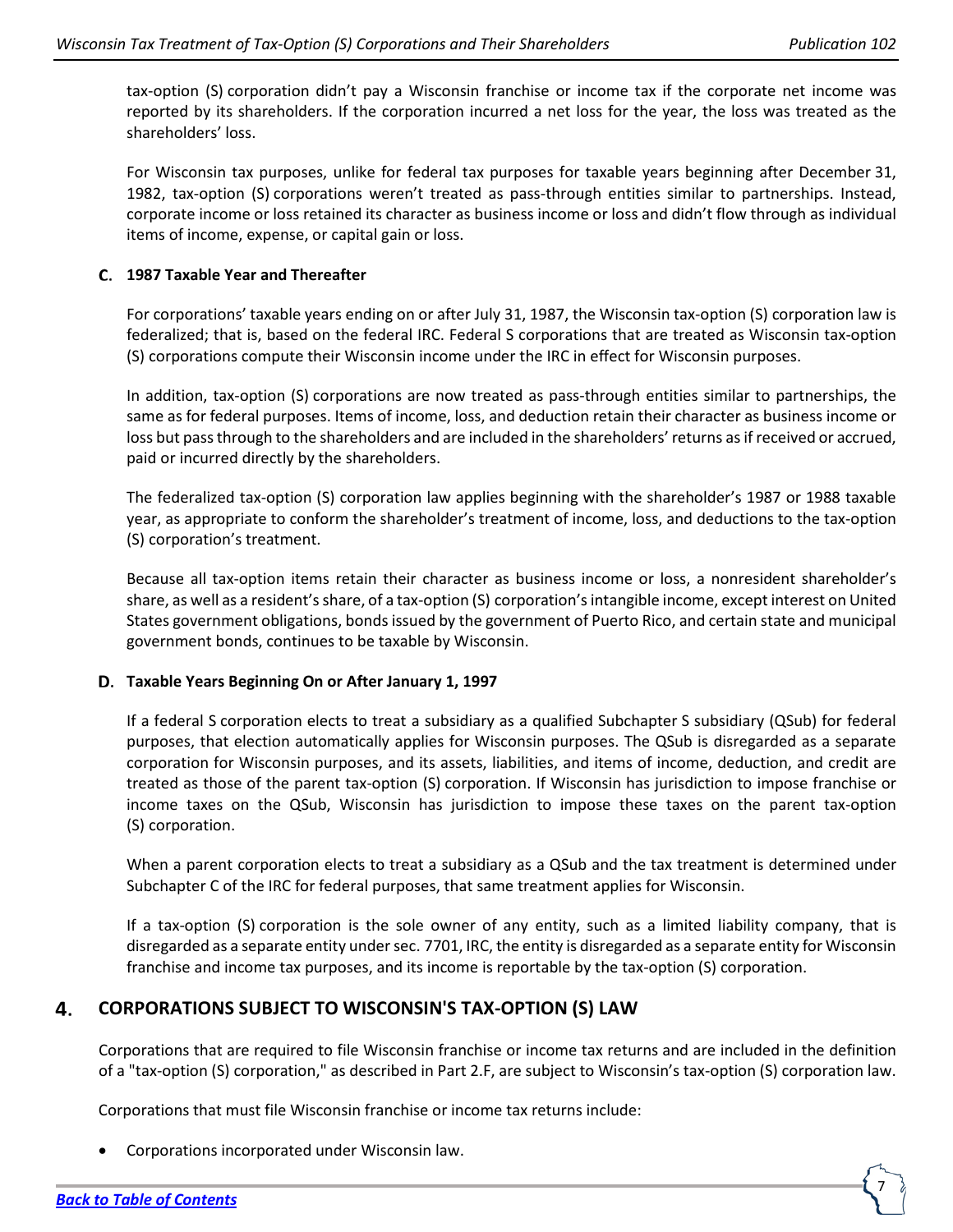- Foreign corporations licensed to do business in Wisconsin.
- Unlicensed corporations doing business in Wisconsin.
- Foreign corporations engaged in buying or selling lottery prizes if the winning tickets were originally bought in Wisconsin.
- Foreign corporations issuing credit, debit, or travel and entertainment cards to customers in Wisconsin.
- Foreign corporations regularly selling products or services of any kind or nature to customers in Wisconsin that receive the product or service in Wisconsin.
- Foreign corporations regularly soliciting business from potential customers in Wisconsin.
- Foreign corporations regularly performing services outside Wisconsin for which the benefits are received in Wisconsin.
- Foreign corporations regularly engaging in transactions with customers in Wisconsin that involve intangible property and result in receipts flowing to the taxpayer from within Wisconsin.
- Foreign corporations holding loans secured by real or tangible personal property located in Wisconsin.
- Foreign corporations owning, directly or indirectly, a general or limited partnership interest in a partnership that does business in Wisconsin, regardless of the percentage of ownership.
- Foreign corporations owning, directly or indirectly, an interest in a limited liability company treated as a partnership that does business in Wisconsin, regardless of the percentage of ownership.
- Foreign corporations that are the sole owner of an entity that is disregarded as a separate entity under IRC section 7701 and does business in Wisconsin.
- Foreign S corporations that have a QSub that does business in Wisconsin.

### **A. Electing Tax-Option (S) Corporation Status**

8

Under sec. [1362,](https://www.law.cornell.edu/uscode/text/26/1362) IRC, in effect for Wisconsin, only those corporations that have elected and qualify for S corporation status are treated as S corporations. The election is valid only if all persons who are shareholders on the day on which the election is made (and in the case of retroactive elections described in the following paragraph, who were shareholders prior to the election during that 2 1/2 month period) consent to the election. If the stock is held as community property or if the income from the stock is community property, the consent must be signed by both spouses. The Internal Revenue Service (IRS) has determined that Wisconsin's marital property is a form of community property.

A corporation may make a federal S corporation election at any time during the preceding taxable year or at any time during the first 2 1/2 months of the taxable year. If the election is made after the 15th day of the 3rd month of the taxable year, or if any of the other conditions aren't satisfied, the election won't take effect until the first day of the following year. The same effective date applies for Wisconsin purposes as for federal purposes.

To be treated as a tax-option corporation for Wisconsin, a corporation isn't required to file a separate election form with the Wisconsin Department of Revenue. Wisconsin's tax-option (S) corporation law automatically applies to a corporation under Wisconsin's jurisdiction for franchise or income tax purposes if it has an election in effect under Subchapter S of the IRC as amended to December 31, 2020, for a taxable year, unless the corporation has elected out of Wisconsin tax-option status under sec. [71.365\(4\)\(a\),](https://docs.legis.wisconsin.gov/statutes/statutes/71/v/365/4/a) Wis. Stats., as described in Part 6.B. However, if an S corporation has a QSub, neither the corporation nor the QSub may elect out of Wisconsin tax-option (S) status.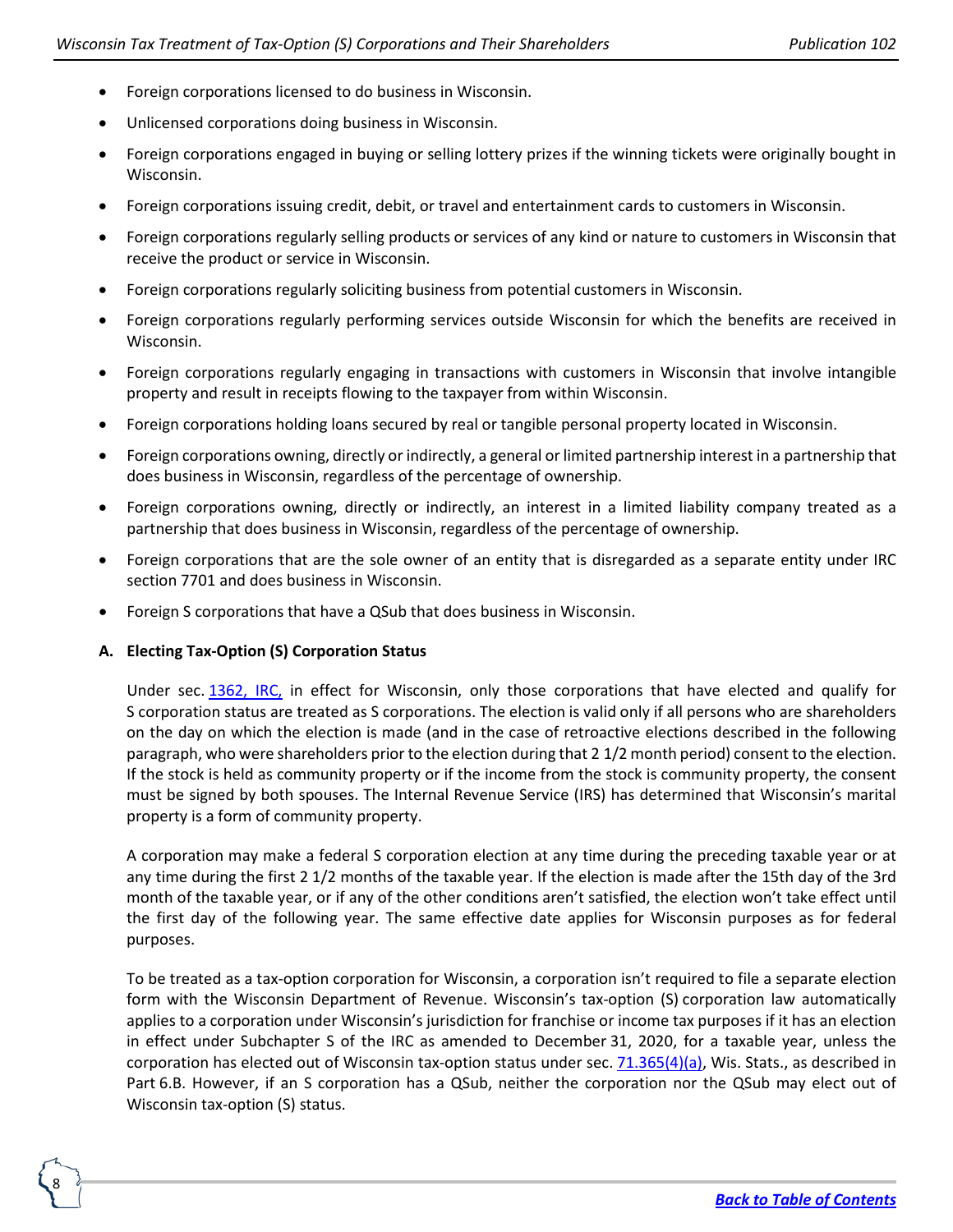Under secs.  $1362(b)(5)$  $1362(b)(5)$  and (f)(1)(A), IRC, as amended to December 31, 2020, a corporation can be treated as qualifying for S status despite making a late election. Such treatment also applies for Wisconsin purposes.

### **B. Special Rules When Converting Existing Regular (C) Corporations**

Special rules apply to regular (C) corporations that elect to be tax-option (S) corporations.

(1) Wisconsin Built-in Gains Tax

Generally, regular (C) corporations electing S corporation status after 1986 are subject to a federal corporate level tax on the "built-in gain" recognized during the first ten years after the election is made. These corporations may also be subject to a Wisconsin built-in gains tax as described in Part 7.D.2.

The Wisconsin built-in gains tax also may apply to a federal S corporation that has elected not to be a taxoption (S) corporation for Wisconsin purposes and subsequently re-elects Wisconsin tax-option (S) corporation status.

| Year | <b>Wisconsin Recognition Period</b> | <b>Federal Recognition Period</b> |
|------|-------------------------------------|-----------------------------------|
| 2009 |                                     |                                   |
| 2010 | ⇁                                   |                                   |
| 2011 | 5                                   | 5                                 |
| 2012 | 10                                  | 5                                 |
| 2013 | 10                                  | 5                                 |
| 2014 | 10                                  | 5                                 |
| 2015 | 10                                  | 5                                 |
| 2016 | 10                                  | 5                                 |
| 2017 | 10                                  | 5                                 |
| 2018 | 10                                  | 5                                 |
| 2019 | 10                                  | 5                                 |
| 2020 | 10                                  | 5                                 |
| 2021 | 10                                  | 5                                 |

### (2) Recapture of LIFO Benefits

Under federal law, a regular (C) corporation that maintains its inventory under the last-in, first-out (LIFO) method and elects S corporation status after December 17, 1987, must include in income for its last taxable year as a regular (C) corporation the "LIFO recapture amount." The LIFO recapture amount is the excess of the inventory's value under the first-in, first-out (FIFO) method over its LIFO value as of the close of its last year as a C corporation. The extra tax attributable to the LIFO recapture amount is payable in equal installments over a four-year period.

For Wisconsin purposes, the LIFO recapture amount is also includable in the corporation's net income for its last taxable year as a regular (C) corporation. However, unlike for federal purposes, the additional tax attributable to the LIFO recapture amount can't be spread over four years. The entire amount is payable by the unextended due date of the return for the last year as a C corporation.

(3) Corporate Preference Addbacks

If an S corporation was a regular (C) corporation for any of the three immediately preceding taxable years, federal law requires the S corporation to adjust certain tax preference items in computing taxable income.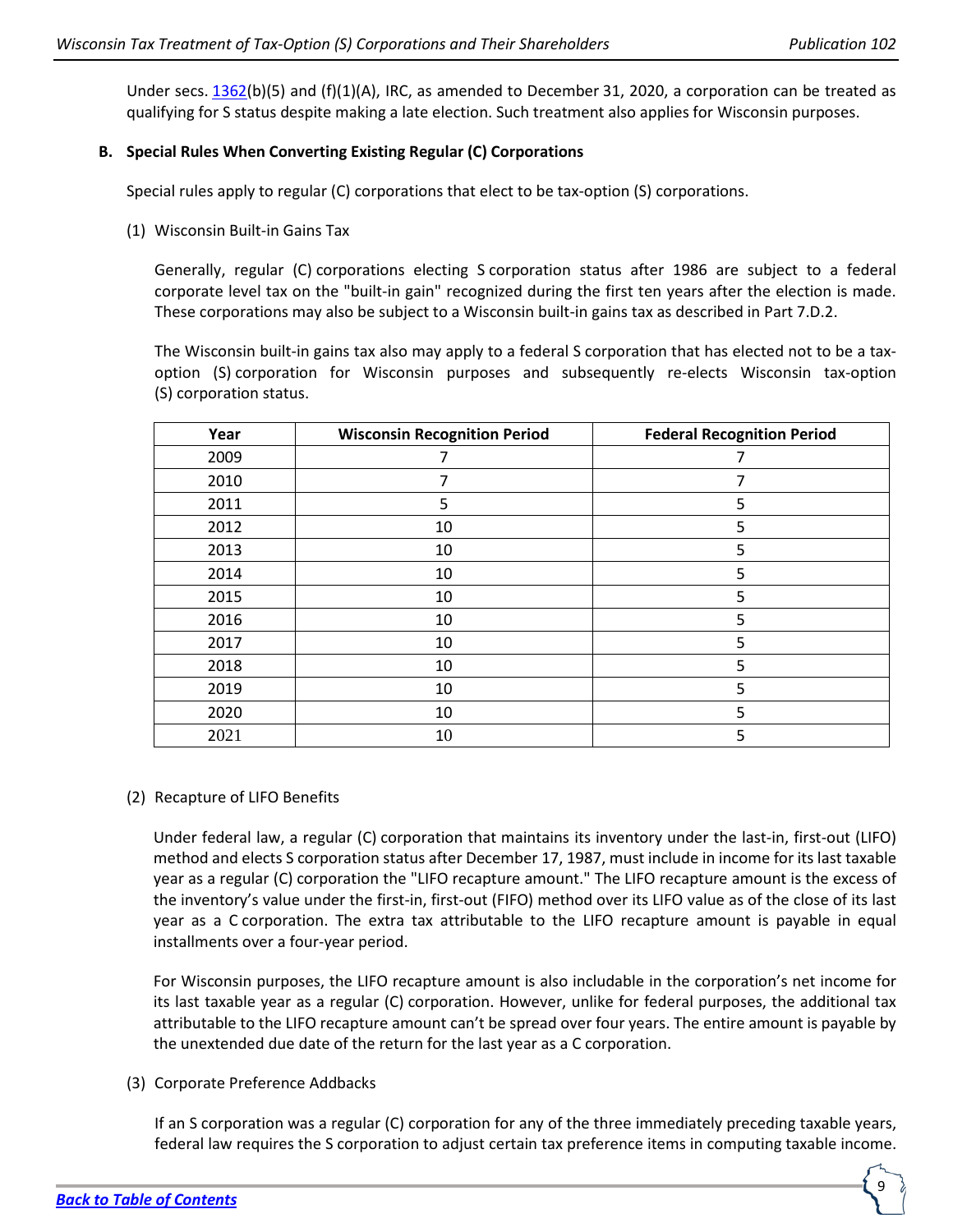For example, the amount of capital gain on the disposal of sec. 1250 property must be reduced by 20%, the amortizable basis of pollution control facilities must be reduced by 20%, and the deduction for intangible drilling and mineral exploration and development costs generally must be reduced by 30%. This same treatment applies for Wisconsin purposes.

### <span id="page-9-0"></span>5. **SHAREHOLDERS SUBJECT TO WISCONSIN'S TAX-OPTION (S) LAW**

### **Shareholders of Tax-Option (S) Corporations That Are Subject to Wisconsin's Tax-Option (S) Law**

Wisconsin's tax-option (S) corporation law applies to all shareholders of a tax-option (S) corporation that is subject to Wisconsin tax-option (S) corporation law, whether or not the shareholders are Wisconsin residents. This includes:

- Shareholders of a tax-option (S) corporation which is incorporated under the laws of Wisconsin and engaged in business (1) completely in Wisconsin, (2) in and outside Wisconsin, or (3) completely outside Wisconsin.
- Shareholders of a tax-option (S) corporation which isn't incorporated under the laws of Wisconsin but which is authorized to transact business in Wisconsin or is engaged in business in Wisconsin and required to file a Wisconsin franchise or income tax return.

Therefore, all shareholders who meet the applicable Wisconsin filing requirements, after taking into account their pro rata shares of the corporation's gross income for Wisconsin purposes, must file Wisconsin income tax returns and report their pro rata shares of the tax-option (S) corporation's items of income, loss, and deduction.

"Gross income" of a tax-option (S) corporation includes gross receipts or sales, gross rents and royalties, interest and dividends, and the gross sales price of capital assets and property used in a trade or business. The shareholder's share of the corporation's Wisconsin gross income is reported on Wisconsin Schedule 5K-1, line 20, column (d) (column (e) for nonresidents and part-year residents of Wisconsin).

If any shareholder who is required to file a Wisconsin income tax return fails to file and include in Wisconsin taxable income their share of tax-option items of income, the Department of Revenue may tax the tax-option (S) corporation on that shareholder's share of the corporation's net income.

**Note:** For taxable years beginning after December 31, 1997, federal law no longer treats an S corporation's items of income and loss as unrelated business taxable income when the S corporation's stock is held by an employee stock ownership plan (ESOP) maintained by the corporation. The same treatment applies for Wisconsin purposes. As a result, the ESOP is not subject to Wisconsin franchise or income tax on its share of the tax-option (S) corporation's income. The tax-option (S) corporation is allowed a deduction equal to the ESOP's share of income, resulting in no franchise or income tax to the tax-option (S) corporation.

A tax-option (S) corporation may file a composite individual income tax return on behalf of qualifying nonresident shareholders, as explained in Part 9.G.

### **Shareholders of (S) Corporations That Aren't Subject to Wisconsin's Jurisdiction**

Wisconsin resident shareholders of S corporations that aren't subject to Wisconsin's jurisdiction for franchise or income tax purposes are also subject to Wisconsin tax-option (S) law. See Part 9.F for a description of the income or loss reportable by Wisconsin resident shareholders from these corporations.

### <span id="page-9-1"></span>**TERMINATION OF TAX-OPTION (S) TREATMENT** 6.

10

Once an S corporation election is made, it continues in effect as long as the corporation is in existence, unless the S corporation status is terminated. The corporation's S status may be terminated by revoking the election, by violating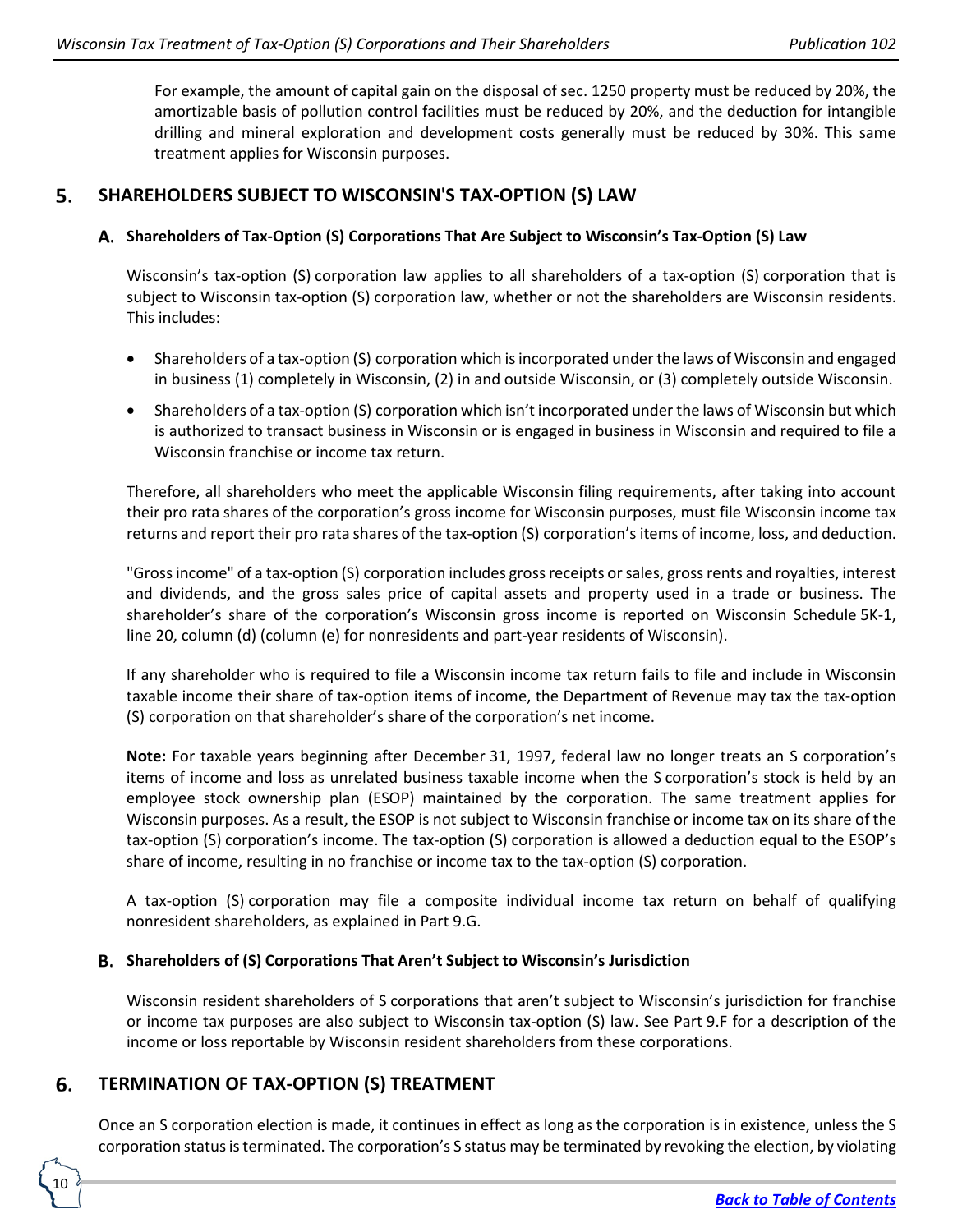the passive investment income restrictions, or by ceasing to qualify as an S corporation under the IRC as amended to December 31, 2020. Wisconsin tax-option (S) treatment continues to apply as long as the federal S corporation election is in effect, unless the corporation elects not to be a tax-option (S) corporation for Wisconsin purposes.

### **Termination Under the Internal Revenue Code**

A corporation ceases to qualify for Wisconsin tax-option (S) treatment for any year for which its S corporation election ceases to apply, regardless of whether the termination is voluntary or involuntary, or whether termination is discovered as the result of an audit after a return has been filed.

### (1) Voluntary Termination

Under the IRC as amended to December 31, 2020, a corporation may voluntarily revoke its S election at any time after the initial election is made. The revocation may be effective for the entire taxable year if made on or before the 15th day of the 3rd month of that taxable year. Otherwise, it may be effective for the following taxable year. In either case, the revocation may specify that it is to be effective on a date during the current year that is on or after the day of revocation.

# (2) Involuntary Termination

A corporation's Subchapter S status under the IRC as amended to December 31, 2020, will generally be involuntarily terminated for federal and, therefore, also for Wisconsin purposes if:

- The corporation was an S corporation and had accumulated Subchapter C earnings and profits at yearend and its passive investment income exceeded 25% of gross receipts for each of three consecutive taxable years. The election is terminated as of the first day of the taxable year beginning after the third consecutive taxable year in which there is excess passive investment income.
- The corporation ceases to be a qualifying Subchapter S corporation as described in Part 2.B. The Internal Revenue Service (IRS) may waive inadvertent termination and this waiver also applies for Wisconsin.

If the revocation date causes the corporation's taxable year to be split, the corporation must file two shortperiod returns for federal and Wisconsin purposes. One covers the period it is an S corporation and one covers the period it is a C corporation. The S corporation return is due on the 15th day of the 3rd month following the close of the corporation's normal taxable year, and the C corporation return is due on the 15th day of the 4th month following the close of the corporation's normal taxable year (unless the fiscal year ends June 30, then the due date is the 15th day of the third month following the close of the taxable year), subject to the regular rules for extensions. The net income for each period may be computed under the daily proration method as provided in sec. 1362(e)(2), IRC, or under normal tax accounting rules if the affected shareholders consent as provided in sec. 1362(e)(3), IRC. The corporation must use the normal tax accounting rules if there was a sale or exchange of 50% or more of the corporation's stock during the year.

### **Electing Out of Wisconsin Tax-Option Treatment**

Generally, a corporation that is an S corporation for federal tax purposes may elect not to be a tax-option (S) corporation for Wisconsin tax purposes. However, if an S corporation has a QSub for federal income tax purposes, neither the S corporation nor the QSub may opt out of Wisconsin tax-option treatment.

The "opt-out" election requires the consent of persons who hold more than 50% of the shares of the tax-option (S) corporation on the day on which the "opt-out" election is made. To be effective for the current taxable year, the election must be made on or before the due date or extended due date of the corporation's current Wisconsin franchise or income tax return. To make the "opt-out" election, the corporation must file Wisconsin Form 5E, *Election by an S Corporation Not to Be Treated as a Tax-Option Corporation*.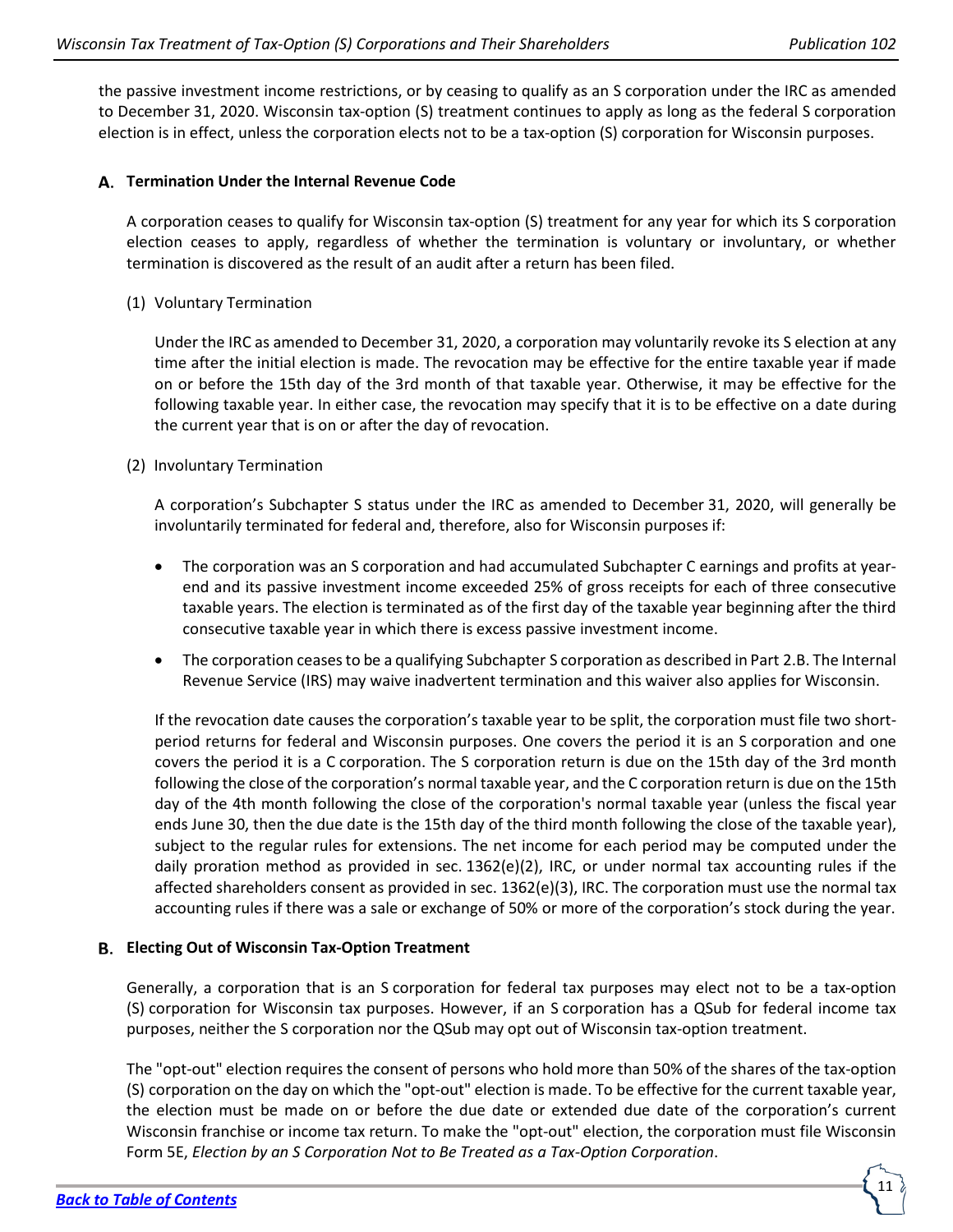The "opt-out" election is completed by filing a Wisconsin franchise or income tax return in accordance with the election. A corporation that has made an "opt-out" election must file Form 4 or Form 6 for Wisconsin rather than Form 5S. Since the corporation will be filing Form 1120S for federal purposes, special adjustments, which are explained in the Form 4 or Form 6 instructions, may be required to properly determine Wisconsin net income.

In addition, the shareholders of a corporation that has made an "opt-out" election must make modifications when computing their Wisconsin adjusted gross income and Wisconsin itemized deduction credit. They must eliminate all S corporation items of income, loss, and deduction included in their federal adjusted gross income and add the amount of any distributions received from the corporation.

An S corporation doesn't have to be under Wisconsin's franchise or income tax jurisdiction in order to elect not to be treated as a tax-option corporation for Wisconsin purposes. A corporation not incorporated under Wisconsin law, not authorized to do business in Wisconsin, and not engaged in business in Wisconsin may file Form 5E to elect out of Wisconsin tax-option status. Since such a corporation isn't required to file a Wisconsin franchise or income tax return, Form 5E is due by the due date, including extensions, of the corporation's federal income tax return.

A corporation that files its Wisconsin franchise or income tax return as a tax-option (S) corporation prior to the due date, or extended due date, of the return may later opt out of Wisconsin tax-option corporation status for that taxable year. The corporation must take the following actions *on or before* the due date, or extended due date, of the first return to be affected by the election:

- File Form 5E, *Election by an S Corporation Not to Be Treated as a Tax-Option (S) Corporation*, and
- File an amended Wisconsin franchise or income tax return, Form 4 or 6, as a regular (C) corporation.

### **C. Withdrawing the Wisconsin "Opt-Out" Election**

12

An "opt-out" election isn't completed until the corporation has filed its Wisconsin franchise or income tax return for the first taxable year affected by the election. Prior to the due date, or extended due date, for filing that Wisconsin return, the corporation may withdraw its "opt-out" election.

**Example 1:** A calendar-year federal S corporation files a properly completed Form 5E with the Wisconsin Department of Revenue on January 15, 2022, for the taxable year that began in 2021. In February 2022, before filing its 2021 Wisconsin return, the corporation decides that it wishes to withdraw its "opt-out" election. The corporation may withdraw the election by sending a letter to the Wisconsin Department of Revenue requesting the withdrawal. The letter must contain the signatures of shareholders who hold more than 50% of the shares of the corporation.

**Example 2:** Assume the facts are the same as in Example 1, except that the corporation files its 2021 Wisconsin return on February 1, 2022, as a regular (C) corporation and then decides that it wishes to withdraw the "opt-out" election. The corporation may withdraw the election if it takes the following actions *on or before* March 15, 2022, the due date of its 2021 Wisconsin (S) corporation return:

- Send a letter, signed by shareholders holding more than 50% of the corporation's stock, to the Wisconsin Department of Revenue requesting the withdrawal of the election, and
- File an amended Wisconsin franchise or income tax return, Form 5S, as a tax-option (S) corporation.

**Example 3:** Assume the facts are the same as in Example 1, except that the corporation receives a federal extension until September 15, 2022, to file its 2021 federal return. This extends the due date of the corporation's Wisconsin return to 30 days after the federal due date. On June 2, 2022, the corporation files its Wisconsin franchise or income tax return as a regular (C) corporation, but it then decides that it wishes to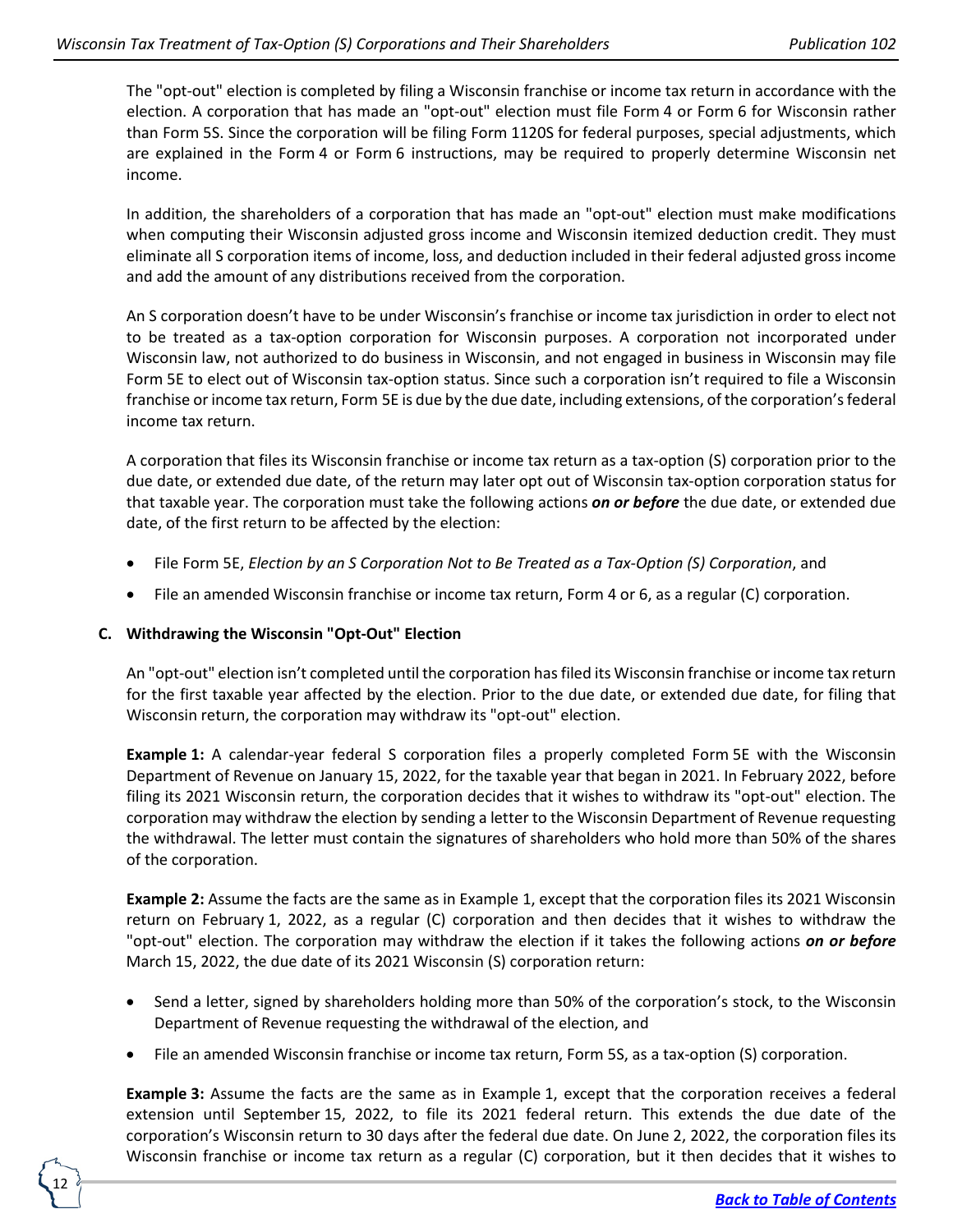withdraw the "opt-out" election. The corporation may withdraw the election if it takes the following actions on or before October 17, 2022, the extended due date of its Wisconsin (S) corporation return:

- Send a letter, signed by shareholders holding more than 50% of the corporation's stock, to the Wisconsin Department of Revenue requesting the withdrawal of the election, and
- File an amended Wisconsin franchise or income tax return, Form 5S, as a tax-option (S) corporation.

### **D. Revoking the Wisconsin "Opt-Out" Election**

Except as explained below, once the election not to be a tax-option (S) corporation is completed, the corporation and its successors may not claim Wisconsin tax-option status for the next four taxable years after the taxable year to which the "opt-out" election first applies.

### (1) Voluntary Revocation

At any time after the five-taxable-year period, the corporation may revoke the "opt-out" election by filing Wisconsin Form 5R, *Revocation of Election by an S Corporation Not to Be a Tax-Option Corporation*.

Revoking the "opt-out" election requires the consent of persons who hold more than 50% of the shares of the S corporation on the day the revocation is made. The corporation must file Form 5R on or before the due date, including extensions, of the Wisconsin franchise or income tax return for the first taxable year affected by the revocation.

### (2) Automatic Revocation

The "opt-out" election is automatically revoked for the taxable year in which a federal S corporation acquires a QSub. In this situation, it is not necessary to file Form 5R. The corporation and its QSub must report their income on Wisconsin Form 5S.

### <span id="page-12-0"></span>7. **THE TAX-OPTION (S) CORPORATION'S WISCONSIN FRANCHISE OR INCOME TAX RETURN**

### **Selecting the Taxable Year**

For federal income tax purposes, S corporations must use a "permitted year." A permitted year is a taxable year ending December 31 (a calendar year) or any other accounting period for which the corporation establishes a business purpose to the satisfaction of the IRS. However, an S corporation may elect, under IRC section 444, to have a taxable year other than a required taxable year, provided the corporation makes required tax payments under IRC section 7519 for each year the election is in effect.

Tax-option (S) corporations must adopt the same accounting period for Wisconsin as for federal purposes. Any change in accounting period made for federal purposes must also be made for Wisconsin purposes. If a taxoption (S) corporation elects, under IRC section 444, to have a taxable year other than the required taxable year, that election also applies for Wisconsin. Unlike for federal purposes, the tax-option (S) corporation doesn't have to make required payments of Wisconsin tax.

### **Adopting an Accounting Method**

For Wisconsin purposes, a tax-option (S) corporation must use the same method of accounting used for federal purposes. Any change in accounting method made for federal purposes must also be made for Wisconsin. However, if the accounting method used federally isn't authorized under the IRC in effect for Wisconsin, the tax-option (S) corporation must use a method authorized under the IRC in effect for Wisconsin.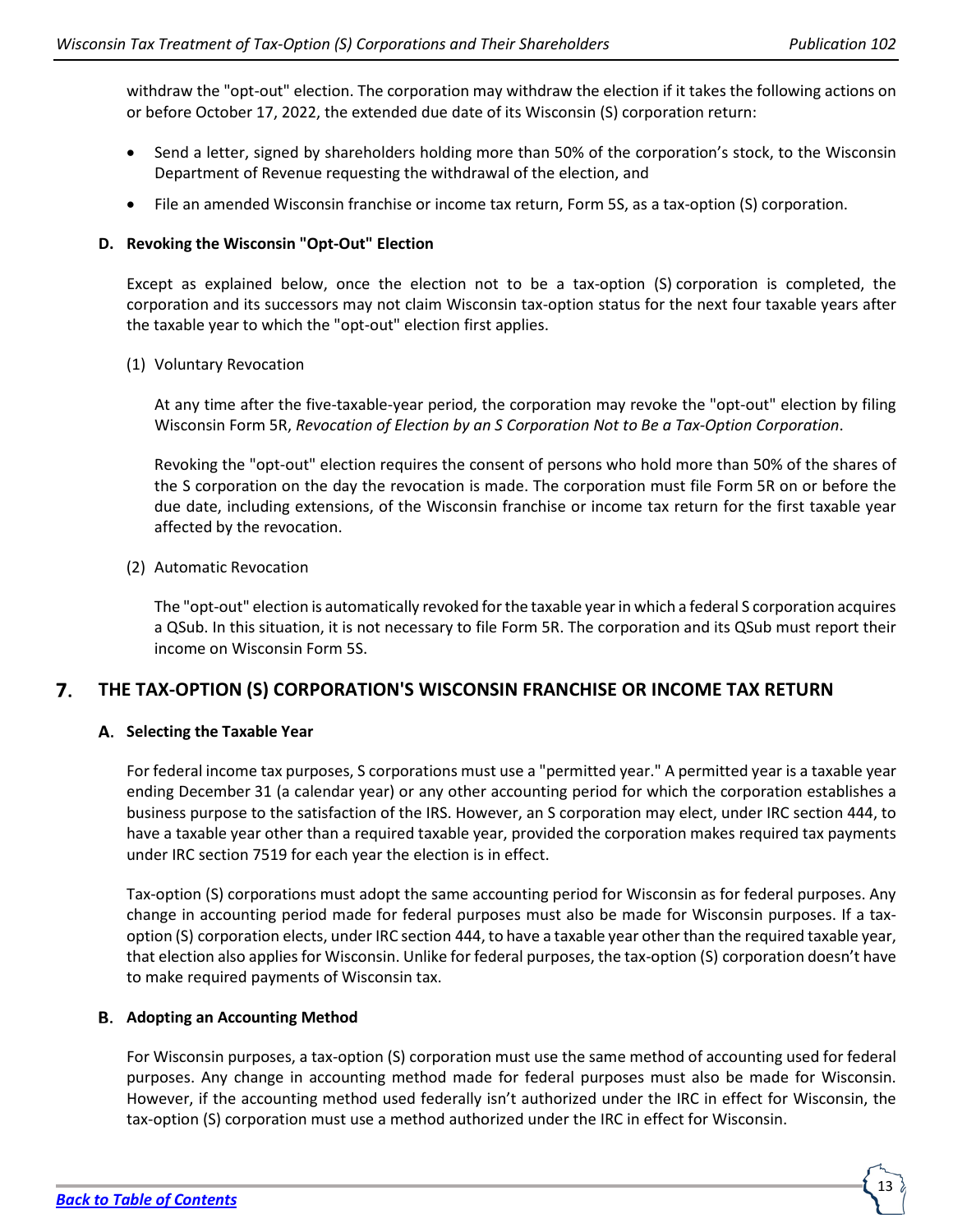Adjustments required federally as a result of a change in accounting method made while the corporation is subject to Wisconsin taxation must also be made for Wisconsin purposes. However, in the last year that a taxoption (S) corporation is subject to taxation by Wisconsin, it must take into account all remaining adjustments required.

**Note:** A tax-option (S) corporation entitled to use the installment method of accounting must take the unreported balance of gain on installment obligations into income in the taxable year of their distribution, transfer, or acquisition by another person or for the final taxable year for which it files or is required to file a Wisconsin franchise or income tax return, whichever year occurs first.

If a corporation has an option under the IRC that isn't considered a method of accounting by the IRS, the corporation may make a different election for Wisconsin than that made for federal purposes. If federal law specifies the manner or time period in which such an election must be made, those requirements also apply for Wisconsin purposes.

### **C.** Computing Corporate Income (Loss)

As explained in Part 3, the Wisconsin tax-option (S) corporation franchise or income tax law is based on the federal IRC.

(1) Computation of Federal Income

For federal purposes, the taxable income of an S corporation generally is computed like the taxable income of an individual with the following differences.

- Any items of income (including tax-exempt income), loss, or deduction, the separate treatment of which could affect the tax liability of any shareholder must be separately stated and passed through to the shareholder. Items which must be separately stated include short- and long-term capital gains and losses, gains and losses from dispositions of property used in a trade or business, interest income, dividend income, royalty income, rental income and expenses, tax-exempt income, charitable contributions, interest expenses on investments, expenses for the production of income, section 179 deductions, and items used in figuring depletion on oil and gas properties.
- Certain items may be deductible by an individual, but not by an S corporation, including personal exemptions, charitable contributions, net operating loss deductions, and depletion deductions for oil and gas wells.
- The S corporation may claim the deduction for corporate organizational costs.
- If an S corporation (or any predecessor) was a regular (C) corporation for any of the three immediately preceding taxable years, the S corporation is required to adjust tax preference items as provided in sec. 291, IRC.
- A corporation that becomes an S corporation generally can't take carryovers from taxable years when it was not an S corporation in years when it is an S corporation (see Part 7.D.2 for an exception to this rule). However, each year the corporation is an S corporation counts as a year for the purpose of figuring the years to which carryovers can be taken.
- (2) Additions To and Subtractions From Federal Income

14

Additions to or subtractions from federal income may be required for the following items:

• Adjustments required because the federal amount was computed using a provision of the IRC that doesn't apply for Wisconsin purposes. See Part 2.A. for details.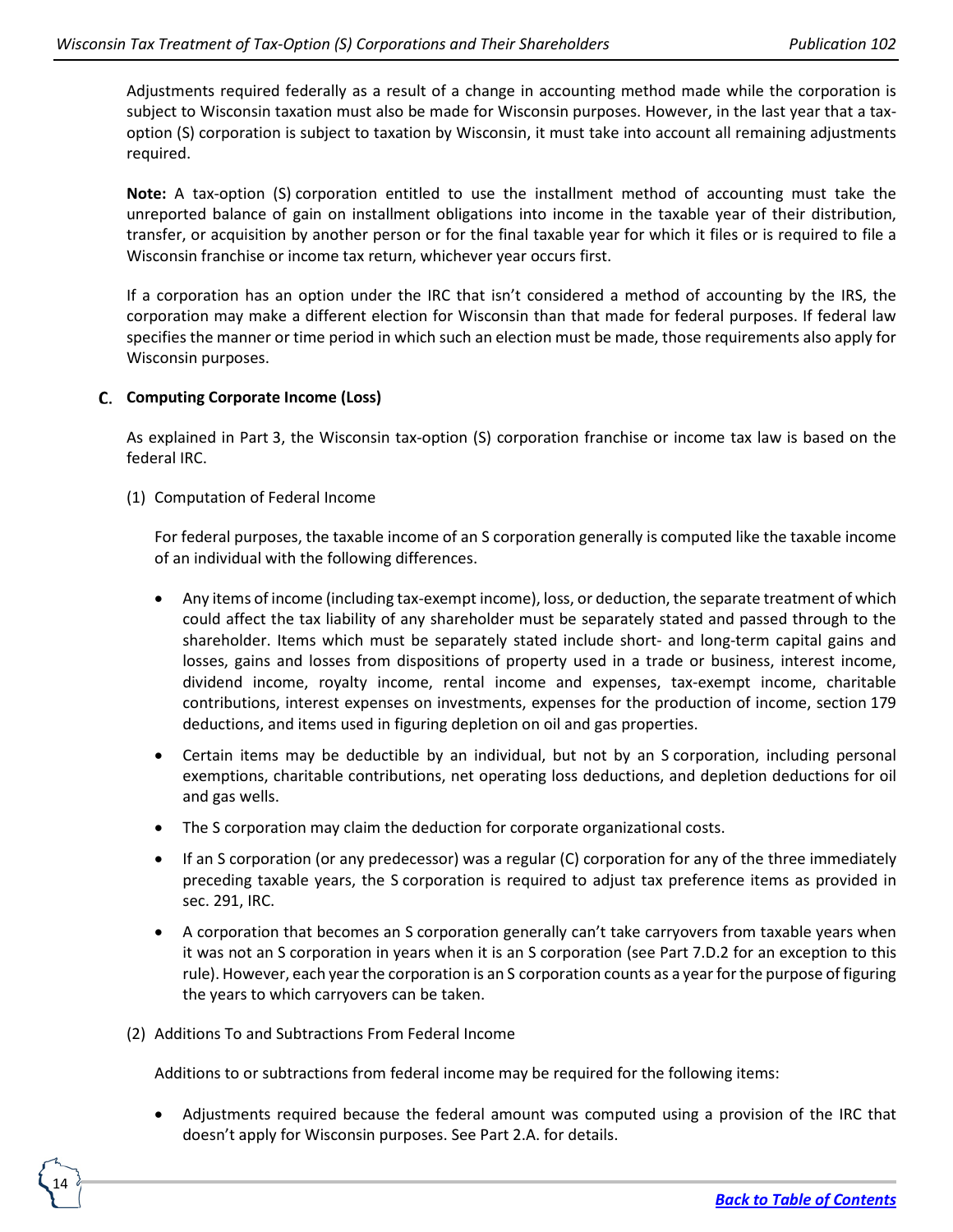• Differences between the federal and Wisconsin deductions for depreciation or amortization.

For taxable years beginning on or after January 1, 2014, for purposes of computing depreciation, depletion, and amortization, the Internal Revenue Code means the federal Internal Revenue Code in effect **on** January 1, 2014.

For taxable years beginning on or after January 1, 2014, sections 179, 179A, 179B, 179C, 179D, and 179E of the Internal Revenue Code, related to expensing of depreciable business assets, apply for Wisconsin tax purposes. "Internal Revenue Code" means the federal Internal Revenue Code in effect for the year in which the property is placed in service.

For qualified property acquired after September 10, 2001, you may not claim the federal 30% bonus depreciation. The 50% additional first-year depreciation deduction may not be claimed for 50% bonus property acquired after May 5, 2003.

Many differences in Wisconsin and federal depreciation and amortization existed before January 1, 1987. These differences are summarized in the instructions for preparing the tax-option (S) corporation franchise or income tax return, Form 5S.

• Differences between the federal and Wisconsin bases of assets disposed of during the taxable year.

**Example:** During the current taxable year, a corporation sold the following assets, which had been held more than one year:

| Asset           | <b>Selling Price</b> | <b>Wisconsin Basis</b> | <b>Federal Basis</b> |
|-----------------|----------------------|------------------------|----------------------|
| <b>Building</b> | $S = 200.000$        | 150.000                | 120,000              |
| Machinery       | 15.000               | 5.000                  | 17.500               |
| Equipment       | 1.000                | 1,500                  | 500                  |

The gains (losses) realized on these transactions are —

|                 | <b>Wisconsin Gain (Loss)</b> |        | <b>Federal Gain (Loss)</b> |         |
|-----------------|------------------------------|--------|----------------------------|---------|
| <b>Building</b> |                              | 50,000 |                            | 80,000  |
| Machinery       |                              | 10.000 |                            | (2,500) |
| Equipment       |                              | (500)  |                            | 500     |
| Total           |                              | 59.500 |                            | 78.000  |

For federal purposes, the \$500 gain on the sale of the equipment is determined to be depreciation recapture, which is treated as ordinary gain and included in the corporation's ordinary income or loss on Form 5S, Schedule 5K, line 1, column (b).

The corporation must recompute a federal Form 4797, substituting the Wisconsin depreciation allowed or allowable and the Wisconsin basis of the assets for the federal amounts.

For Wisconsin purposes, \$5,000 of the gain on the sale of the machinery is determined to be depreciation recapture, which is treated as ordinary gain.

The corporation enters \$4,500 (\$5,000 Wisconsin ordinary gain minus \$500 federal ordinary gain) on Schedule 5K, line 1, column (c). The corporation makes the following entries on Schedule 5K, line 9: \$77,500 in column (b), \$(23,000) in column (c), and \$54,500 in column (d).

• Basis, Section 179, Depreciation Differences - Difference in federal and Wisconsin basis of depreciated or amortized assets.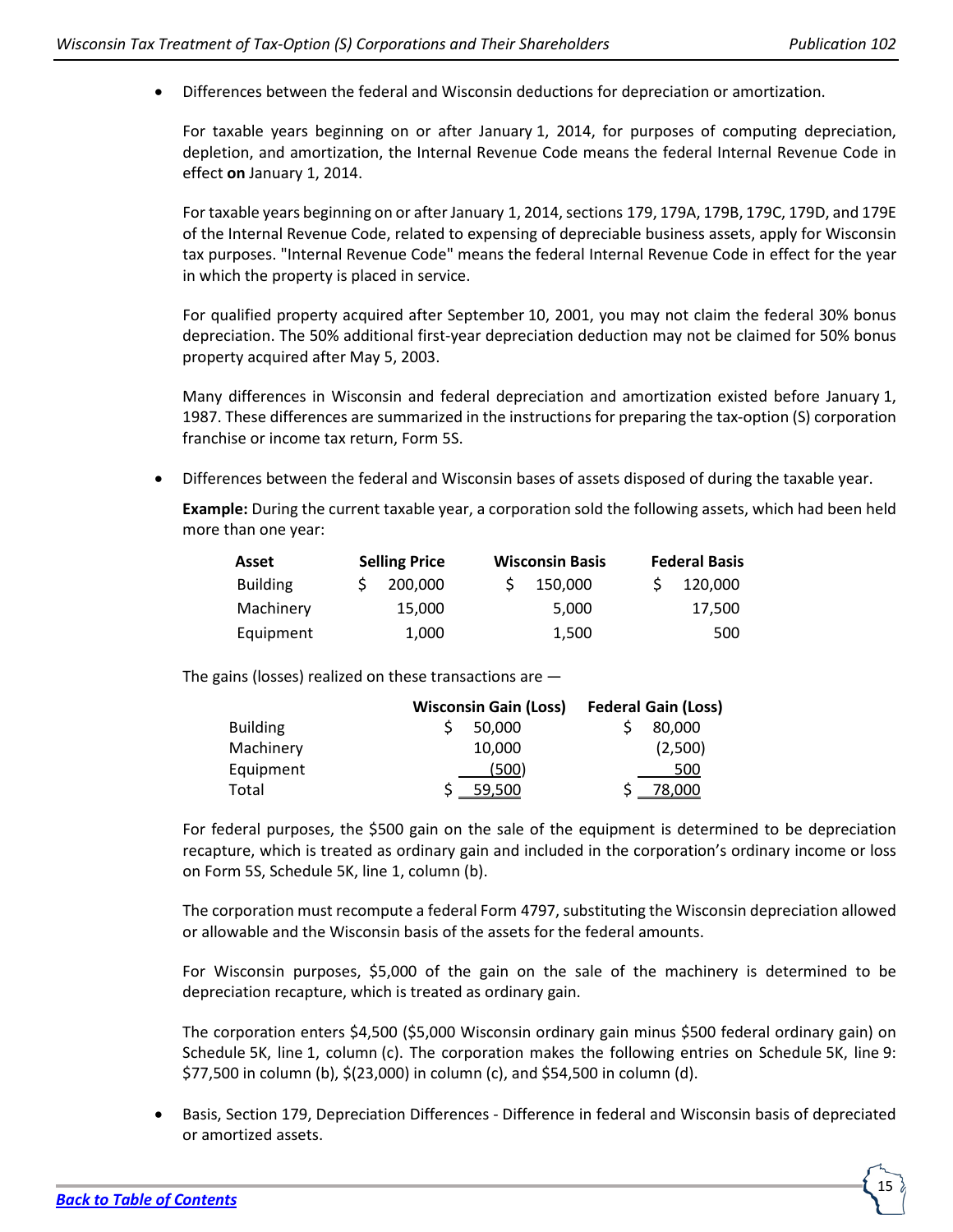These differences can happen because of IRC sections not adopted for Wisconsin purposes and electing a different depreciation method under the IRC in effect for Wisconsin purposes.

• Adjustments required as a result of making different elections for federal and Wisconsin purposes. See page 8 of *Wisconsin Tax Bulletin* [214.](https://www.revenue.wi.gov/WisconsinTaxBulletin/214-07-21-WTB.pdf)

**Example 1:** The federal work opportunity tax credit and federal research credit are allowed instead of deductions for wages and research expenses, respectively. For Wisconsin purposes, the corporation may elect not to reduce wages and research expenses by the amount of these credits.

**Example 2:** For federal purposes, shareholders may claim either a credit or a deduction for foreign income taxes paid by a tax-option (S) corporation. For Wisconsin purposes, the foreign taxes may be deductible as provided under the IRC.

- Additions for tax credit amounts computed by the tax-option corporation. Certain tax credits computed by the tax-option (S) corporation are required to be added back to the tax-option (S) corporation's ordinary income on Schedule 5K, line 1. These credits include the following:
	- o Business development credit
	- o Community rehabilitation program credit
	- o Development zones credits
	- o Economic development tax credit
	- o Electronics and information technology manufacturing zone credit
	- o Employee college savings account contribution credit
	- o Enterprise zone jobs credit
	- o Jobs tax credit

16

- o Manufacturing and agriculture credit
- o Manufacturing investment credit (if based on manufacturer's sales tax credit carryforward reported at the tax-option (S) corporation's level)
- o Research expense credit
- Adjustments required as a result of related entity interest and rental expenses. For taxable years beginning on or after January 1, 2008, a tax-option (S) corporation must make an addition modification to "add back" interest and rental expenses paid, accrued, or incurred to a related entity. For taxable years beginning on or after January 1, 2009, a tax-option (S) corporation must make an addition modification to "add back" intangible expenses and management fees paid, accrued, or incurred to a related entity. After the tax-option (S) corporation makes this addition modification, the tax-option (S) corporation completes Schedule RT to determine if it is eligible for a deduction for any of the amount added back. The tax-option (S) corporation then makes a subtraction modification in the amount for which it is eligible for a deduction. The Schedule RT instructions contain further details of the expenses that require this modification and the specific criteria that must be met in order to deduct related entity interest or rental expenses.

The tax-option (S) corporation reports the addition modifications for related entity expenses on Schedule 5K, line 18a. For the amount eligible for a deduction, the tax-option (S) corporation enters the subtraction amount on Schedule 5K, line 18b. Additionally, these amounts must be reported as adjustments in column (c) on the lines to which the expenses relate. For example, if the related entity rental expense is an item of ordinary income, the modifications must also be reported on Schedule 5K, line 1, column (c).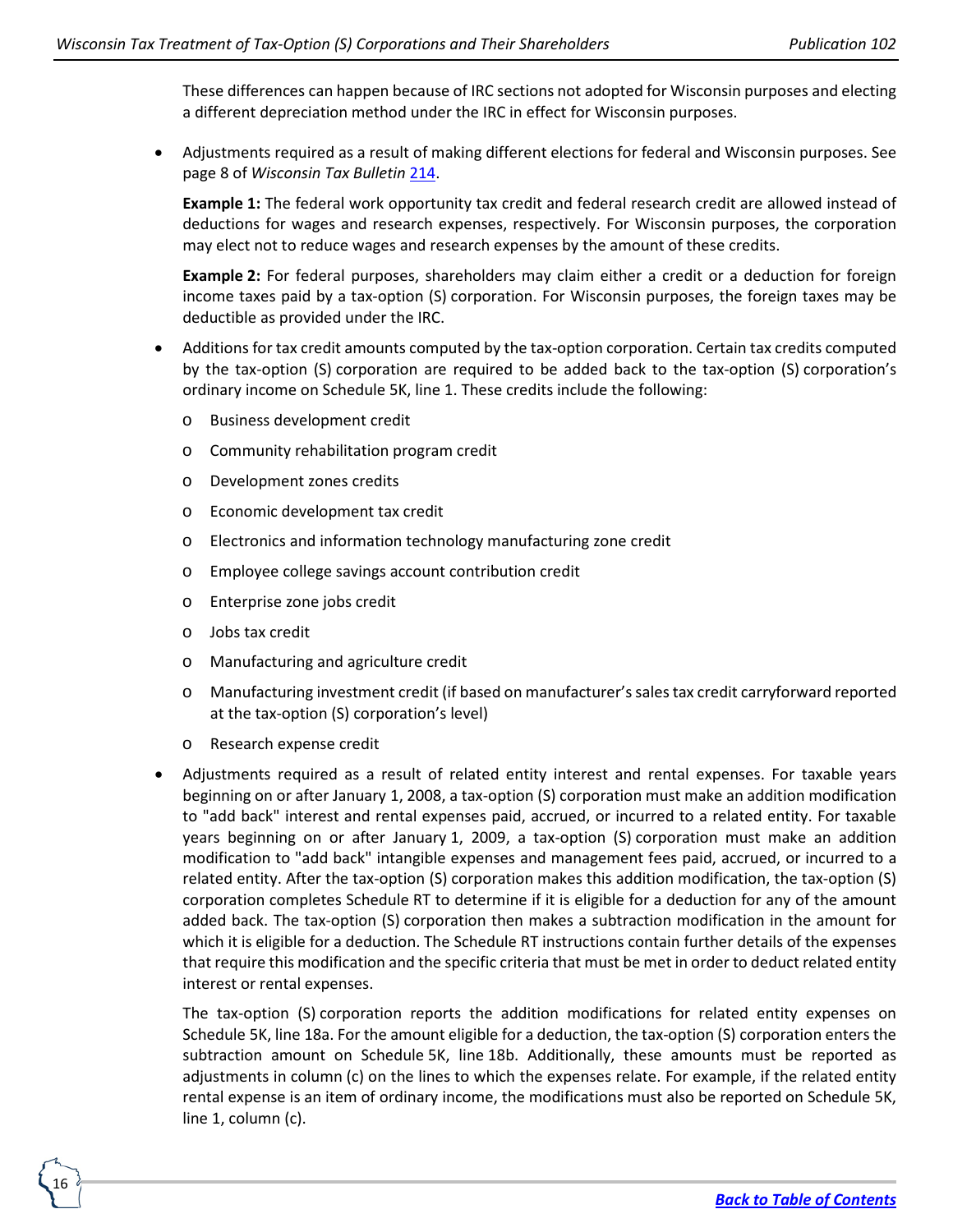- Subtractions required as a result of expenses disallowed to related entity. If the tax-option (S) corporation has interest income, rental income, income from intangibles, or income from management fees from a related entity, and that related entity was ineligible to claim a corresponding deduction for the expenses because it did not meet the criteria set forth in Schedule RT, the tax-option (S) corporation may make a subtraction modification to exclude the income corresponding to the expense that the payor could not deduct. The tax-option (S) corporation makes the subtraction on the line of Schedule 5K corresponding to the type of income being modified.
- An addition, generally on Schedule 5K, line 1, for taxes imposed by Wisconsin, any other state, and the District of Columbia that are value-added taxes, single business taxes, or taxes on or measured by all or a portion of net income, gross income, gross receipts, or capital stock and that were deducted in computing federal income.

**Note:** You must also show nondeductible taxes as additional nondeductible expenses on Schedule 5K, line 16c.

**Example 1:** The IRS has determined that for federal purposes Wisconsin's economic development surcharge is a state tax within the meaning of sec. 164(a), IRC. Therefore, it may be deductible on the federal return as provided under section 164. The amount deductible for federal purposes must be added back to federal income to arrive at Wisconsin income.

**Example 2:** A tax-option (S) corporation does business in Wisconsin and in another state that doesn't recognize its S status. The corporation pays \$5,000 of franchise tax to the other state, which it deducts in computing federal ordinary income as shown on Schedule 5K, line 1, column (b). The \$5,000 must be shown as an addition to income on Schedule 5K, line 1, column (c), and as an increase in the amount of nondeductible expenses on Schedule 5K, line 16c, column (c).

• Adjustments on the appropriate line of Schedule 5K if the tax-option (S) corporation owes a federal built-in gains tax or a Wisconsin built-in gains tax. For Wisconsin purposes, the gain on the sale of an asset is reduced by any Wisconsin built-in gains tax paid by the corporation on that asset. For federal purposes, however, the gain is reduced by the federal built-in gains tax.

**Example:** A tax-option (S) corporation has net gain under section 1231 of \$50,000. The corporation owes \$7,000 of federal built-in gains tax and \$1,580 of Wisconsin built-in gains tax on built-in gain reflected in such section 1231 gain. On Schedule 5K, line 9, column (b), the corporation enters \$43,000 (\$50,000 net gain minus \$7,000 federal built-in gains tax). The Wisconsin amount to enter in column (d) is \$48,420 (\$50,000 net gain minus \$1,580 Wisconsin built-in gains tax). The adjustment in column (c) is \$5,420, which is the difference between the federal and Wisconsin built-in gains taxes.

- Additions on the appropriate line of Schedule 5K for any federal capital gains tax that reduced the taxoption (S) corporation's long-term capital gain and for any federal excess net passive income tax that reduced items of passive investment income for federal purposes.
- Any other adjustments to federal income.

### **Taxing a Tax-Option (S) Corporation**

A tax-option (S) corporation is subject to a franchise or income tax only in the following instances.

(1) Franchise Tax Measured by Federal, State, and Municipal Government Interest

A tax-option (S) corporation is subject to a franchise tax measured by interest income received from the following obligations:

• Obligations of the United States government and its instrumentalities.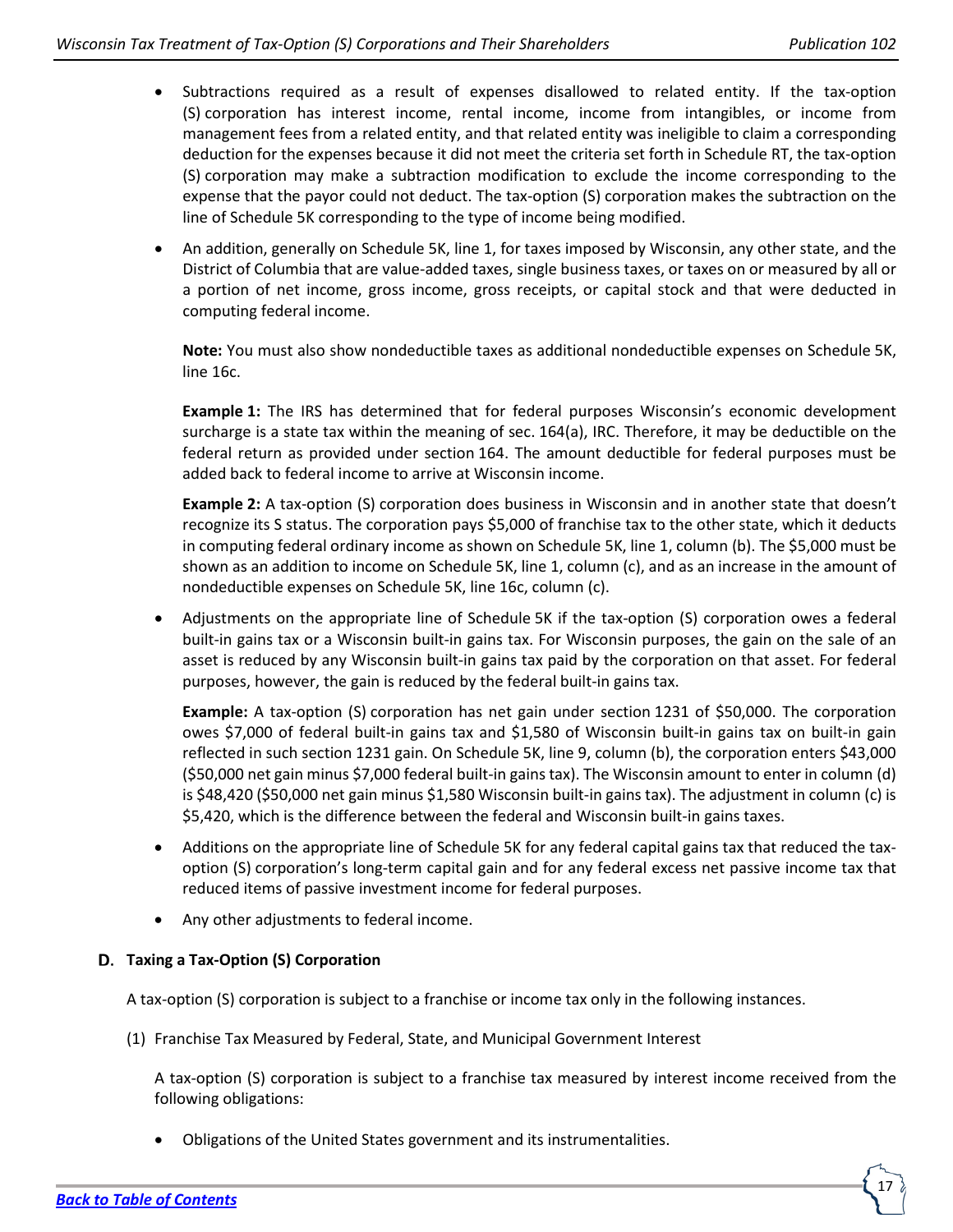- Municipal housing authority bonds issued under sec. 66.1201, Wis. Stats.
- Municipal redevelopment authority bonds issued under sec. 66.1333, Wis. Stats.
- Housing and community development authority bonds issued under sec. 66.1335, Wis. Stats.
- Bonds issued by the Wisconsin Housing and Economic Development Authority (WHEDA) under sec. 234.65, Wis. Stats., to fund an economic development loan to finance construction, renovation, or development of property that would be exempt from property tax under sec. 70.11(36), Wis. Stats. (professional sports and entertainment home stadiums).
- Bonds issued by a local exposition district under subch. II of ch. 229, Wis. Stats.
- Bonds issued under sec. 66.0621, Wis. Stats., by a local professional baseball park district, a local professional football stadium district, or a local cultural arts district.
- Bonds issued on or after January 1, 2004, by the Wisconsin Housing and Economic Development Authority under sec. 234.08 or 234.61, Wis. Stats., to fund multifamily affordable housing projects or elderly housing projects.
- Bonds issued by the Wisconsin Aerospace Authority under sec. 114.70 or 114.74, Wis. Stats.
- Bonds issued on or after October 27, 2007, by the Wisconsin Health and Education Facilities Authority to fund acquisition of information technology hardware or software.
- Conduit revenue bonds issued under sec. 66.0304, Wis. Stats., if the bonds or notes are used to fund multifamily affordable housing projects or elderly housing projects in Wisconsin and the Wisconsin Health and Education Facilities Authority has the authority to issue the bonds. The bonds or notes are used by a health facility to fund the acquisition of information technology hardware or software in Wisconsin and the Wisconsin Health and Educational Facilities Authority has the authority to issue the bonds. The bonds or notes issued to fund a redevelopment project or housing project in Wisconsin.
- Wisconsin housing and economic development authority bonds if the bonds or notes are issued to provide loans to a public affairs network under s. 234.75(4), Wis. Stats.
- Wisconsin Health and Educational Facilities Authority Bonds if the bonds or notes are issued for the benefit of a person who is eligible to receive the proceeds from another entity for the same purpose for which the bonds or notes are issued and the interest income received from the other bonds or notes is exempt from Wisconsin taxation.

The tax is 7.9% of the interest attributable to Wisconsin.

The corporation may reduce the amount of interest income by any applicable amortizable bond premium or interest paid to purchase or hold these federal, state, or municipal government obligations.

If a foreign corporation is subject to the income tax rather than the franchise tax, it isn't taxed on interest received from the government obligations listed above.

The types of federal, state, and municipal government interest income listed above are separately stated items. They aren't taxable to the shareholders. Any related amortizable bond premium or interest paid to purchase or hold these government obligations isn't deductible by the shareholders.

**Note:** The franchise tax doesn't apply to interest income on obligations issued by the government of Puerto Rico.

(2) Wisconsin Built-In Gains Tax

18

A tax-option (S) corporation may be liable for a tax on built-in gains if: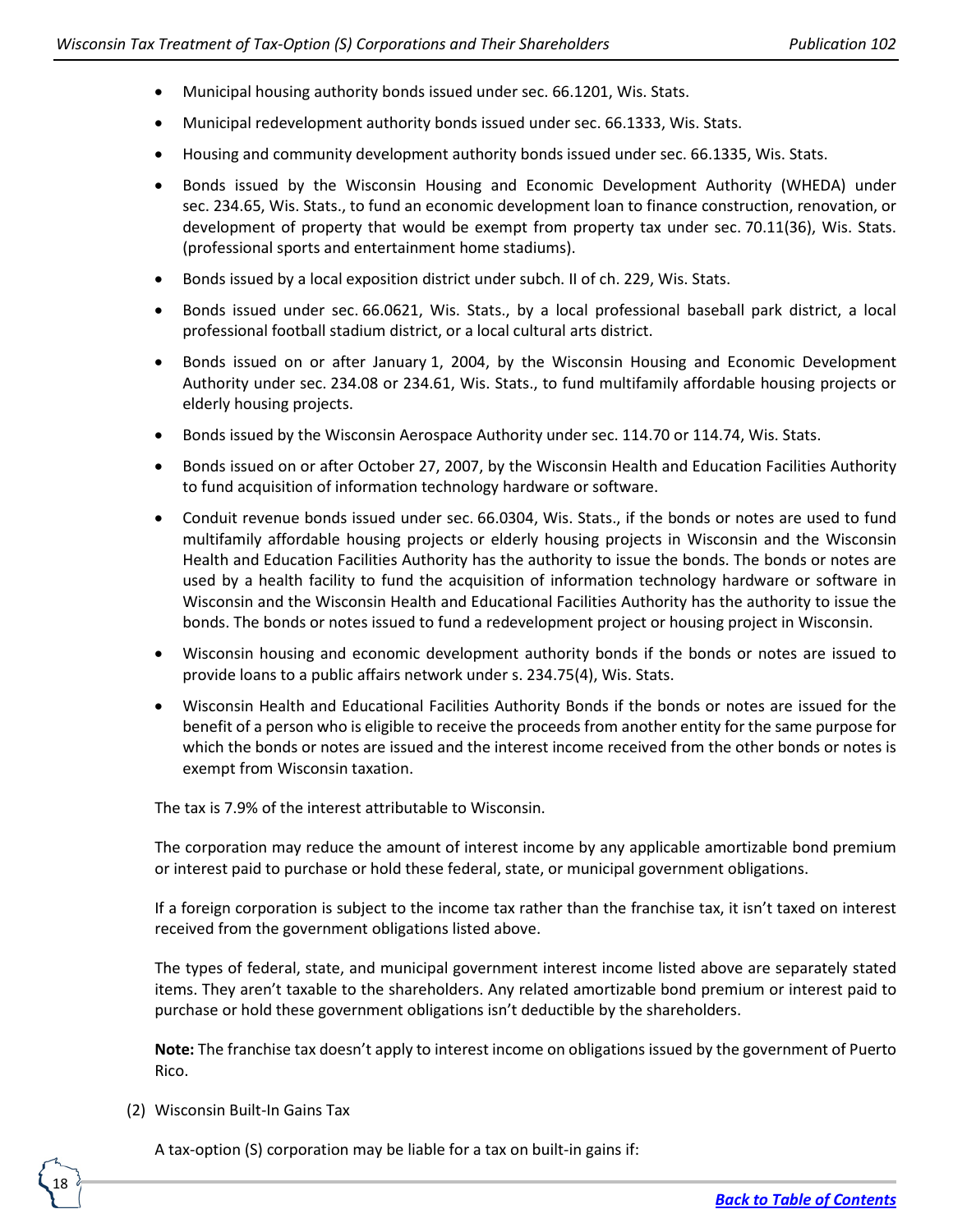- It was a regular (C) corporation before making its current election to be treated as a tax-option (S) corporation,
- It made its current election after 1986,
- It has a recognized built-in gain within ten years from the first day of the first taxable year it became a tax-option (S) corporation under its current election (the recognition period), and
- The net recognized built-in gains for prior taxable years don't exceed the net unrealized built-in gain, as defined below.

The general recognition period for computing the built-in gain is a 10 year period beginning on the first day of the first taxable year in which the corporation is an S corporation or acquires C corporation assets; however, special recognition periods apply for taxable years 2009 through 2021 as indicated in the table below:

| Year | <b>Wisconsin Recognition Period</b> | <b>Federal Recognition Period</b> |
|------|-------------------------------------|-----------------------------------|
| 2009 |                                     | 7                                 |
| 2010 | 7                                   | 7                                 |
| 2011 | 5                                   | 5                                 |
| 2012 | 10                                  | 5                                 |
| 2013 | 10                                  | 5                                 |
| 2014 | 10                                  | 5                                 |
| 2015 | 10                                  | 5                                 |
| 2016 | 10                                  | 5                                 |
| 2017 | 10                                  | 5                                 |
| 2018 | 10                                  | 5                                 |
| 2019 | 10                                  | 5                                 |
| 2020 | 10                                  | 5                                 |
| 2021 | 10                                  | 5                                 |

A **recognized built-in gain** is any gain recognized by a tax-option (S) corporation during the recognition period on the sale or distribution (disposition) of any asset, except to the extent the corporation establishes that:

- The asset wasn't held by it on the first day of the first year that the current tax-option (S) election became effective, or
- The recognized gain on any asset exceeds the excess of the fair market value of the asset on the date of conversion over the adjusted basis of the asset on that first day.

A **recognized built-in loss**is any loss recognized during the recognition period on the disposition of any asset to the extent the corporation establishes that —

- It owned the asset on the date that the current tax-option (S) election became effective, and
- The loss doesn't exceed the excess of the asset's adjusted basis on that date over its fair market value at that time.

The net recognized built-in gain on which the tax may be imposed is limited by the corporation's net unrealized built-in gain.

The **net unrealized built-in gain** is the excess of the fair market value of the corporation's assets over the aggregate adjusted bases of those assets on the date the current tax-option (S) election became effective.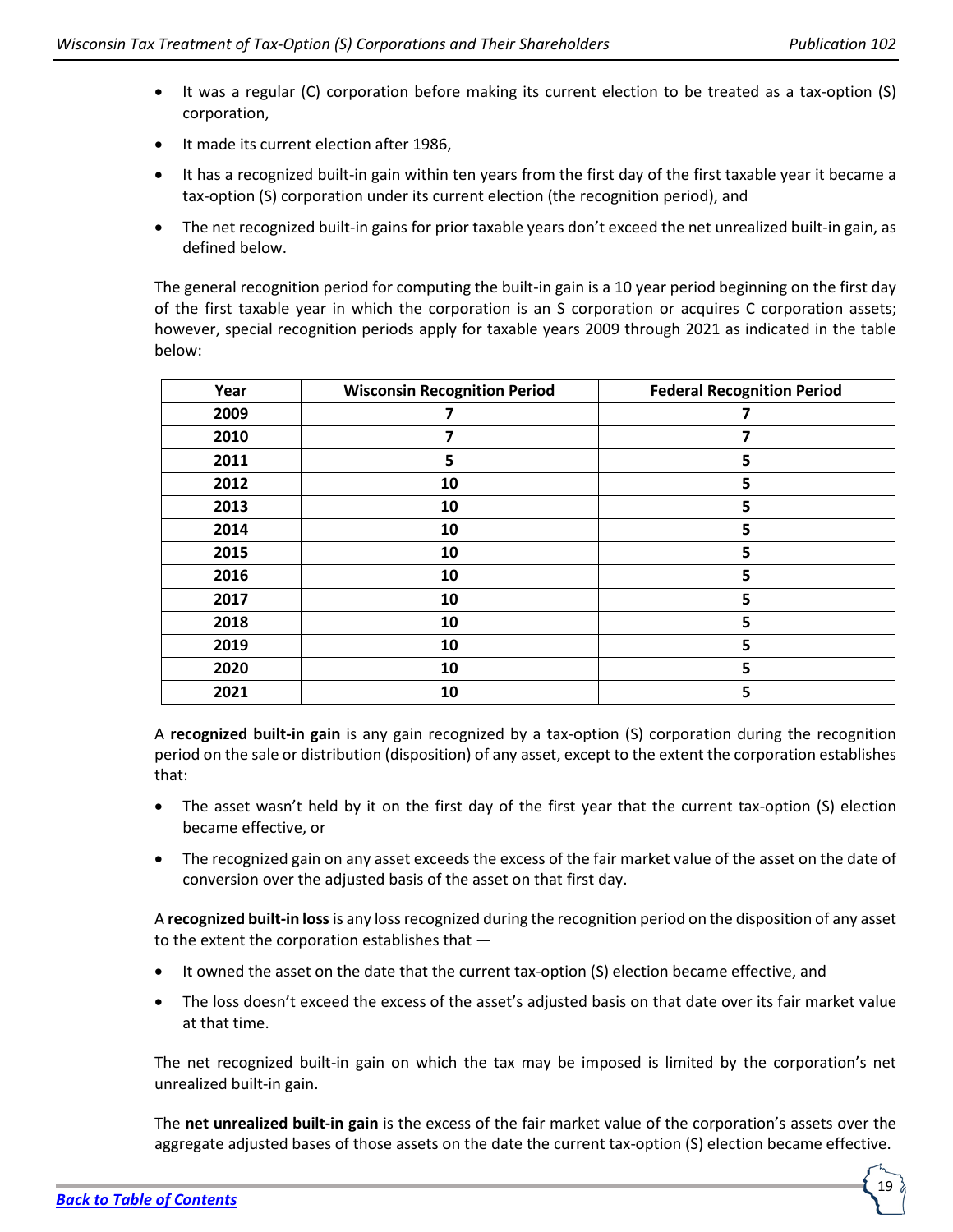For purposes of determining recognized built-in gain, recognized built-in loss, and net unrealized built-in gain for Wisconsin built-in gains tax purposes, the Wisconsin basis of assets should be used, if different from the federal basis.

The built-in gains tax is 7.9% times the lesser of:

- (a) The net recognized built-in gain, subject to the net unrealized built-in gain limit, of the tax-option (S) corporation for the taxable year, or
- (b) The amount that would be the taxable income of the corporation for the taxable year if the corporation were a regular (C) corporation. Net business loss carryforwards or capital loss carryforwards aren't used in figuring taxable income.

For a corporation that does business in and outside Wisconsin, the amounts in a. and b. above are the total amounts (before allocation or apportionment) as determined under Wisconsin law. The lesser of these amounts is then multiplied by the corporation's apportionment percentage for the current year to arrive at the amount subject to the 7.9% Wisconsin tax.

**Note:** If the net recognized built-in gain computed in **a.** above exceeds the amount that would have been the corporation's taxable income in **b.,** the excess is treated as a recognized built-in gain in the succeeding taxable year. This carryover provision applies only in the case of a corporation that made its tax-option (S) election on or after March 31, 1988.

Although tax-option (S) corporations normally aren't allowed a deduction for Wisconsin net business loss carryforwards from years when the corporation was a regular (C) corporation, such losses are allowed against the lesser of the amounts described above. In addition, any capital loss carryforward from a regular (C) corporation year may be used to the extent deductible in arriving at taxable income for regular (C) corporation purposes.

Except for Wisconsin community development finance credit from the current year, as well as carryforwards of that credit from prior regular (C) corporation years, no credits may offset the tax on built-in gains.

If a corporation begins doing business in Wisconsin in a year following the year in which its federal S election became effective, the "recognition period," "recognized built-in gain," "recognized built-in loss," and "net unrealized built-in gain" are the amounts determined under federal law.

(3) Tax on Net Income of a Tax-Option (S) Corporation

20

Since each shareholder of a tax-option (S) corporation who meets the applicable Wisconsin filing requirements is required to file a Wisconsin income tax return and report their, or its share of the corporation's income, loss, and deductions, a tax-option (S) corporation generally isn't subject to a corporate income tax or franchise tax measured by its net income, other than interest income from certain federal, state, and municipal government obligations. Exception: see "Entity-Level Tax Election" in section 10 below.

However, a tax-option (S) corporation may be taxed on a nonfiling or delinquent shareholder's share of the corporation's net income. If a tax-option (S) corporation and its shareholders have unreported Wisconsin income, the department may assess the shareholders for the amount of unreported income when the shareholders' taxable years are still open under the statute of limitations. When the shareholders' taxable years are closed under the statute of limitations, the department may assess the corporation for the unreported income provided the corporation's taxable years are still open to adjustment. A tax-option (S) corporation cannot offset a net operating loss carryforward from a year when it was a regular (C) corporation against a nonfiling or delinquent shareholder's share of the corporation's income.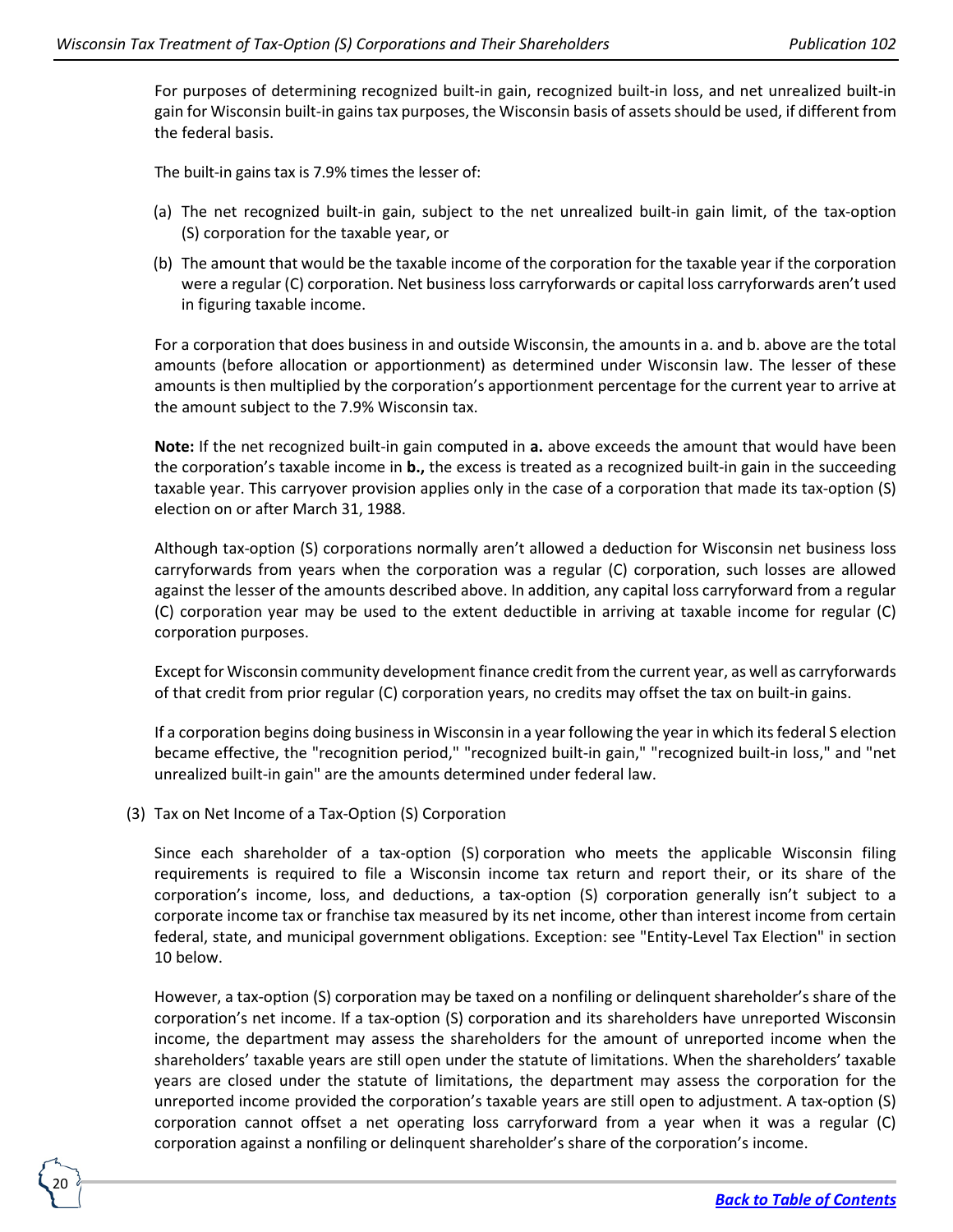(4) Wisconsin's Economic Development Surcharge

An economic development surcharge applies to tax-option (S) corporations that are required to file Wisconsin franchise or income tax returns, with certain exceptions. The surcharge doesn't apply to:

- Corporations incorporated under Wisconsin law that don't have any business activities in Wisconsin.
- Corporations not organized under Wisconsin law that don't have nexus with Wisconsin. "Nexus" refers to the degree of activity necessary before a state has jurisdiction to impose an income tax or franchise tax measured by net income on the taxpayer.
- Corporations that have less than \$4 million of gross receipts from all activities. "Gross receipts from all activities" means gross receipts, gross sales, gross dividends, gross interest income, gross rents, gross royalties, the gross sales price from the disposition of capital assets and business assets, gross receipts passed through from other entities, and all other receipts that are included in gross income for Wisconsin franchise or income tax purposes.

The economic development surcharge is the greater of \$25 or 0.2% (0.002) of the corporation's Wisconsin net income, but not more than \$9,800.

**Wisconsin net income** for a tax-option (S) corporation doing business only in Wisconsin is the amount from 2021 Wisconsin Schedule 5K, line 19, column (d). For a corporation engaged in business in and outside Wisconsin, **Wisconsin net income** is the portion of the amount on Schedule 5K, line 19, column (d), which is attributable to Wisconsin. Unitary, multistate corporations determine the net income attributable to Wisconsin using the apportionment method. Nonunitary, multistate corporations use separate accounting. The net income generally includes interest income from federal, state, and local government obligations.

The economic development surcharge is payable by the 15th day of the 3rd month following the close of the taxable period, regardless of the due date of the corporation's Wisconsin franchise or income tax return.

If the surcharge is delinquent, the corporation's shareholders are jointly and severally liable for it.

(5) Withholding Requirement for Tax-Option (S) Corporations Having Nonresident Shareholders

In general, a tax-option (S) corporation that has one or more nonresident shareholders is required to withhold income or franchise tax on the income allocable to the nonresident shareholders.

A nonresident shareholder includes an individual who is not domiciled in Wisconsin and an estate or a trust that is a nonresident under sec. 71.14(1) to (3m), Wis. Stats. The withholding rate is the highest rate for a single individual under sec. 71.06, Wis. Stats.

**Exceptions:** Withholding is not required on behalf of the following nonresident shareholders:

- A shareholder that is exempt from Wisconsin income or franchise taxation, such as an IRC section  $501(c)(3)$  organization having no unrelated business taxable income. The tax-option (S) corporation may rely on a written statement from a shareholder explaining why the shareholder is exempt from Wisconsin tax. The corporation must attach a copy of this statement to the Form 5S filed with the Department.
- A shareholder whose share of income from the tax-option (S) corporation attributable to Wisconsin is less than \$1,000.
- A shareholder that files an affidavit with the department. To be eligible for this exemption, the nonresident must file Form PW-2, *Wisconsin Nonresident Partner, Member, Shareholder, or Beneficiary Pass-Through Withholding Exemption Affidavit*, and the department must approve the Form PW-2. The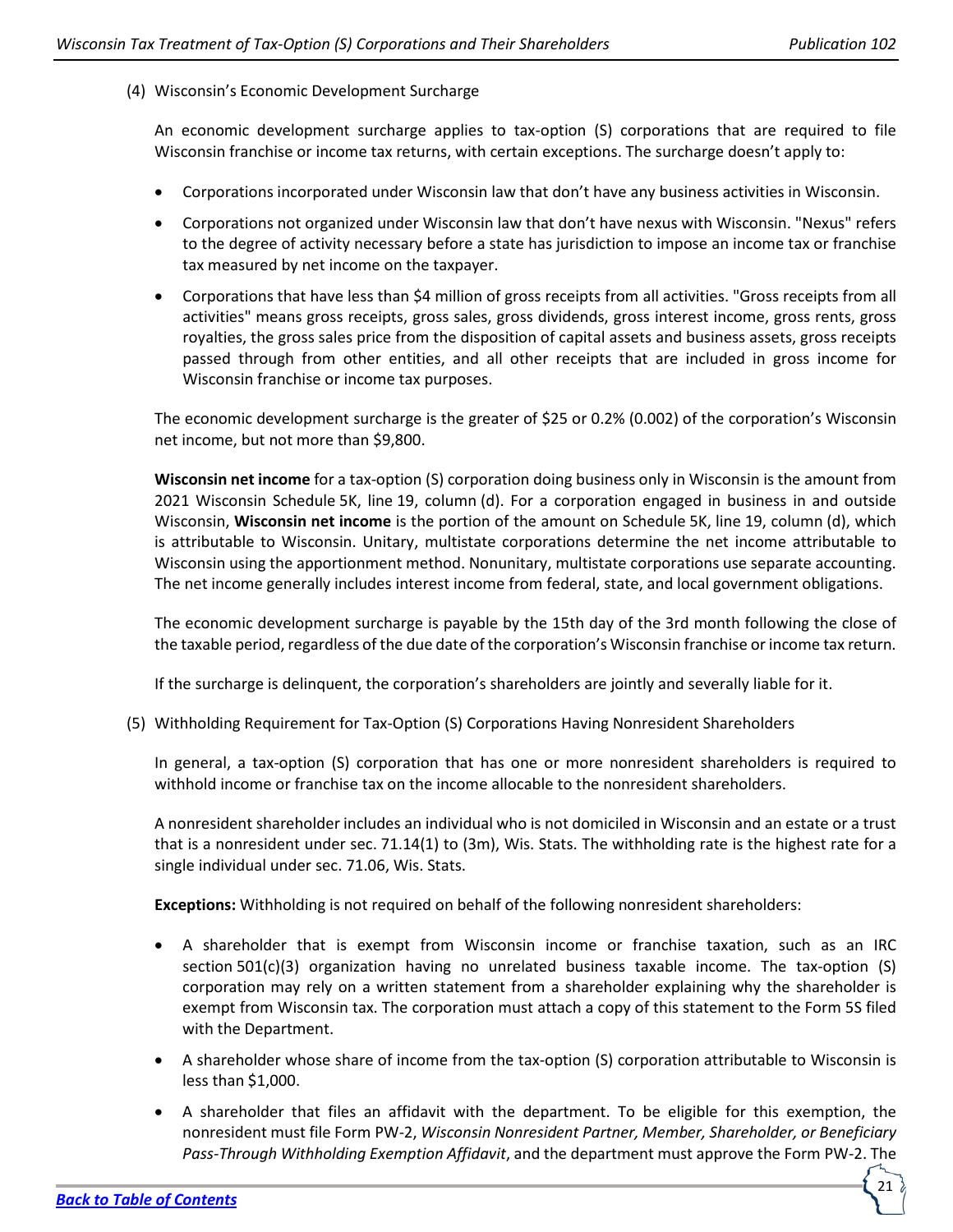shareholder must present the approved Form PW-2 to the tax-option (S) corporation, and the taxoption (S) corporation must maintain this copy in its records to substantiate the withholding exemption. See the Form PW-2 instructions for further details.

• A shareholder that has been granted a continuous exemption from the department. On a case-by-case basis, the department will be issuing a "continuous" exemption, which relieves a nonresident of the requirement to file Form PW-2 in future years. As a nonresident may not apply for a "continuous" exemption, there is no change in how Form PW-2 is filed. Exemptions will be issued using criteria similar to that used to approve Form PW-2. The exemption will be reviewed annually to ensure the nonresident is paying estimated tax and filing returns as required. Noncompliance by the nonresident will result in revocation of the exemption.

The tax-option (S) corporation uses Form PW-1 to pay the withholding and to report any nonresident members who have filed Form PW-2 affidavits. For tax-option (S) corporations, Form PW-1 is due by the 15th day of the 3rd month following the close of the tax-option (S) corporation's taxable year. Form PW-1 must be filed electronically and the corresponding withholding payments must be made electronically. See the Form PW-1 instructions for further details of the filing procedures.

**Note:** Nonresident shareholders having a Wisconsin filing requirement must file the appropriate Wisconsin income or franchise tax return.

A pass-through entity is required to pay quarterly estimated withholding tax on a nonresident member's share of income attributable to Wisconsin. The pass-through entity must make quarterly payments of withholding tax on or before the 15th day of the 3rd, 6th, 9th, and 12th month of the taxable year. The estimated withholding tax payments must be made electronically. If you obtained a waiver from electronic payment, use Form PW-ES, *Wisconsin Pass-Through Entity Withholding Estimated Payment Voucher*, to make the estimated withholding tax payments.

(6) Endangered Resources Donation

A tax-option (S) corporation is allowed to designate any amount of refund due or additional payment for the endangered resources program. Donations support the preservation and management of more than 200 endangered and threatened Wisconsin plants and animals. It also helps protect Wisconsin's finest remaining examples of prairies, forests, and wetlands.

(7) Veterans Trust Fund Donation

A tax-option (S) corporation may designate an amount as a veterans trust fund donation. Donations will be used by the Wisconsin Department of Veterans Affairs for the benefit of veterans or their dependents.

### **Making Corporate Estimated Tax and Economic Development Surcharge Payments**

If the total of a tax-option (S) corporation's net franchise tax measured by certain federal, state, and municipal government interest and economic development surcharge due is \$500 or more, it generally must make quarterly estimated tax payments using Wisconsin Form Corp-ES or by electronic funds transfer.

However, a corporation isn't required to make estimated tax payments to prepay the Wisconsin built-in gains tax. The built-in gains tax is payable in full within 2 1/2 months after the end of the corporation's taxable year.

### **Preparing the Return, Form 5S**

22

A tax-option (S) corporation must report its income, loss, and deductions on Wisconsin Form 5S. All appropriate lines on the form, including Schedules 5K and 5M, must be completed.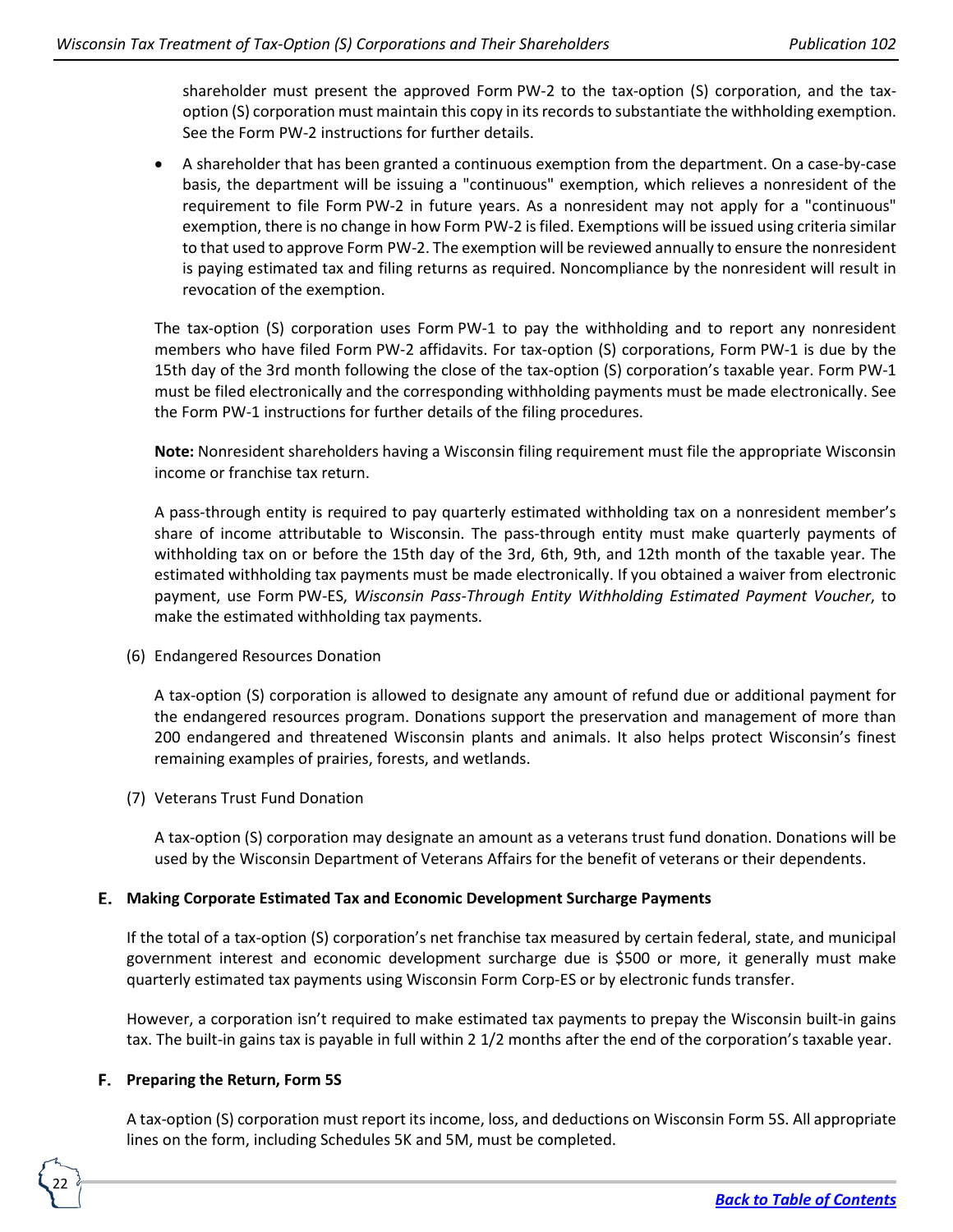In addition, the corporation must complete a Wisconsin Schedule 5K-1, Wisconsin Tax-Option (S) Corporation Shareholder's Share of Income, Deductions, Credits, etc., for each shareholder.

**Exception:** If a tax-option (S) corporation did not make an election under sec. 71.365(4m)(a), Wis. Stats., and none of the tax-option (S) corporation's lower-tier entities made an election to pay tax at the entity level, the tax-option (S) corporation may submit copies of federal Schedules K-1 instead of preparing Schedules 5K-1 in the following situations:

- The tax-option (S) corporation does business only in Wisconsin and has no adjustments in column (c) or Wisconsin credits in column (d) of Schedule 5K.
- The tax-option (S) corporation does business in and outside Wisconsin and has no adjustments in column (c) or Wisconsin credits in column (d) of Schedule 5K, and all the shareholders of the tax-option (S) corporation are full-year residents of Wisconsin.

# **Be sure to state on the shareholders' federal Schedules K-1, including the copies filed with the Department of Revenue, that there aren't any Wisconsin adjustments or credits.**

The corporation must attach a complete copy of federal Form 1120S and all accompanying schedules, including Schedule M-3 if required for federal purposes, Wisconsin Schedules 5K-1, if required, and any other required Wisconsin forms, schedules, or statements to the Form 5S that it files with the Department of Revenue.

### **Computing Wisconsin Income of Multistate Corporations Having Only Wisconsin Resident Shareholders**

A tax-option (S) corporation deriving its income in and outside Wisconsin and having only Wisconsin resident shareholders doesn't allocate its income, loss, and deductions between Wisconsin and elsewhere when completing Wisconsin Schedules 5K-1 for its shareholders. The Wisconsin resident shareholders must report their shares, based on stock ownership, of the corporation's entire income, loss, and deductions, regardless of the source.

However, for purposes of the economic development surcharge, a multistate corporation must determine its net income attributable to Wisconsin even if all of its shareholders are Wisconsin residents.

### **Computing Wisconsin Income of Nonresident Shareholders of Multistate Corporations**

A tax-option (S) corporation deriving income in and outside Wisconsin and having any nonresident shareholders for any part of the taxable year must determine its income, loss, and deductions allocable to Wisconsin. All taxoption items are passed through to the shareholders on a daily basis, unless one or more of the rules for splitting the taxable year into separate periods is applicable. See Part 9.A.

A unitary, multistate corporation determines its apportionment percentage on Schedule A-01, A-02, A-03, A-04, A-05, A-06, A-07, A-08, A-09, A-10, or A-11 and shows the Wisconsin source amount on Wisconsin Schedule 5K-1, column (e), for each of its part-year resident or nonresident shareholders. A nonunitary, multistate corporation uses [Form](https://www.revenue.wi.gov/Pages/HTML/formpub.aspx) C, *Wisconsin Allocation and Separate Accounting Data*, and [Form N,](https://www.revenue.wi.gov/Pages/HTML/formpub.aspx) *Wisconsin Nonapportionable, Separately Accounted, and Separately Apportioned Income*, as appropriate, to show the amounts allocable to Wisconsin before filling in Schedule 5K-1 for each of its part-year resident or nonresident shareholders.

**Example:** A nonresident held 40% of a corporation's capital stock from January 1 to September 30, 2021. On September 30, 2021, the shareholder sold the stock to a Wisconsin resident. The corporation's ordinary income for the calendar year 2021 is \$20,000. At the end of the year the corporation determines under the apportionment method that 65% of the year's income is derived in Wisconsin. Assuming that none of the yearsplitting rules are applicable, the nonresident shareholder must report \$3,889 of the ordinary income to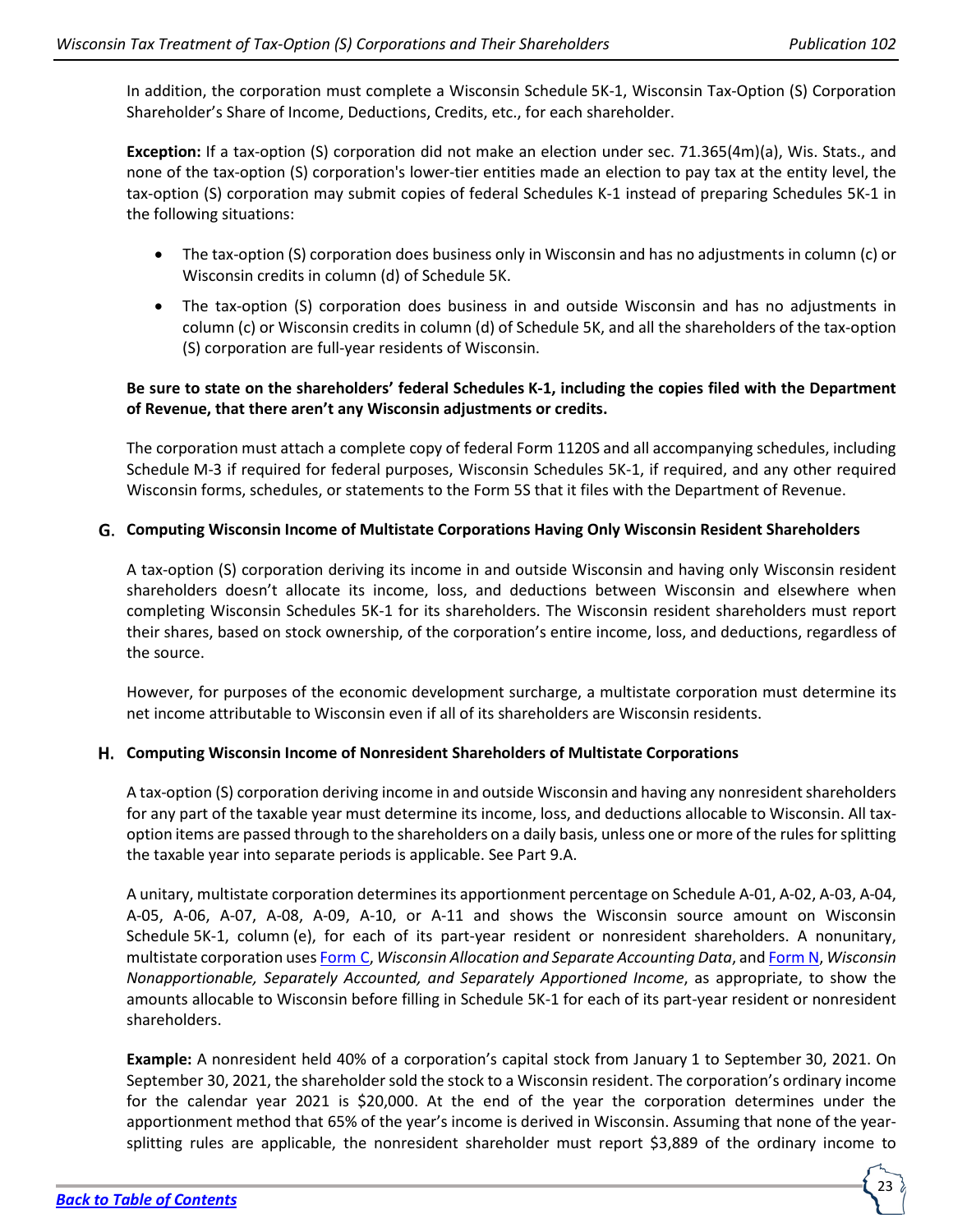Wisconsin, which is computed as follows:  $65\% \times 40\% \times 273/365 \times 20,000 = 53,889$ . The nonresident shareholder's Schedule 5K-1 will show \$5,984 (40% x 273/365 x \$20,000) as the federal amount in column (b), \$(0) as the adjustment in column (c), \$5,984 as the amount under Wisconsin law in column (d), and \$3,889 as the Wisconsin source amount in column (e).

### **Disclosure of Related Entity Expenses, "Addback" Modification, and Reportable Transactions**

A corporation may be required to separately disclose certain expenses paid, accrued, or incurred to a related entity and "add back" certain interest, rental or intangible expenses or management fees. A corporation or corporation's material advisor may also be required to separately disclose reportable transactions.

**Disclosure of Related Entity Expenses***.* If the corporation paid, accrued, or incurred more than \$100,000 of expenses to a related person or entity, the corporation must generally file Schedule RT, *Wisconsin Related Entity Expenses Disclosure Statement*, with its Wisconsin corporation return. Wisconsin law provides that certain related entity expenses shall not be allowed as deductions if they are not timely disclosed as required by the Department of Revenue.

**Note:** Schedule RT will not be accepted on an amended return after the extended due date of the corporation return. The Schedule RT instructions provide a detailed explanation of the filing requirements.

**Addition Modification of Interest and Rental Expenses**. For taxable years beginning on or after January 1, 2008, a tax-option (S) corporation must make an addition modification to "add back" interest and rental expenses paid, accrued, or incurred to a related entity. For taxable years beginning on or after January 1, 2009, a taxoption (S) corporation must make an addition modification to "add back" intangible expenses and management fees paid, accrued, or incurred to a related entity.

Wisconsin uses the loss disallowance rules provided in sec. 267, IRC, to determine if a taxpayer is a "related entity." Under sec. 267(b), IRC, a corporation (including a tax-option (S) corporation) and its shareholder are "related entities" if the shareholder owns directly or indirectly, more than 50 percent in value of the corporation's outstanding stock.

After the tax-option (S) corporation makes this addition modification, it completes Schedule RT to determine if it is eligible for a deduction for any of the amount added back. The tax-option (S) corporation then makes a subtraction modification in the amount for which it is eligible for a deduction.

The instructions to Schedule RT provide further details of the expenses that require this modification and the specific criteria that must be met in order to deduct the expenses. The instructions also explain an exception to the Schedule RT filing requirements in cases where the expenses reportable on Schedule RT are \$100,000 or less.

**Corporation's Disclosure of Reportable Transactions.** If a corporation was required to include any form with its federal tax return to disclose a "reportable transaction," as defined under sec. [71.81\(1\)\(c\),](https://docs.legis.wisconsin.gov/statutes/statutes/71/xii/81/1/c) Wis. Stats.*,* it must file a copy of that form with the department within 60 days of the date it is required to file it for federal income tax purposes, provided that it is otherwise required to file a Wisconsin return.

This includes federal Form 8886, *Reportable Transaction Disclosure Statement.* To file this form, include it with your Wisconsin tax return; otherwise send a paper copy to the following address: Wisconsin Department of Revenue, Tax Shelters Program, PO Box 8958, Madison, WI 53708-8958.

**Material Advisor's Disclosure of Reportable Transactions.** A "material advisor" means any person who provides any material aid, assistance, or advice with respect to organizing, managing, promoting, selling, implementing, insuring, or carrying out any reportable transaction (as defined in the U.S. Treasury Regulations) and who,

24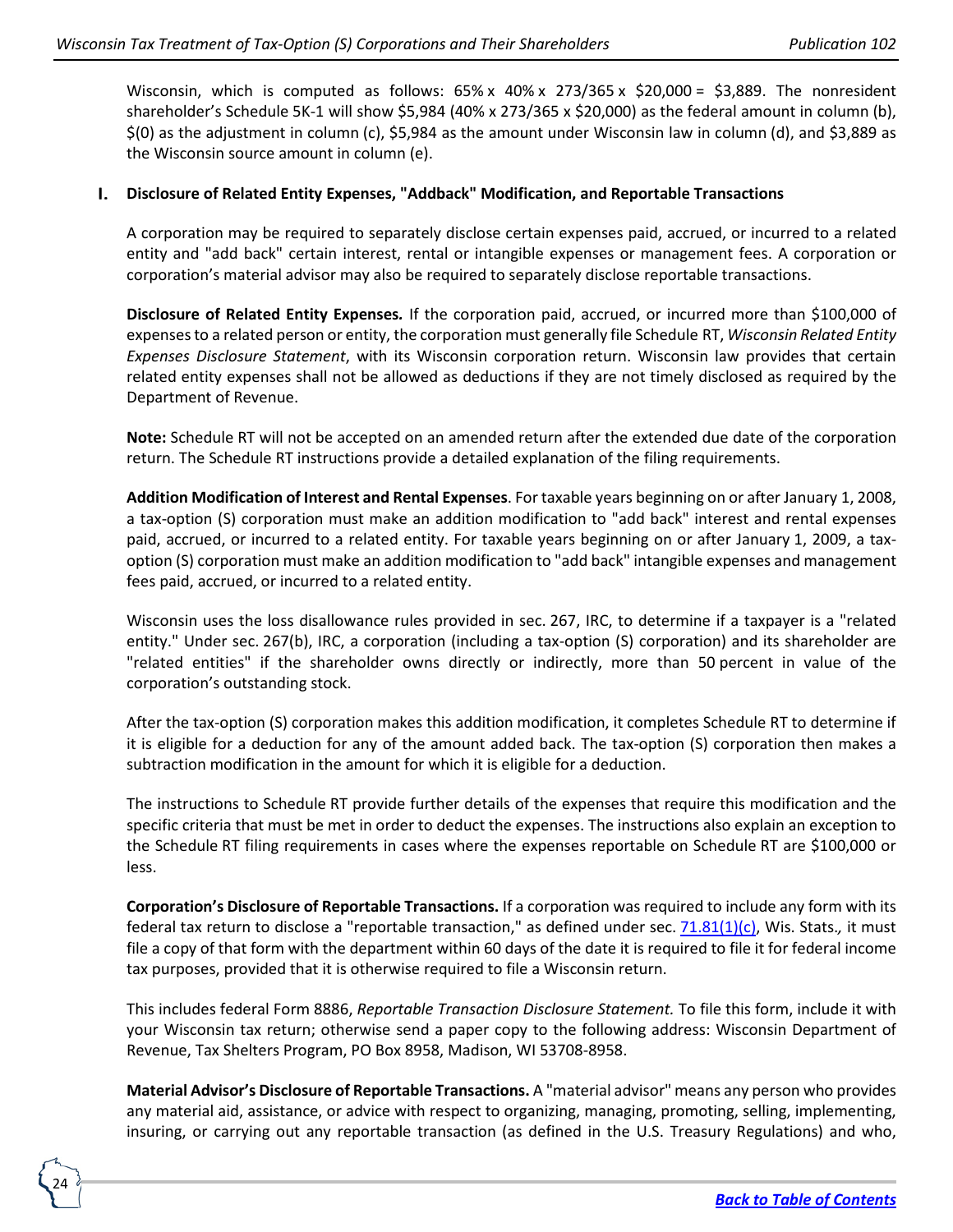directly or indirectly, derives gross income from providing such aid, assistance, or advice in an amount that exceeds the threshold amount.

For a material advisor providing advice to an entity and not an individual, the "threshold amount" is any of the following:

- \$25,000 if the reportable transaction is a listed transaction (as defined in the U.S. Treasury Regulations).
- \$250,000 if the reportable transaction is not a listed transaction.

For a material advisor providing advice to an individual, the "threshold amount" is any of the following:

- \$10,000 if the reportable transaction is a listed transaction (as defined in the U.S. Treasury Regulations).
- \$50,000 if the reportable transaction is not a listed transaction.

A material advisor that is required to disclose a reportable transaction to the IRS, must file a copy of the disclosure with the Department within 60 days of the date it is required for federal income tax purposes, if the reportable transaction affects the taxpayer's Wisconsin income or franchise tax liability. For federal purposes, the form required for this disclosure is Form 8918.

If you are required to file Form 8918 for federal income tax purposes and the reportable transaction to which the form relates affects the taxpayer's Wisconsin income or franchise tax liability, send a paper copy, separate from the Wisconsin return, to the following address: Wisconsin Department of Revenue, Tax Shelters Program, PO Box 8958, Madison, WI 53708-8958.

### <span id="page-24-0"></span>8. **WHEN SHAREHOLDERS MUST REPORT CORPORATE INCOME (LOSS)**

For Wisconsin purposes, the shareholder's share of corporate income, loss, and deductions is considered to be received throughout the corporation's taxable year, just as it is under the provisions of the IRC. Taxable distributions received from the corporation are taxable as of the day of receipt, although their treatment may not be determined until year-end.

### **A. Reporting Income (Loss) on the Shareholders' Income Tax Returns**

Each shareholder, whether a resident or nonresident of Wisconsin, must report their share of a tax-option (S) corporation's income, loss, and deductions in the shareholder's taxable year in which or with which the taxable year of the corporation ends, or in the final taxable year if the shareholder dies before the end of the corporation's taxable year. Exception: see "Entity-Level Tax Election" in section 10.

**Example 1:** John Smith files Wisconsin income tax returns on a calendar-year basis. John is one of two equal shareholders of a tax-option (S) corporation whose taxable year ends on July 31, 2021. The corporation's ordinary income for Wisconsin purposes for the July 31, 2021, year is \$5,000. John will include one-half share (\$2,500) of such income in Wisconsin adjusted gross income for the 2021 calendar year.

**Example 2:** Assume the same facts as in Example 1, except that the corporation's taxable year ends on January 31, 2022. John will include \$2,500 in 2022 calendar-year Wisconsin income.

**Example 3:** Mary Brown, a calendar-year taxpayer, is one of three equal shareholders of a calendar-year taxoption (S) corporation on January 1, 2021. Mary dies on July 31, 2021. The corporation's ordinary income for Wisconsin purposes for the 2021 calendar year is \$6,000. Assuming the corporation doesn't elect to split the year, Mary's personal representative will include \$1,162 (212/365 x \$2,000) of such income on the final return and \$838 (\$2,000 – \$1,162) on Mary's estate's income tax return for the year including December 31, 2021, assuming the estate held all of the stock for the intervening period.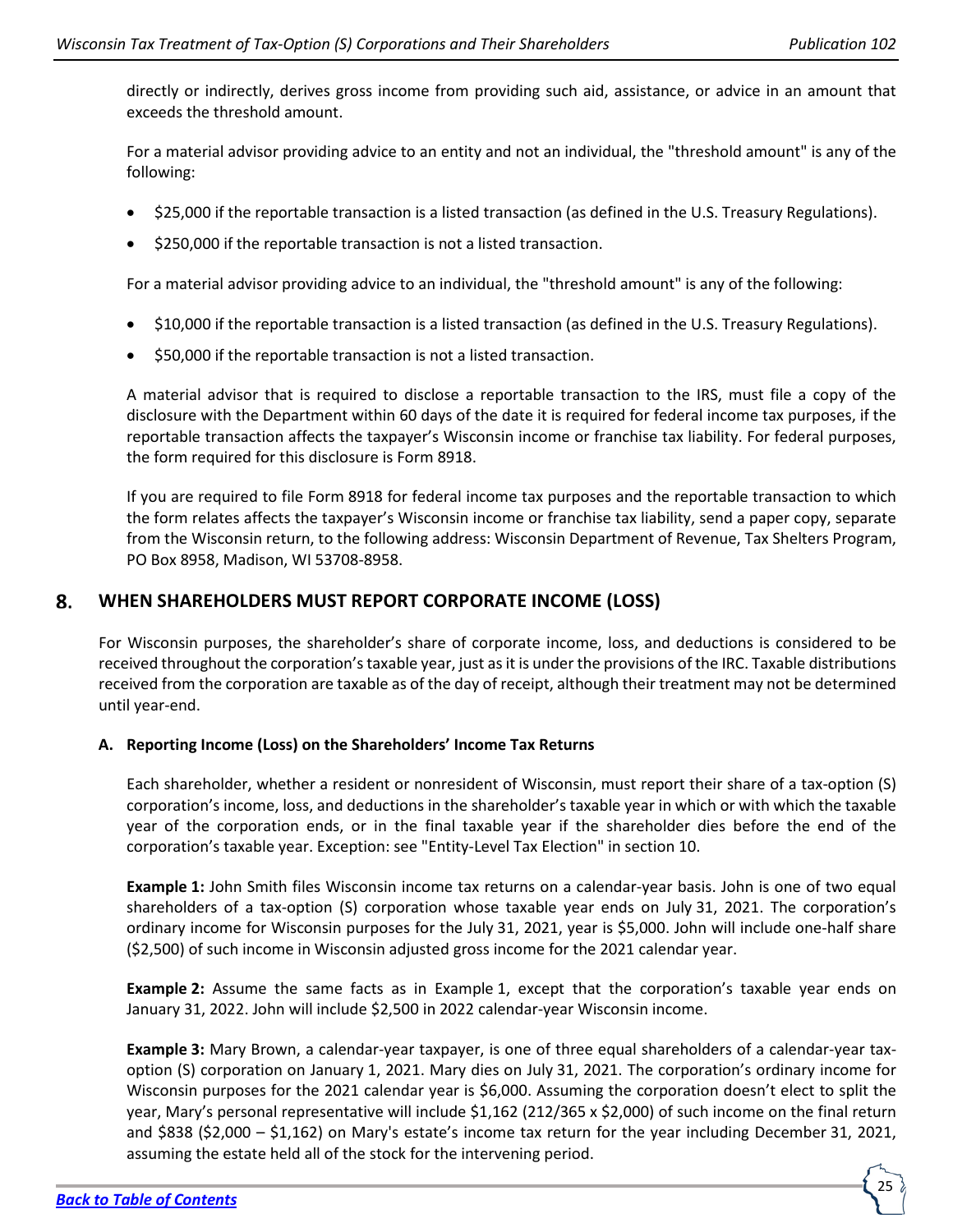### **B. Making Estimated Tax Payments**

For the purpose of making estimated tax payments, tax-option (S) corporation income is considered to be received by shareholders as follows:

- Tax-option (S) corporation income, loss, and deductions: throughout the corporation's taxable year.
- Taxable distributions from the corporation: on the day of receipt.

If a corporation makes a distribution before the end of its taxable year, it may not be possible to determine on the day of receipt whether it is solely a nontaxable distribution of prior or current year net income or whether it is partially a taxable distribution. If, at the end of the corporation's taxable year, part or all of the distribution is determined to be taxable, it is considered taxable on the day of receipt. However, for the purpose of making estimated tax payments, income from a distribution is considered to be received on the last day of the corporation's taxable year if the taxability of the distribution can't be determined before the end of the corporation's taxable year.

If the tax-option (S) corporation is required to withhold income tax on the income allocable to a nonresident shareholder, the shareholder is not required to make estimated tax payments on their share of the corporation's income. If a nonresident shareholder has other sources of Wisconsin income, the nonresident may be required to make estimated payments based on that income.

### <span id="page-25-0"></span>**SHAREHOLDERS' WISCONSIN INCOME TAX RETURNS** 9.

The Wisconsin income of individuals, estates, and trusts is based upon their federal adjusted gross income. This federal income is then increased or decreased for specific items (called "modifications") which are treated differently on the Wisconsin return than federally.

For taxable years before 1979, all Subchapter S income or loss included in a person's federal adjusted gross income was eliminated through a modification on the person's Wisconsin return. Only actual dividends received were included in Wisconsin income. The elimination of Subchapter S income or loss and the inclusion of dividend income were required "modifications" under the Wisconsin Statutes then in effect.

Effective with the 1979 taxable year, the statutes requiring these modifications were repealed. Therefore, taxoption (S) corporation income, loss, and deductions, adjusted for Wisconsin purposes, must be reflected in a shareholder's Wisconsin taxable income for 1979 and thereafter.

### **Exceptions:**

26

- If a corporation which is a federal S corporation elects not to be a Wisconsin tax-option corporation for 1987 or subsequent taxable years, modifications similar to those required for taxable years before 1979 are used to eliminate all items of S income or loss and to include the amount of any taxable distributions.
- See "Entity-Level Tax Election" in section 10.

The tax-option (S) corporation must give a copy of Wisconsin Schedule 5K-1 to each shareholder showing the items of income, loss, and deduction to be reported on the shareholder's Wisconsin income tax return, including any applicable individual transitional adjustments or modifications, as described below. In addition, the corporation must give each shareholder a copy of the "Shareholder's Instructions for Schedule 5K-1."

### **A. Corporate Income Reportable by Shareholders**

Each shareholder must report their share of each item of tax-option (S) corporation income, loss, and deduction. Generally, the shareholder's share of each tax-option item is figured on a per day, per share basis. If there is no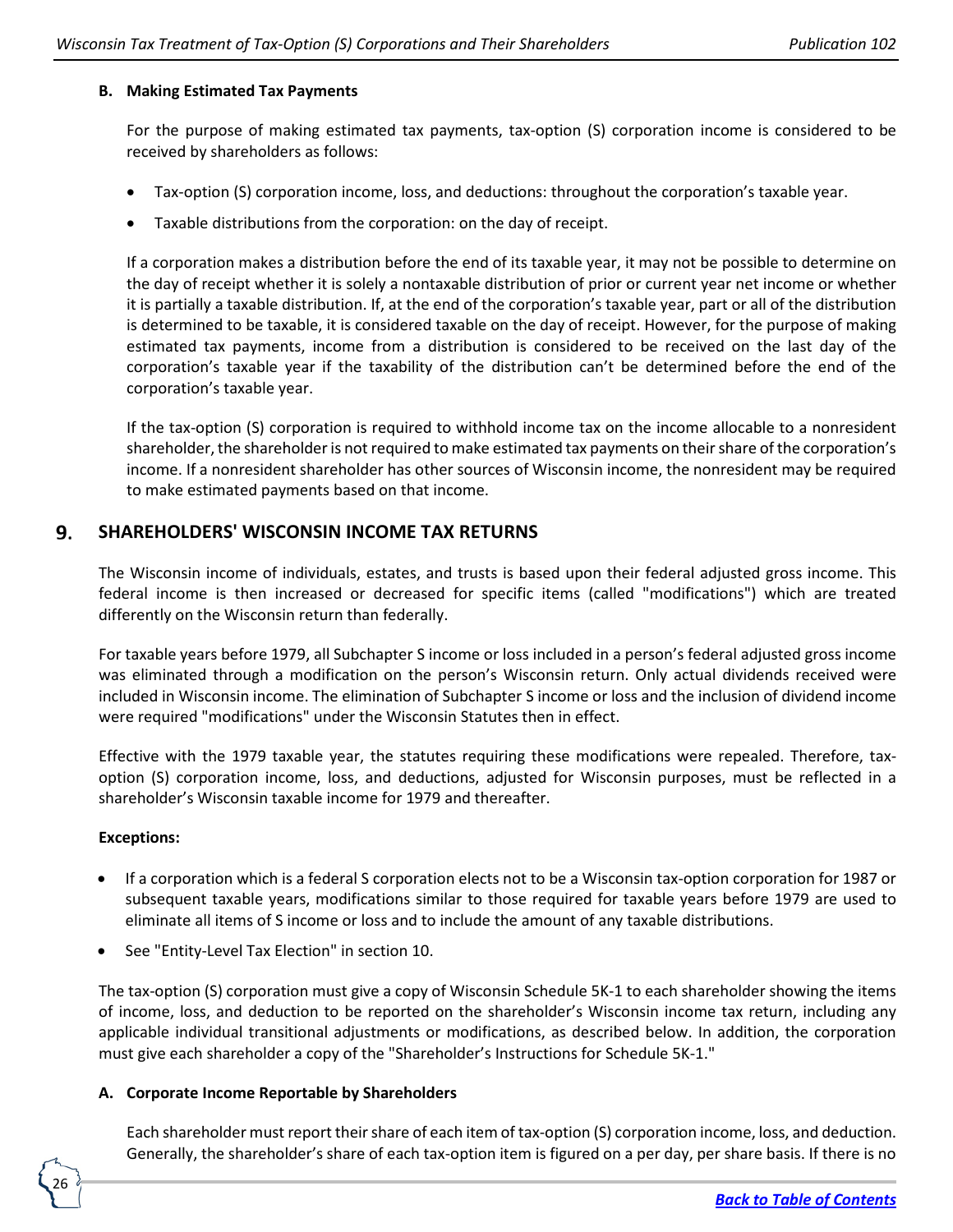change in the percentage of stock each shareholder owns during the corporation's taxable year, each shareholder's share of tax-option items is the amount of the item times the shareholder's percentage of stock ownership for the taxable year.

If a shareholder's interest in a tax-option (S) corporation is terminated during the taxable year, the corporation, with the concurrence of all affected shareholders, may elect, under sec. 1377(a)(2), IRC, to allocate all tax-option items as if the corporation's taxable year consisted of two taxable years, the first of which ends on the date of the shareholder's termination. A similar election is available in the event of certain other qualifying dispositions described in sec. 1.1368-1(g)(2) of the federal Treasury Regulations. Such treatment may also be elected, and in some cases is required, if the tax-option (S) election is terminated in mid-year under secs. 1362(e)(2), (3), and (6)(D), IRC. To make these elections, the corporation must file a statement of election with its return for the taxable year of election and state that all affected shareholders have consented to the election. If making the election, indicate that one or more of these elections applies at the top of each Schedule 5K-1.

### **B. Individual Transitional Adjustments**

The distribution in 1979 and thereafter of a corporation's earnings and profits accumulated as of the end of its 1978 taxable year may or may not be included in its shareholders' federal income, depending upon whether or not the earnings and profits were taxed federally to the shareholders in years before 1979. **However, all dividends received by Wisconsin resident shareholders from pre-1979 earnings and profits are subject to the Wisconsin tax. Therefore, a transitional adjustment is required for distributions from pre-1979 federal "undistributed" and "previously taxed" income which are not included in federal income when received by a resident shareholder.**

**Example:** In 2021, \$1,000 of pre-1979 earnings and profits is distributed to a resident shareholder. For federal income tax purposes, this amount is a nontaxable distribution of "previously taxed income." Therefore, the shareholder won't include the \$1,000 in 2021 federal income. For Wisconsin, the shareholder must add \$1,000 to 2021 federal adjusted gross income as a transitional adjustment on Form 1.

# **C. Modifications**

The tax-option (S) corporation must compute its items of income, loss, and deduction for Wisconsin purposes as prescribed by the Wisconsin Statutes. If Wisconsin and federal tax-option items differ, modifications are required so that Wisconsin corporate income is taxed to, and losses are deducted by shareholders at least once, but not more than once. Modifications that may be necessary in given situations are explained in the following sections.

(1) Differences Between Federal and Wisconsin Tax-Option (S) Items

Generally, items of income, loss, and deduction are computed under the IRC in effect for Wisconsin purposes. The character of individual items of income and expense passes through to the shareholders. However, intangible income attributable to Wisconsin, except interest on United States government obligations, bonds issued by the government of Puerto Rico, and certain state and local government bonds, retains its character as business income and is taxable to nonresident shareholders. As explained in Part 7.C.2, additions to or subtractions from the federal amount of tax-option items may be necessary to determine the amounts reportable under Wisconsin law. Indicate a shareholder's share of such modifications on the shareholder's Wisconsin Schedule 5K-1.

(2) Federal Itemized Deductions

For Wisconsin purposes, shareholders of a tax-option (S) corporation may treat tax-option items that are deductible federally as itemized deductions in either of the following ways: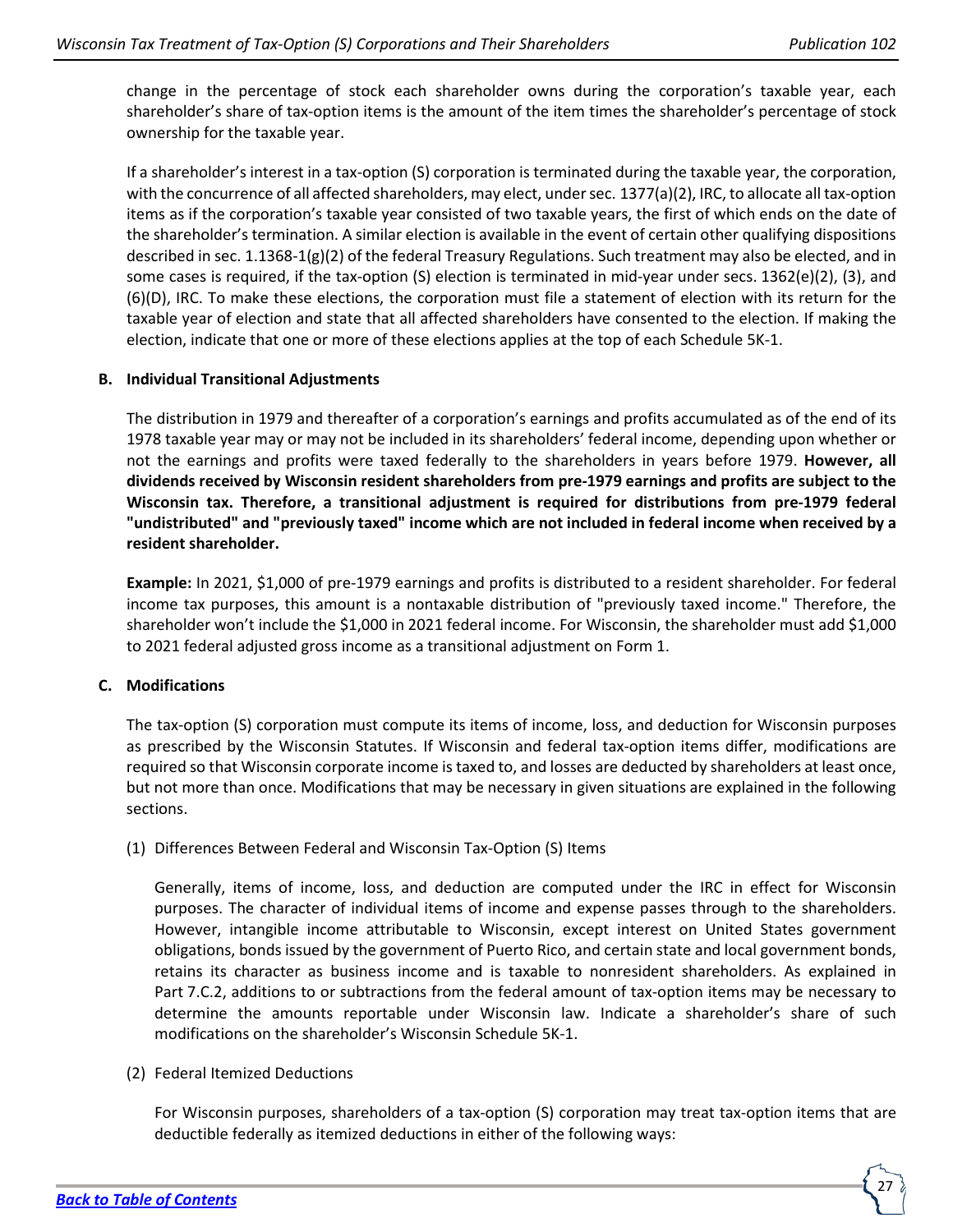- As deductions that may be includable in the Wisconsin itemized deduction credit. Include the amount that is deductible as a federal itemized deduction in the itemized deduction credit to the extent permitted under Wisconsin law. **If your federal itemized deductions were limited due to your income level, use the allowable deductions after the limitation is applied.**
- As modifications that are subtracted from federal adjusted gross income to arrive at Wisconsin adjusted gross income. **The subtraction is limited to the amount actually deductible for federal purposes. (For example, any limitation when federal itemized deductions are reduced due to federal adjusted gross income limits also apply to the subtraction modification).** However, for a nonresident or part-year resident shareholder of a multistate corporation, the subtraction is further limited to that portion of the federal itemized deduction attributable to Wisconsin using apportionment or separate accounting, as appropriate.

See the Form 1 instructions for further details.

28

**Example 1:** A multistate tax-option (S) corporation, whose sole shareholder is a Wisconsin resident, paid \$15,000 of investment interest expense and made \$2,000 of charitable contributions in 2021. The entire \$2,000 of charitable contributions would have been deductible under the IRC as amended to December 31, 2020. These amounts pass through to the shareholder and are deductible on their federal Schedule A as itemized deductions. The shareholder determines that, due to the federal limitations on the deductibility of investment interest, only \$10,000 of the investment interest expense is deductible on federal Schedule A. The shareholder may deduct the entire \$2,000 of charitable contributions because her total contributions don't exceed the federal limits.

For Wisconsin purposes, the shareholder may either (a) use these deductions in computing their Wisconsin itemized deduction credit or (b) subtract them as modifications to arrive at their Wisconsin adjusted gross income.

If the shareholder includes these deductions in their itemized deduction credit, the shareholder may claim \$10,000 of the investment interest expense and the \$2,000 of charitable contributions (the amounts deductible federally). Alternatively, the shareholder may take \$10,000 of the investment interest expense and the \$2,000 of charitable contributions as subtraction modifications in computing their Wisconsin adjusted gross income.

**Example 2**: Assume the same facts as in Example 1, except that the tax-option (S) corporation's sole shareholder is a nonresident of Wisconsin. The corporation's Wisconsin apportionment percentage is 30%.

If the shareholder chooses to use these expenses in computing their Wisconsin itemized deduction credit, the shareholder may include \$10,000 of investment interest expense and \$2,000 of charitable contributions. (Note that a nonresident of Wisconsin must prorate the itemized deduction credit based on the ratio of Wisconsin adjusted gross income to federal adjusted gross income.)

If the shareholder chooses to treat these items as subtraction modifications, they may subtract the following amounts: investment interest expense of \$3,000 (30% x \$10,000) and charitable contributions of \$600 (30% x \$2,000). In this case, the shareholder's subtraction modifications are limited to that portion of the deductions attributable to Wisconsin using the corporation's apportionment percentage.

**Example 3:** A tax-option (S) corporation has two Wisconsin resident shareholders, and each owns 50% of the corporation's stock. In 2021, the corporation pays \$800 per month, for a total of \$9,600, of health insurance premiums on behalf of Shareholder A, who is actively involved in the management of the business, and nothing for Shareholder B, who is merely a passive investor. Shareholders A and B are "2% shareholders," which are shareholders who own more than 2% of the corporation's stock.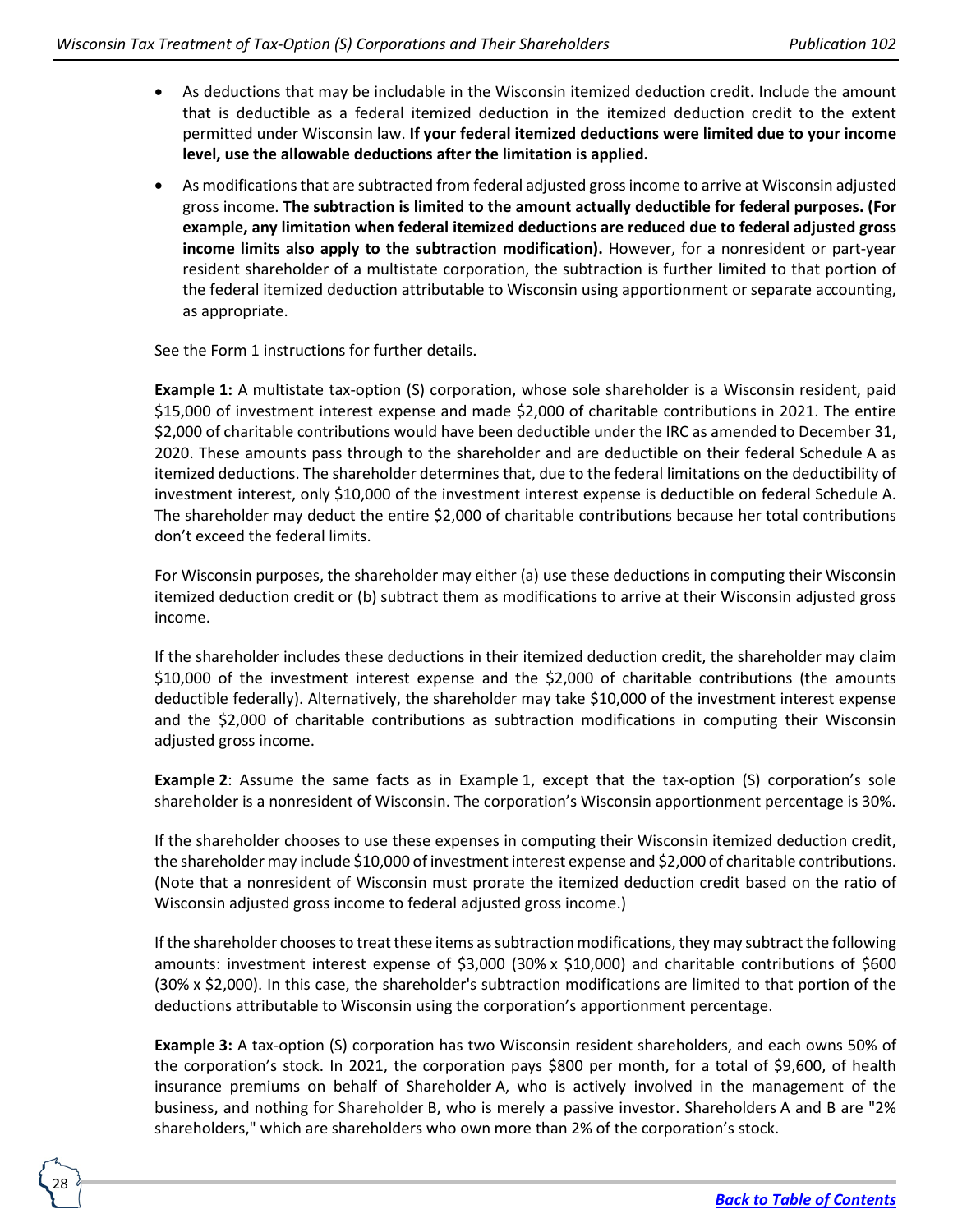For federal and Wisconsin purposes, qualifying health insurance costs paid on behalf of the 2% shareholderemployees are deductible in computing the corporation's net income. Therefore, one-half of the \$9,600 expense, or \$4,800, is allocated to each shareholder. The shareholders share the expense equally since the health insurance premiums paid on behalf of the 2% shareholders are treated in the same manner as any other deductible expense of the corporation.

In addition, the \$9,600 is taxable income to Shareholder A for both federal and Wisconsin purposes. Under federal law, certain fringe benefits aren't eligible to be excluded from income for 2% shareholders. One of these benefits is the exemption under sec. 106, IRC, for contributions by an employer to an accident or health plan. Therefore, 2% shareholder-employees must report the health insurance premiums paid by the corporation on their behalf as taxable income for federal and Wisconsin purposes.

Finally, for federal and Wisconsin income tax purposes, Shareholder A may deduct 100% of the health insurance premiums paid on Shareholder A's behalf as an adjustment to federal adjusted gross income as provided in sec. 162(l), IRC.

(3) Corporate Distributions

In general, Wisconsin resident shareholders must include all distributions received from a tax-option (S) corporation, other than from net income already taxed to the shareholders, in their Wisconsin adjusted gross incomes in the year of receipt. Dividend distributions received by nonresident shareholders aren't taxable by Wisconsin.

Past and current differences in the computation of a tax-option (S) corporation's federal and Wisconsin income, losses, and deductions, may create a difference between the federal and Wisconsin treatment of corporate distributions. See Part 10.

(4) Gain or Loss on Disposition of Capital Stock

When a Wisconsin resident shareholder disposes of capital stock in a tax-option (S) corporation in a taxable transaction, the shareholder must include the gain or loss on such disposition in Wisconsin adjusted gross income for the taxable year in which the stock is sold, exchanged, or becomes worthless, unless the installment sale or other rules serve to defer recognition of gain or loss. Since gain or loss on such disposition follows the residence of the shareholder, a nonresident shareholder doesn't include the gain or loss in their Wisconsin adjusted gross income.

If a resident shareholder's Wisconsin basis of the stock is the same as the federal basis, the Wisconsin gain or loss on disposition will be identical to the federal amount. If the Wisconsin and federal bases differ, a modification must be made to federal adjusted gross income for the difference.

A difference in basis may exist at the end of the corporation's 1978 taxable year if the corporation had reported under Subchapter S for federal tax purposes before the 1979 taxable year, the first year to which the Wisconsin tax-option (S) law applied. A Subchapter S corporation's pre-1979 federal undistributed taxable income, nontaxable distributions, and tax losses affect a shareholder's federal basis of the corporation's stock but not the Wisconsin basis.

Beginning with the 1979 taxable year, a Wisconsin resident shareholder's Wisconsin basis of a tax-option (S) corporation's capital stock is affected by 1979 and later years' Wisconsin corporate income and losses passed through and taxed to or deducted by shareholders for Wisconsin tax purposes. See Part 11 for a description of how the Wisconsin basis of a shareholder's capital stock is computed.

Examples of the federal and Wisconsin gain or loss on the disposition of capital stock by shareholders of corporations which elected Subchapter S treatment for taxable years before 1979 follow.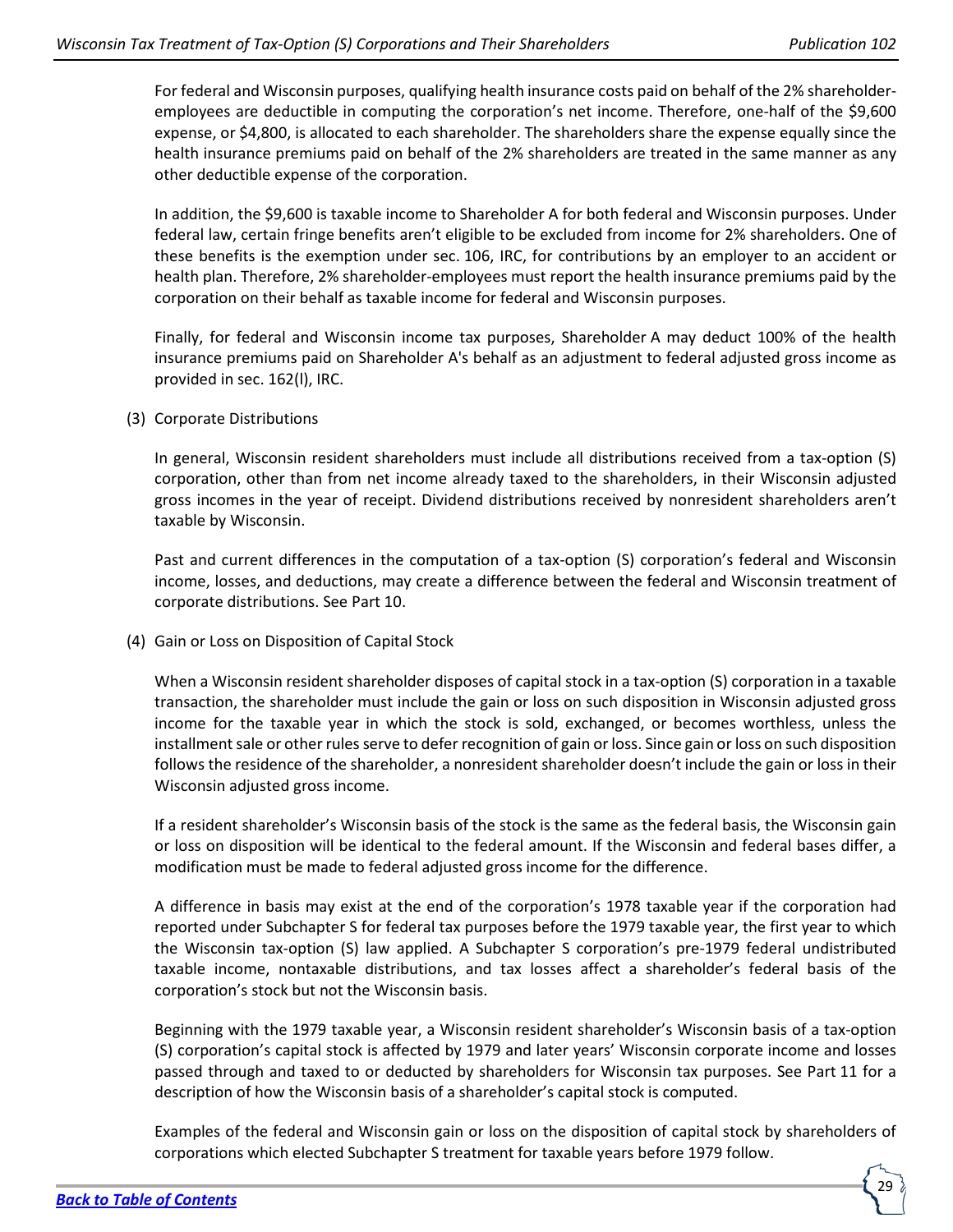**Example 1:** A corporation was incorporated on January 1, 1978. The corporation's two shareholders each invested \$7,000 in exchange for equal shares of its capital stock. The corporation elected to be taxed under federal Subchapter S beginning with its 1978 calendar year. Its 1978 federal taxable income was \$10,000, of which \$6,000 was distributed to its shareholders in cash on March 15, 1979. No further distributions of 1978 income were made.

The shareholders, who are Wisconsin residents, also file Wisconsin returns on a calendar-year basis. The shareholders' federal stock bases were increased by \$5,000, their shares of the 1978 income, and decreased by the \$3,000 distributions of 1978 income. Their Wisconsin stock bases were not affected by the 1978 income and cash distributions.

Assume that the corporation's Wisconsin net income equaled its federal net income for each of the years 1979 through 2020, and the entire amount of income was distributed to the shareholders each year. Thus for both federal and Wisconsin purposes, the increases in the shareholders' stock bases for their shares of the corporation's net income were offset by the decreases for the cash distributions.

On August 31, 2021, Shareholder A sells all of Shareholder A's stock for \$20,000. For 2021, the corporation has \$15,000 of income. Assuming no year-splitting rule is applicable for the year of disposition, Shareholder A's share of the 2021 income is \$4,993 (50% x 243/365 x \$15,000), which increases Shareholder A's stock basis by \$4,993. Shareholder A computes Shareholder A's federal and Wisconsin gain on the sale as follows:

|                          | Federal | <b>Wisconsin</b> |
|--------------------------|---------|------------------|
| Selling price            | 20.000  | 20.000           |
| Basis on August 31, 2021 | 13.993  | 11.993           |
| Gain on disposition      | 6.007   | 8,007            |

**Example 2:** Assume the same facts as in Example 1, except that the corporation had a \$10,000 federal tax loss for its 1978 taxable year and didn't distribute \$6,000 on March 15, 1979. The shareholders each deducted \$5,000 of the loss on their 1978 federal returns.

If Shareholder A sells Shareholder A's stock for \$20,000 on August 31, 2021, the federal gain is \$13,007 (\$20,000 minus \$6,993 basis); whereas the Wisconsin gain is still \$8,007 (\$20,000 minus \$11,993 basis).

However, if the stock is sold for \$5,000 on August 31, 2021, a federal loss of \$1,993 results (\$5,000 minus \$6,993 basis), and the Wisconsin loss is \$6,993 (\$5,000 minus \$11,993 basis).

# **D. Corporate Losses Deductible by Shareholders**

A tax-option (S) corporation's losses for a year are passed through to all shareholders in the same manner as income during the year if the corporation is engaged in activities for the purpose of making a profit. Each person who is a shareholder at any time during the corporation's taxable year may deduct a pro rata share of such losses. However, the amount of loss that may be deducted each year is subject to certain limits.

(1) Basis Limit

30

The amount of loss and deductions that a shareholder may take is limited to the shareholder's Wisconsin basis in capital stock and indebtedness of the corporation as of the end of the corporation's taxable year, as described in Part 11. If stock is disposed of during the year, figure its basis and figure the basis of indebtedness as of the close of the last day the person was a shareholder.

If a shareholder's pro rata share of corporate losses and deductions exceeds the shareholder's Wisconsin basis in stock and indebtedness, any disallowed loss may be carried over indefinitely. The loss may be used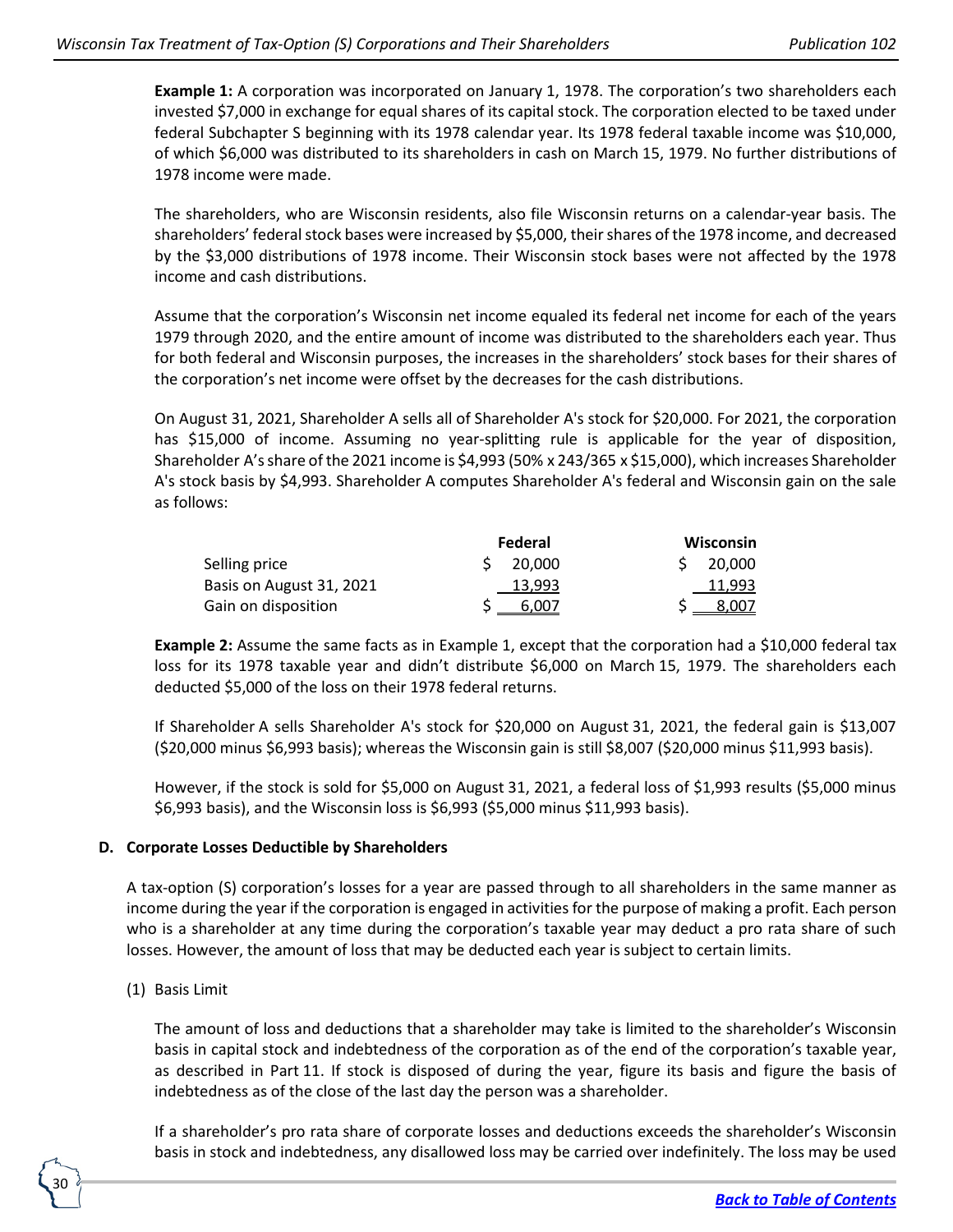whenever the shareholder has sufficient basis to apply against the amount carried over in a year in which the corporation is a tax-option corporation, or during the post-termination transition period, in a manner similar to the federal rules.

If in any subsequent year there is a positive basis adjustment, this increase will be applied first to restore the basis in indebtedness to the extent of any prior reduction for any taxable year beginning after December 31, 1982, before the shareholder's stock basis can be increased.

If a shareholder's allowable deduction for their pro rata share of the corporation's losses results in a loss on the shareholder's Wisconsin income tax return, the loss generally is treated in the same manner as other Wisconsin net operating losses. However, unlike other Wisconsin net operating losses, Wisconsin tax-option (S) corporation losses may be claimed even if the shareholder has no federal net operating loss. For losses incurred in the 1980 taxable year and thereafter, a Wisconsin net operating loss may be carried forward against Wisconsin taxable income for 15 years. For net operating losses incurred on or after January 1, 2014, the loss may be carried back against Wisconsin taxable income of the previous two years and then carried forward against Wisconsin taxable incomes of the next 20 taxable years.

**Example 1:** On January 1, 2020, a shareholder invested \$7,000 to acquire 50% of a tax-option (S) corporation's capital stock. The shareholder and corporation each file returns on a calendar-year basis and the corporation has no indebtedness owing to the shareholder. For the 2020 calendar year, the corporation computed a \$10,000 ordinary loss on its Wisconsin franchise or income tax return. The corporation didn't make any distributions to the shareholder. The shareholder deducted \$5,000 (50% of the \$10,000 loss) on their 2020 Wisconsin return.

For the 2021 calendar year, the corporation computes a \$12,000 ordinary loss and doesn't make any distributions. The shareholder's share of the loss is \$6,000. However, the shareholder may deduct only \$2,000 on their 2021 Wisconsin return, since the shareholder's basis in the corporation's capital stock on December 31, 2021, is \$2,000 (\$7,000 original investment minus \$5,000 2020 ordinary loss passed through). For this purpose, the shareholder computes their basis on December 31, 2021, without reduction for the current (2021) year's operating loss. The shareholder may carry over the remaining \$4,000 of their portion of the 2021 loss and deduct it on their returns for future tax-option (or post-termination transition period) years, whenever the shareholder has basis to apply against the loss.

**Example 2:** A tax-option (S) corporation and its sole shareholder file returns on a calendar-year basis. The shareholder organized the corporation on January 1, 2020, with an investment of \$5,000 in capital stock and a \$5,000 loan to the corporation, represented by an interest-bearing note. The corporation elected to be taxed under Subchapter S for federal purposes effective for its taxable year ending December 31, 2020. The corporation incurs ordinary losses for Wisconsin purposes of \$6,000 and \$8,000 for its taxable years ended December 31, 2020 and December 31, 2021, respectively. Interest on the note is paid when due, but no part of the loan principal is repaid by December 31, 2021. In addition, the corporation doesn't make any property distributions.

For Wisconsin purposes the sole shareholder deducted the \$6,000 ordinary loss for the year ended December 31, 2020, on the shareholder's 2020 calendar-year return. On the shareholder's 2021 Wisconsin return, the shareholder may deduct only \$4,000 of the corporation's \$8,000 ordinary loss for its taxable year ended December 31, 2021. This amount is equal to the shareholder's remaining Wisconsin basis in stock and indebtedness, computed as follows: \$5,000 stock investment plus \$5,000 loan minus \$6,000 ordinary loss for the taxable year ended December 31, 2020. The shareholder may carry over the remaining portion of the latter year's loss (\$4,000) to future years for Wisconsin purposes.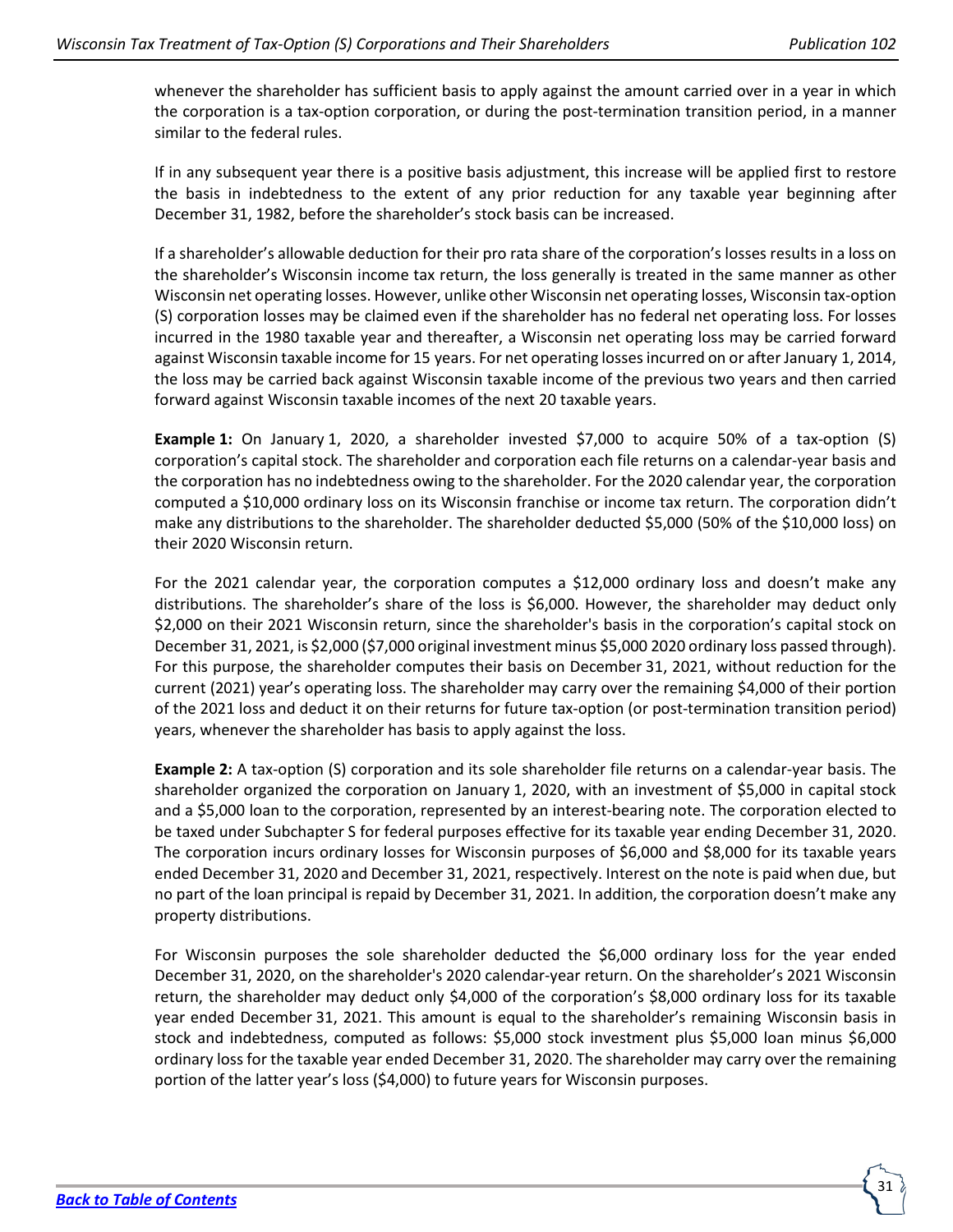**Note:** The losses deducted by the shareholder first reduce the basis of the shareholder's stock in the corporation, then the basis of the loan. In this example, the shareholder computes the Wisconsin basis of the stock and loan as follows:

|                                  | Stock   | Loan    |
|----------------------------------|---------|---------|
| Original investment              | 5.000   | 5.000   |
| December 31, 2020, loss deducted | (5,000) | (1,000) |
| December 31, 2021, loss deducted |         | (4,000) |
| Basis on January 1, 2022         |         |         |

If the loan is repaid in full on January 1, 2022, and the corporation has no taxable income for the year ended December 31, 2022, the shareholder will realize \$5,000 of taxable income for Wisconsin purposes. Since the loan was evidenced by a note that was outstanding for more than one year, the \$5,000 is capital gain income. If, in the alternative, the loan had not been evidenced by a note, all the income upon repayment would be ordinary income.

**Example 3:** Assume the same facts as in Example 2, except that the corporation doesn't repay the loan on January 1, 2022, it earns \$9,000 of ordinary income for the year ended December 31, 2022, and it doesn't make any distributions. The \$4,000 suspended loss is treated as incurred in the current year, resulting in net ordinary income of \$5,000. The basis of the shareholder's loan will be restored to \$5,000. The shareholder's stock basis will remain at zero.

**Example 4:** On January 1, 2020, a nonresident of Wisconsin invested \$10,000 to acquire 100% of a taxoption (S) corporation's capital stock. The shareholder and the corporation each file returns on a calendaryear basis and the corporation has no indebtedness owing to the shareholder. The corporation does business in and outside Wisconsin. For the 2020 calendar year, the corporation computed a \$10,000 ordinary loss, of which 40% was attributable to Wisconsin. Since the shareholder is a nonresident, the shareholder may deduct \$4,000 of the loss (40% x \$10,000) on their 2020 Wisconsin return. The shareholder's Wisconsin stock basis is decreased to zero by the \$10,000 loss as determined under Wisconsin law.

In 2021, the corporation computes a \$15,000 ordinary loss, of which 55% is attributable to Wisconsin. The shareholder may not deduct any part of the \$8,250 loss attributable to Wisconsin on the shareholder's 2021 Wisconsin return. The shareholder may carry over the 2021 Wisconsin loss and deduct it on the shareholder's returns for future tax-option (or post-termination transition period) years, whenever the shareholder has Wisconsin basis to apply against the loss.

**Note:** A shareholder's Wisconsin basis in stock of a multistate corporation is reduced by their pro rata share of the total company loss as determined under Wisconsin law. This is the shareholder's loss *before* application of either apportionment or separate accounting to arrive at the amount attributable to Wisconsin operations.

(2) At-Risk Limit

32

The federal at-risk rules may limit a shareholder's deductible loss from an activity conducted through a taxoption (S) corporation. These rules also apply for Wisconsin purposes, and apply after the basis limits.

The at-risk rules generally apply to a shareholder who has:

- A loss or other deduction from any activity carried on by the corporation as a trade or business or for the production of income, and
- Amounts in the activity for which the shareholder isn't at risk.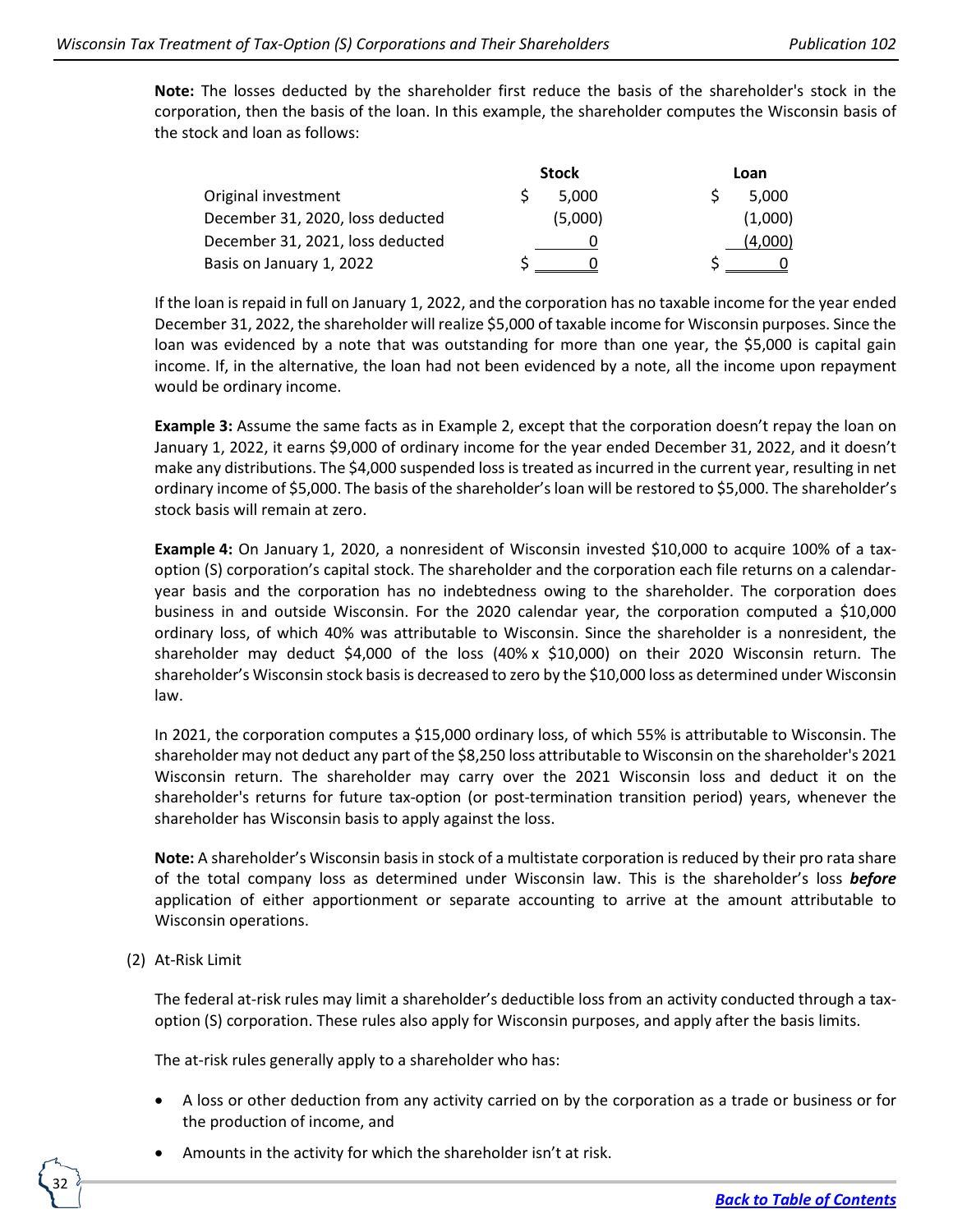A shareholder's amount at risk generally includes:

- The shareholder's cash contributions and the adjusted basis of other property that the shareholder contributed to the tax-option (S) corporation, plus
- Amounts borrowed for use in the activity that the shareholder is personally liable for the repayment of, or has pledged property not used in the activity as security for the borrowed amount.

The at-risk limitations apply at the shareholder level. To determine if the at-risk rules apply to an activity, the tax-option (S) corporation must identify each activity in which it is engaged and provide each shareholder with a schedule reflecting that shareholder's share of the gross income and deductions for each activity.

(3) Passive Activity Limit

Section 469 of the Internal Revenue Code (IRC) provides rules that limit the deduction of certain losses by shareholders. Of the three loss limitations: basis, at-risk, and passive, the passive activity loss limits apply after the basis and at-risk limits.

Generally, a passive activity is any activity that involves the conduct of any trade or business in which the shareholder doesn't materially participate and rental activities, as defined in the federal regulations. Rental real estate activities in which a shareholder materially participates are not passive activities if the shareholder meets certain eligibility requirements. The corporation must identify separately each activity that may be passive to a shareholder.

The federal passive activity rules also apply for Wisconsin purposes. However, if a shareholder's federal adjusted gross income differs from the federal adjusted gross income computed under the IRC in effect for Wisconsin, the shareholder may have to recompute the amount of passive activity loss deductible for Wisconsin, depending on the reason for the difference.

- There are three types of differences between federal and Wisconsin income: **Schedule I adjustments** required in computing federal adjusted gross income for Wisconsin purposes because a provision of the IRC doesn't apply for Wisconsin or a federal law change becomes effective at a different time than federally. For example, adjustments required because Wisconsin has not adopted federal bonus depreciation, or the federal exclusion for extraterritorial income are Schedule I adjustments.
- Adjustments required because **different elections** are made when calculating federal adjusted gross income for federal and Wisconsin purposes. For example, if the federal work opportunity tax credit is claimed instead of a federal deduction for the wages, the entire amount of wages paid may be deducted for Wisconsin purposes.
- **Modifications to federal adjusted gross income** required under sec. 71.05(6) to (12), (19), and (20), Wis. Stats. Modifications include the addition to federal adjusted gross income of state and local government bond interest income and the subtraction of 30% of long-term capital gains (60% of net capital gains realized on certain assets used in farming).

The passive activity loss limits must be recomputed for differences between federal and Wisconsin income resulting from Schedule I adjustments or making different elections; however, the loss limits aren't recomputed for modifications that do not affect the computation of federal adjusted gross income.

**Example 1:** A shareholder must treat their interest in a tax-option (S) corporation as a passive activity. In 2021, the corporation had placed in service property located in Wisconsin. For federal purposes, the corporation claimed 50% bonus depreciation. However, for Wisconsin purposes, the corporation was required to compute depreciation on the property under the IRC in effect on January 1, 2014, which does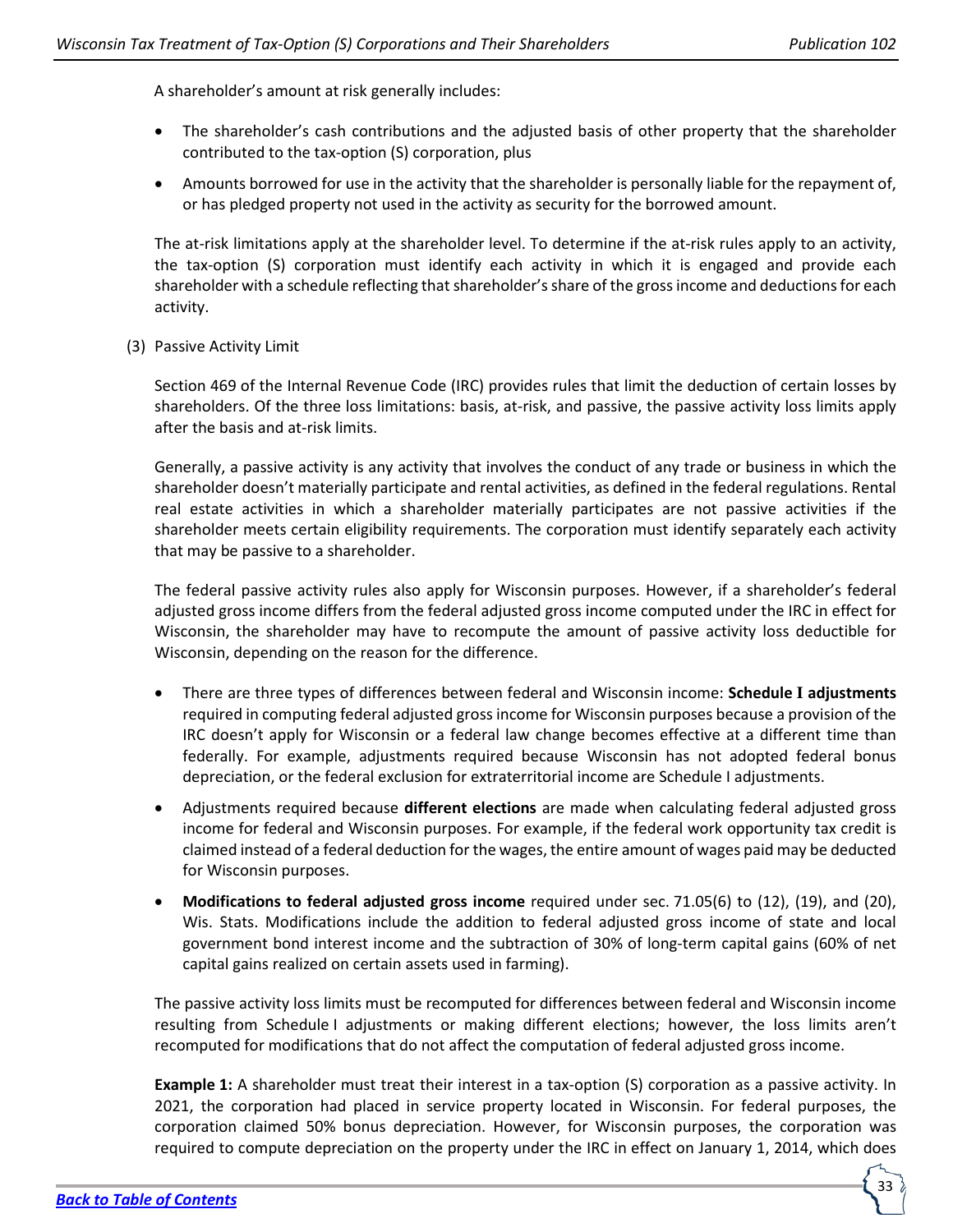not allow bonus depreciation. As a result of the differing depreciation deductions, the shareholder's rental loss differs for federal and Wisconsin purposes. The shareholder must recompute their allowable passive activity losses for Wisconsin.

**Example 2:** A shareholder must treat their interest in a tax-option (S) corporation as a passive activity. For federal purposes, the corporation elected to claim the work opportunity tax credit instead of a deduction for the portion of the wages equal to the credit. For Wisconsin purposes, the corporation deducts the wages paid or incurred that weren't deductible federally. The shareholder must recompute their allowable passive activity losses for Wisconsin.

**Example 3:** A shareholder must treat their interest in a tax-option (S) corporation as a passive activity. The corporation sold property that had been used in its trade or business for more than one year and realized a gain, which is treated as a long-term capital gain. For Wisconsin purposes, the capital gain qualifies for Wisconsin's 30% capital gain exclusion. The shareholder is not required to recompute their allowable passive activity losses for Wisconsin.

**Example 4:** A shareholder must treat their interest in a federal S corporation as a passive activity. For Wisconsin purposes, the corporation elects not to be a tax-option corporation. To figure their Wisconsin income, the shareholder subtracts their share of the corporation's undistributed net income that they had included in their federal adjusted gross income. The shareholder may not recompute their allowable passive activity losses for Wisconsin by excluding the S corporation income.

**Example 5:** A shareholder, who is a nonresident of Wisconsin, must treat their interest in a tax-option corporation as a passive activity. The corporation does business in and outside Wisconsin. The shareholder is subject to Wisconsin income tax on income derived from property located, business transacted, and services performed in Wisconsin. The shareholder's Wisconsin passive activity loss is limited to the amount that was allowed for federal purposes. The shareholder may not recompute the allowable passive activity loss by excluding the income and losses that are not taxable by or deductible for Wisconsin purposes.

### **E. Credits Available to Shareholders**

34

(1) General Tax Credits Available

Tax-option (S) corporations compute Wisconsin tax credits at the corporate level on the appropriate Wisconsin credit schedule and report the credits on Form 5S, Schedule 5K. The credits are then passed through and claimed by the shareholders by filing the appropriate credit schedule and Schedule 5K-1 with their Wisconsin income tax returns.

For information regarding the credits available to tax-option (S) corporations, as well as exceptions to the general rule that credits pass through to the shareholders, refer to:

- Publication 123 *Business Tax Incentives for 2021*, available a[t revenue.wi.gov/html/taxpubs.html](https://www.revenue.wi.gov/html/taxpubs.html)
- The Form 5S instructions available at [https://www.revenue.wi.gov/Pages/HTML/formpub.aspx.](https://www.revenue.wi.gov/Pages/HTML/formpub.aspx)
- (2) Credit for Taxes Paid to Other States by Wisconsin Resident Shareholders

If a tax-option (S) corporation does business in another state and either the corporation or its shareholders must pay an income or franchise tax on or measured by the corporation's income earned there, the Wisconsin resident shareholders may be able to claim credit on their individual income tax returns for their pro rata shares of the tax paid. To qualify for the credit, the income taxed by the other state must also be considered taxable income by Wisconsin. The shareholders claim their pro rata shares of the credit by filing their own Wisconsin Schedule OS with their Wisconsin income tax returns.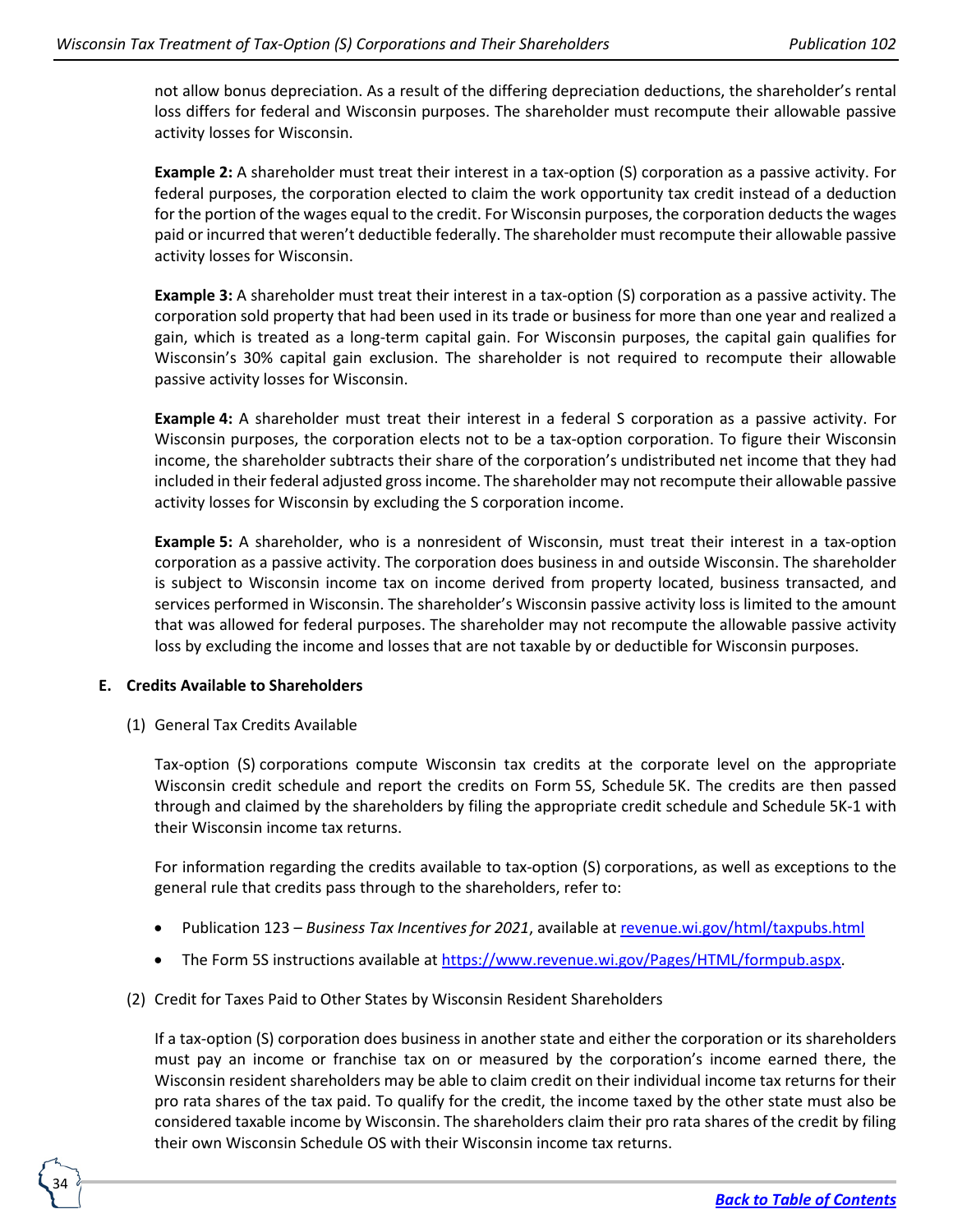The shareholders must submit verification of the amount of their credits with their Wisconsin income tax returns as follows:

(a) If the corporation's S status is recognized by the other state and:

- The Wisconsin resident shareholder files an individual income tax return with that state and pays tax on their pro rata share of the corporation's income earned there, the shareholder must submit a copy of the other state's tax return.
- The corporation files a combined or composite return with that state on behalf of the shareholders who are nonresidents of that state and pays the tax on their pro rata shares of the corporation's income earned there, the Wisconsin resident shareholder must attach a copy of their Wisconsin Schedule 5K-1 to the Wisconsin return filed. The corporation must allocate the tax paid to the other state among such shareholders based on their pro rata shares of the income earned in that state and report each shareholder's share on Schedule 5K-1, line 13i. The corporation must attach a copy of the other state's tax return to the Form 5S it files with the Department of Revenue.
- The corporation files a corporate franchise or income tax return with that state and pays tax on the income earned there that is attributable to the shareholders who are nonresidents of that state, the Wisconsin resident shareholder must attach a copy of their Wisconsin Schedule 5K-1 to the Wisconsin return filed. The corporation must allocate the tax paid to the other state among such shareholders based on their pro rata shares of the income earned in that state and report each shareholder's share on Schedule 5K-1, line 13i. The corporation must attach a copy of the other state's tax return to the Form 5S it files with the Department of Revenue.

**Example:** A Wisconsin tax-option (S) corporation does business in another state which recognizes its S status but taxes the corporation on the nonresident shareholders' shares of the corporation's income earned in that state. The corporation has five equal shareholders; three are Wisconsin residents and two are residents of the other state. For 2021, the corporation has \$50,000 of taxable income, of which \$35,000 is attributable to Wisconsin and \$15,000 is attributable to the other state. The corporation pays \$780 of tax to the other state on \$9,000 of income (the Wisconsin resident shareholders' 60% pro rata shares of the \$15,000 of income attributable to that state). One-third of the tax paid, or \$260, is allocated to each of the Wisconsin resident shareholders.

(b) If the corporation's S status isn't recognized by the other state and the corporation pays an income or franchise tax on or measured by the income earned there, the Wisconsin resident shareholder must attach a copy of their Wisconsin Schedule 5K-1 to the Wisconsin return filed. The corporation must allocate the tax paid to the other state among all the shareholders based on their pro rata shares of stock ownership and report each shareholder's share on Schedule 5K-1, line 13i. The corporation must attach a copy of the other state's tax return to the Form 5S it files with the Department of Revenue.

**Example**: A Wisconsin tax-option (S) corporation does business in another state which doesn't recognize its S status. The corporation has five equal shareholders; three are Wisconsin residents, one was a Wisconsin resident for three months of the corporation's 2021 calendar year, and one is a nonresident. For 2021, the corporation pays \$1,000 of tax to the other state. One-fifth of the tax paid, or \$200, is allocated to each of the Wisconsin resident shareholders. One-fourth of one-fifth of the tax paid, or \$50, is allocated to the part-year resident shareholder.

(c) If the corporation isn't subject to Wisconsin franchise or income tax law and the corporation pays an income or franchise tax to another state on or measured by the income earned there, the Wisconsin resident shareholder must submit a letter from the corporation. The letter must include a schedule showing the shareholder's pro rata share of the items taxed by the state, the adjusted gross income, and the net tax paid.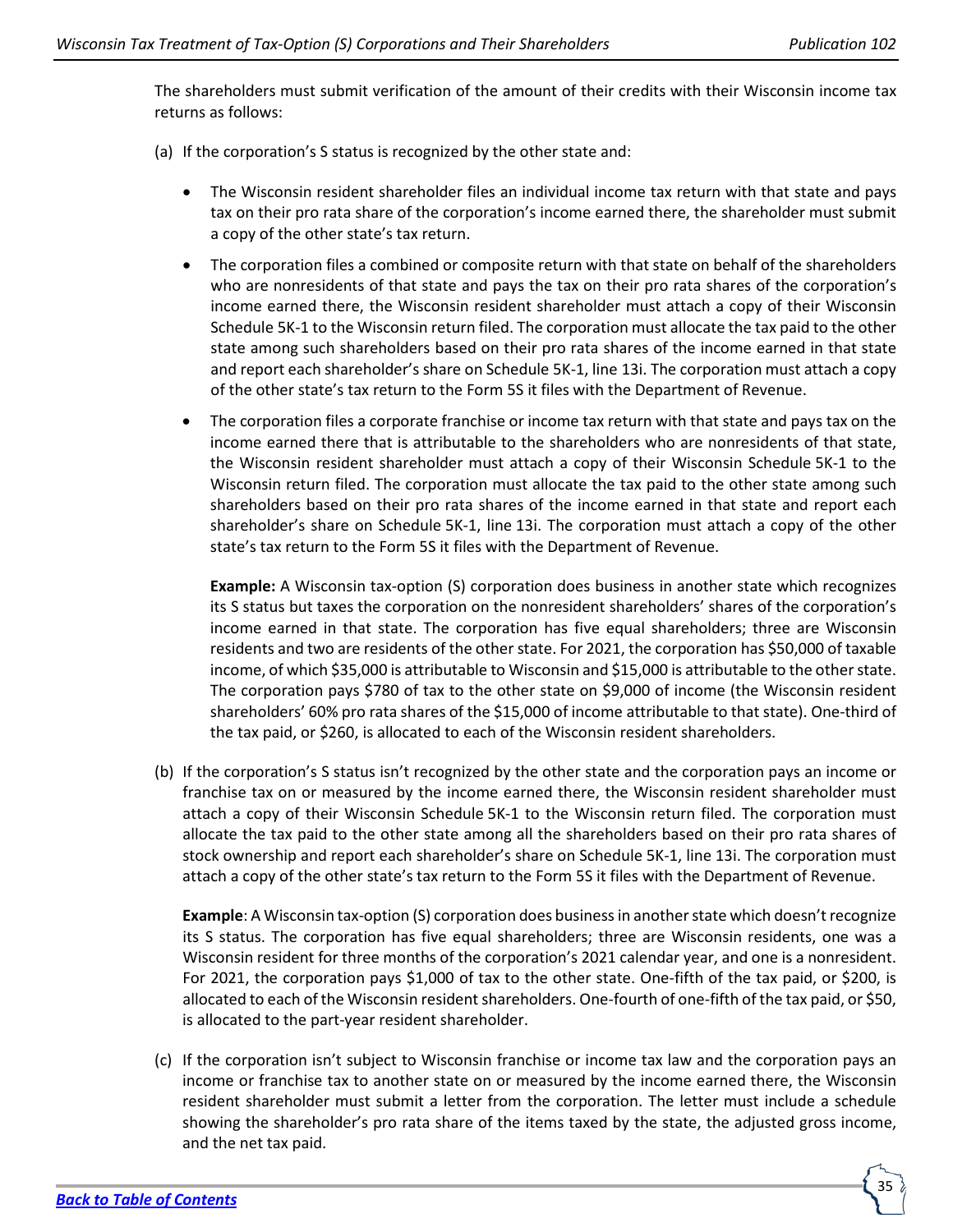State taxes that may qualify for the credit include the following:

- Illinois replacement tax.
- Michigan business tax.
- Michigan single business tax, provided the alternative gross receipts short method isn't used to compute the tax.
- New York tax based on net income.
- Pennsylvania net income tax.
- Texas franchise tax to the extent that it is based on net taxable earned surplus.
- Texas margin tax.

State taxes that **do not** qualify for the credit include the following:

- Michigan single business tax computed using the gross receipts short method.
- Minnesota built-in gains tax, capital gains tax, excess passive income tax, or minimum fee.
- New York fixed dollar minimum tax, tax imposed on subsidiary capital, or franchise tax based on allocated capital.
- Ohio commercial activity tax (CAT).
- Pennsylvania capital stock tax, franchise tax, or corporation loans tax.
- Washington business and occupation tax.
- Texas franchise tax to the extent based on net taxable capital.

For additional information, See Publication 125, *[Credit for Tax Paid to Another State](https://www.revenue.wi.gov/DOR%20Publications/pb125.pdf)*.

(3) Withholding Tax Credit for Nonresident Shareholders

36

If a tax-option (S) corporation is subject to withholding tax on the income allocable to nonresident shareholders, those nonresident shareholders may claim credit on their individual or fiduciary income tax returns for their share of the tax paid. The nonresident shareholder must attach a copy of their Schedule 5K-1 to the Wisconsin income tax return filed.

# **F. Wisconsin Resident Shareholders of (S) Corporations That Aren't Required to File Wisconsin Franchise or Income Tax Returns**

S corporations that aren't domiciled in Wisconsin or aren't authorized to transact business in Wisconsin and that aren't engaged in business in Wisconsin to the degree necessary to have a Wisconsin franchise or income tax filing requirement aren't subject to the Wisconsin tax-option (S) corporation law. However, Wisconsin resident shareholders of these corporations must report the same income or loss to Wisconsin as they report on their federal returns, adjusted for necessary transitional adjustments and certain modifications.

The transitional adjustments described in Part 9.B apply to Wisconsin resident shareholders of corporations not subject to the Wisconsin tax-option (S) corporation law. However, not all of the modifications described in Part 9.C apply.

The modifications described in Part 9.C.1 and 2 for a shareholder's share of the difference in a corporation's federal and Wisconsin items of income, loss, and deduction should not be made. The corporation isn't required to file a Wisconsin income or franchise tax return and, therefore, doesn't compute income or loss under the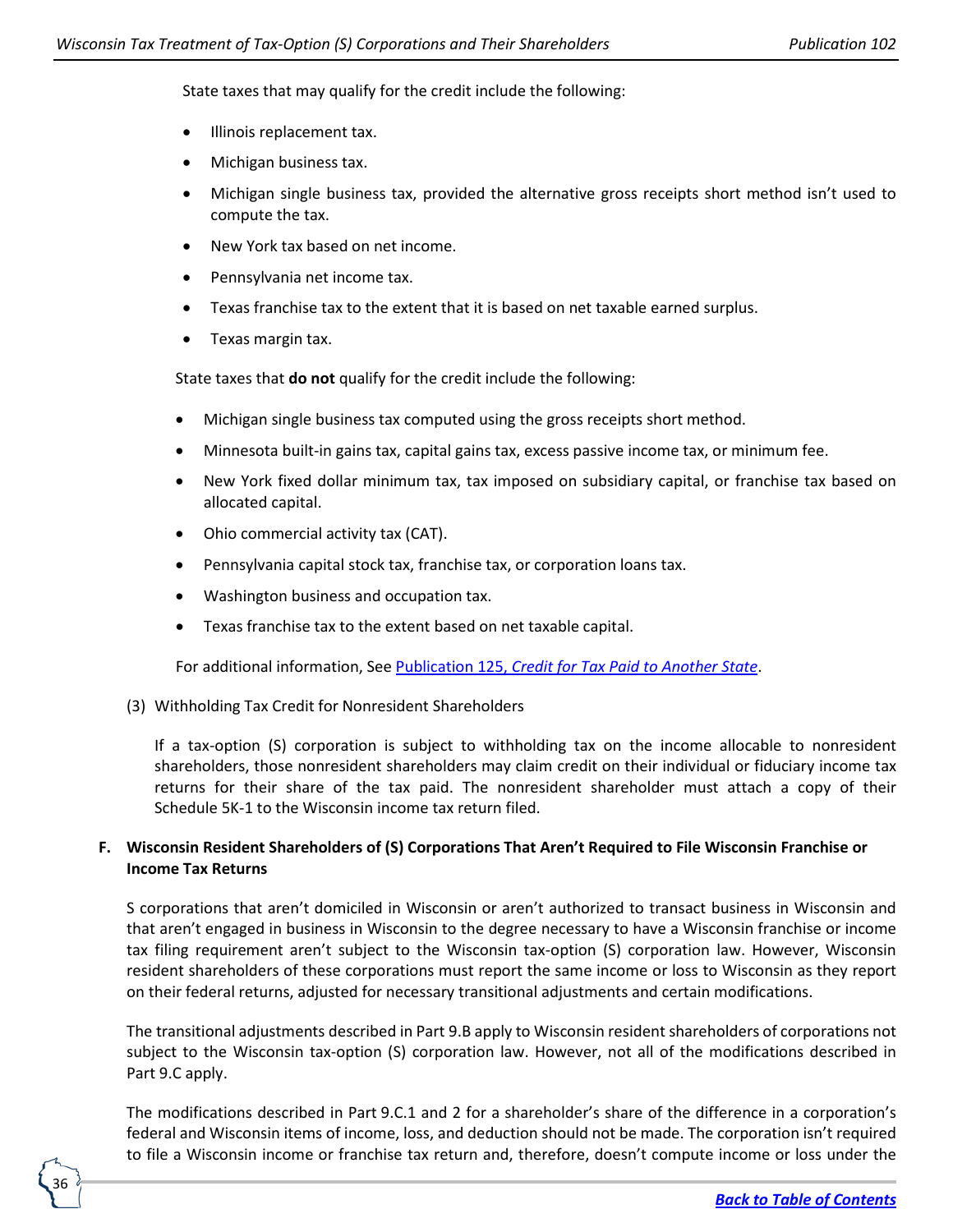Wisconsin Statutes. Thus, the items of income, loss, and deduction are passed through to the shareholders and included on the shareholders' Wisconsin returns in the same manner as for federal purposes.

Since income, loss, and deductions flow through separately to the Wisconsin return, modifications may be necessary to conform to Wisconsin law concerning the income taxable and the deductions allowable to a Wisconsin resident. For example, an addition modification is required for municipal bond interest, and a credit, instead of a deduction, may be allowable for charitable contributions.

A Wisconsin resident shareholder of such a corporation must modify federal S corporation income or loss for the federal and Wisconsin stock and debt basis differences described in Part 9.C.3 and 4. However, the characterization of distributions as dividend or nondividend is determined under the federal rules because no Wisconsin Accumulated Adjustments Account (AAA) is computed for the corporation.

A Wisconsin resident shareholder of this type of corporation also is entitled to modify federal S corporation income or loss for the shareholder's share of a federal deduction which the corporation chooses not to take on its federal return, but the benefit for which is claimed as a tax credit on its shareholders' individual federal returns.

**Example:** A federal S corporation, which is incorporated under the laws of Michigan, isn't engaged in business in Wisconsin and isn't required to file a Wisconsin franchise or income tax return. The corporation has two equal shareholders, one a Wisconsin resident and one a Michigan resident, who file returns on a calendar-year basis. The corporation computes \$24,000 of ordinary income on its 2021 federal calendar-year return, but doesn't claim a deduction for \$10,000 of wages paid under the federal work opportunity tax credit program.

Each of the shareholders will include \$12,000 (one-half share of the corporation's 2021 federal ordinary income of \$24,000) in 2021 federal adjusted gross income and will reduce their 2021 federal tax liability for their pro rata share of the work opportunity tax credit. The Wisconsin resident shareholder may make a subtraction modification for \$5,000 (one-half share of the unclaimed \$10,000 deduction for wages) on their 2021 Wisconsin return, leaving net S corporation income of \$7,000 in Wisconsin taxable income.

If a federal S corporation has elected out of Wisconsin tax-option status, its Wisconsin resident shareholders must make modifications to their federal adjusted gross income and Wisconsin itemized deduction credit to exclude all items of S corporation income, loss, and deduction. In addition, these shareholders must add to their federal adjusted gross income the amount of any distributions received from the corporation, to the extent these distributions are made from retained earnings of the corporation. These shareholders aren't eligible for credit for state income taxes they paid to other states on the S corporation income.

### **G. Composite Return for Nonresident Individual Shareholders**

### **Who May Participate in the Composite Return**

A tax-option (S) corporation that derives income from business transacted, services performed, or property located in Wisconsin may file Form 1CNS on behalf of its nonresident shareholders who derive no taxable income or deductible loss from Wisconsin other than their pro rata shares of the Wisconsin tax-option (S) corporation income or loss.

### **Who May Not Participate in the Composite Return**

A shareholder cannot participate in this composite return in any of the following cases:

• The shareholder is an entity other than an individual. However, if the shareholder is an LLC treated as a disregarded entity or a grantor trust that is not required to file Form 1041 for federal income tax purposes,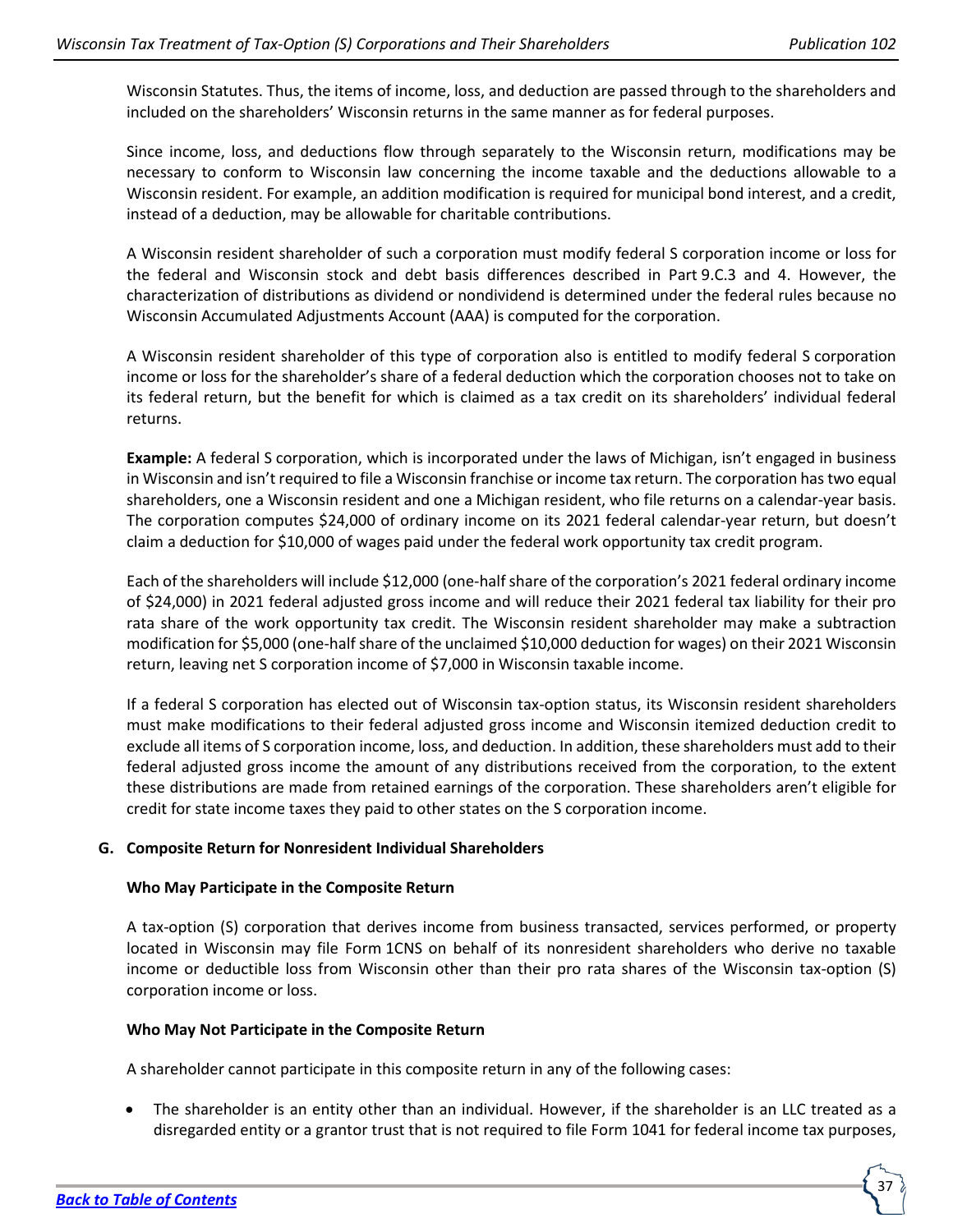the single member of the LLC or grantor of the grantor trust is deemed to be the shareholder for purposes of the Form 1CNS eligibility requirements.

- The shareholder is an electing small business trust (ESBT).
- The shareholder files their individual income tax return on a fiscal year basis.
- The shareholder is a Wisconsin resident during any part of the year.
- The shareholder derives taxable income from Wisconsin in the year other than their pro rata share of income or loss from one tax-option (S) corporation.
- The shareholder wishes to claim any tax credits or amounts deductible as itemized deductions.
- The shareholder is required to file Wisconsin Schedule RT, *Wisconsin Related Entity Expenses Disclosure Statement*, to report interest expenses, rental expenses, management fees, and intangible expenses that result from related party transactions between the shareholder and the corporation.
- The shareholder filed Form PW-2 and has been approved by the department to be exempt from passthrough withholding for the tax-option (S) corporation's current taxable year.

Shareholders who are full-year Wisconsin residents must file Wisconsin Form 1. Part-year resident shareholders and nonresident shareholders who may not participate in Form 1CNS must file Wisconsin Form 1NPR to report their own income.

### **What Income Is Reportable on Form 1CNS**

Report each qualifying and participating shareholder's pro rata share of taxable income or loss for the tax-option (S) corporation's taxable year ending between January 1, 2021, and December 31, 2021, on a 2021 Form 1CNS.

**Note:** For a tax-option (S) corporation on a 52-53 week taxable year, the taxable year is considered to end on the last day of the month closest to the end of the period.

### **When and Where to File**

The 2021 Form 1CNS is due April 18, 2022. However, the following extensions of time to file are available:

- Any extension allowed by the IRS for filing the tax-option (S) corporation's federal return automatically extends the due date of Form 1CNS to 30 days after the federal extended due date, provided a copy of the federal extension is filed with Form 1CNS.
- The corporation may receive an extension of time to file Form 1CNS by filing a statement with Form 1CNS which includes the following information: The federal extension provision being used and the name, address, and signature of each shareholder covered by the extension.
- Extensions to file allowed by the IRS to individual shareholders will also give Wisconsin extensions *to those particular shareholders*, provided a copy of the federal extension is filed with Form 1CNS. Other shareholders who don't have an extension may be subject to late filing fees and delinquent interest if Form 1CNS is filed after April 18, 2022. A separate \$50 late filing fee may be imposed on each shareholder who doesn't have an extension.

File electronically through th[e Federal/State E-Filing Program](https://www.revenue.wi.gov/Pages/OnlineServices/corp-partnership-third-party-vendors.aspx) or throug[h My Tax Account,](https://tap.revenue.wi.gov/mta/_/) the department's free electronic filing application.

# <span id="page-37-0"></span>**ENTITY-LEVEL TAX ELECTION**

### **A. Purpose of Election**

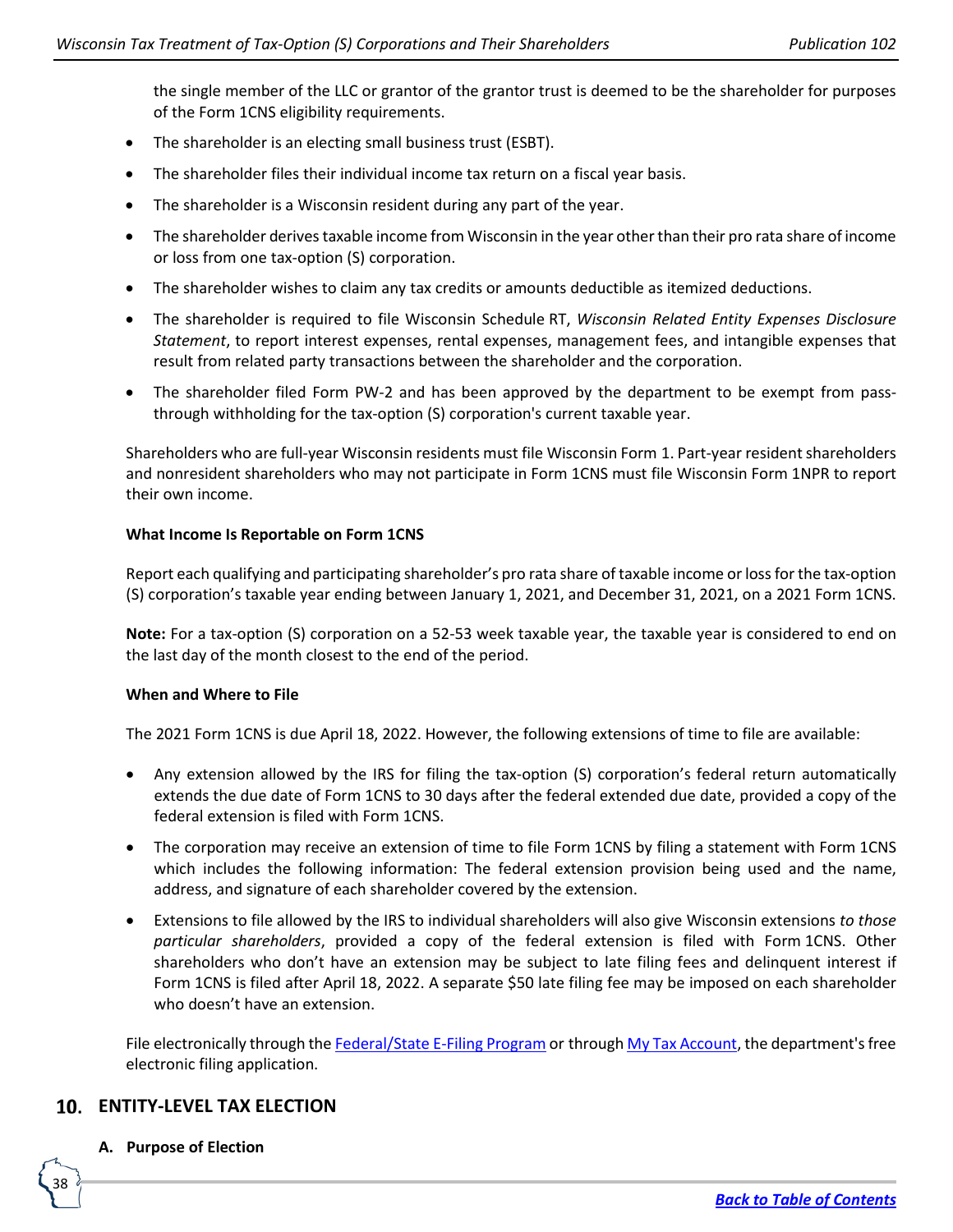For taxable years beginning on or after January 1, 2018, a tax-option (S) corporation or limited liability company treated as a tax-option (S) corporation, may elect to pay tax on items that would otherwise be taxable to the shareholders. For any year in which an election is made, shareholders do not include in their Wisconsin adjusted gross income their proportionate share of all items of income, gain, loss, or deduction of the tax-option (S) corporation.

### **B. Making the Election**

The election is made on the day Form 5S is filed and must be made annually on or before the extended due date of the Wisconsin Form 5S by checking box #7 in Part A of Form 5S, *Wisconsin Tax-Option (S) Corporation Franchise or Income Tax Return*. The tax-option (S) corporation must have consent from shareholders who hold an aggregate of more than 50 percent of the shares of a tax-option (S) corporation on the day of the election, according to sec. [71.365\(4m\)\(a\),](https://docs.legis.wisconsin.gov/statutes/statutes/71/V/365/4m/a) Wis. Stats. The election may be revoked by filing an amended Form 5S on or before the extended due date. Shareholders who hold an aggregate of more than 50 percent of the shares of the tax-option (S) corporation must consent to the revocation.

### **C. Computation of Tax**

The net income reportable to Wisconsin is taxed at 7.9% and is computed on Schedule 5S-ET, *Entity-Level Tax Computation*. The situs of income for an electing tax-option (S) corporation is determined as if the election under sec. [71.365\(4m\)\(a\),](https://docs.legis.wisconsin.gov/statutes/statutes/71/V/365/4m/a) Wis. Stats., was not made. Therefore, an electing tax-option (S) corporation must determine income attributable to Wisconsin for each shareholder according to secs. [71.04](http://docs.legis.wisconsin.gov/statutes/statutes/71/I/04) and [71.362,](http://docs.legis.wisconsin.gov/statutes/statutes/71/V/362) Wis. Stats., and use that method for determining the situs of income to the corporation.

### **D. Additional Information**

Additional information is available from the following: [common questions,](https://www.revenue.wi.gov/Pages/FAQS/ise-passthroughtaxscorp.aspx) [Schedule 5S-ET Instructions,](https://www.revenue.wi.gov/Pages/HTML/formpub.aspx) and [Schedule 5K-1 Instructions.](https://www.revenue.wi.gov/Pages/HTML/formpub.aspx)

# <span id="page-38-0"></span>**TAX TREATMENT OF DISTRIBUTIONS**

### **A. Wisconsin Accumulated Adjustments Account**

The **Wisconsin Accumulated Adjustments Account (AAA)** is an account of a tax-option (S) corporation that is used in taxable years beginning after December 31, 1982, to compute the Wisconsin tax effect of distributions from the corporation to its shareholders. The Wisconsin AAA will have a zero balance on the first day of the corporation's first taxable year as a tax-option (S) corporation beginning after December 31, 1982.

In the case of an existing non-Wisconsin S corporation that later begins doing business in Wisconsin, the Wisconsin AAA will have a zero balance on the first day of the first taxable year in which the corporation becomes subject to Wisconsin's franchise or income tax jurisdiction.

(1) Corporations Without Accumulated Earnings and Profits

At the end of the current taxable year, **if the corporation doesn't have accumulated earnings and profits for Wisconsin purposes**, the Wisconsin AAA is increased or decreased by the following items:

Increased by:

- Taxable income and gains, as determined under Wisconsin law.
- Nontaxable income earned in taxable year 1987 and thereafter (nontaxable income earned before 1987 didn't increase the Wisconsin AAA).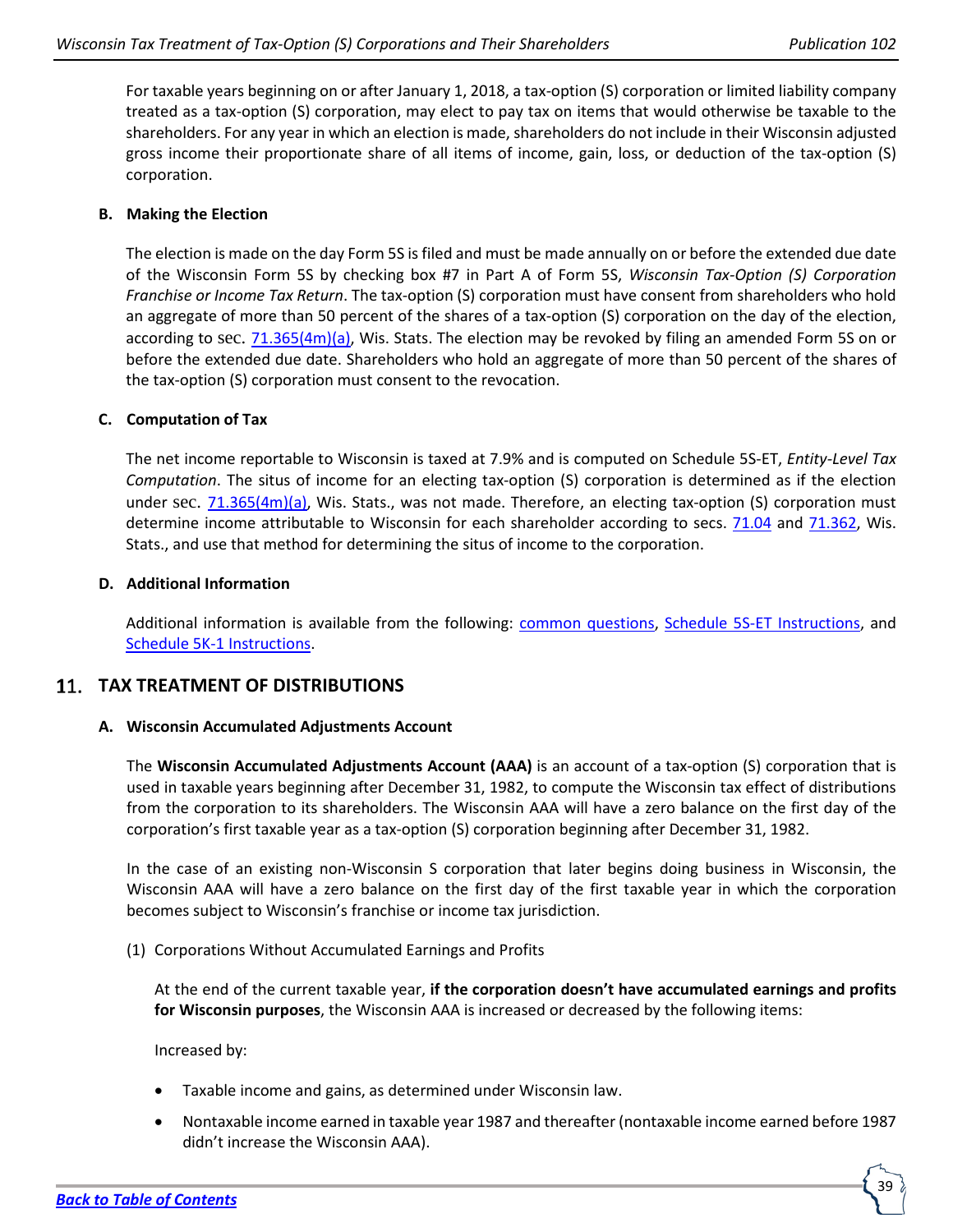Decreased by:

- Deductible losses and expenses, as determined under Wisconsin law.
- Nondeductible expenses, not due to timing differences (that is, expenses that are never deductible for Wisconsin purposes).
- Property distributions, including cash, made by the corporation that are applicable to the Wisconsin AAA.
- The amount of the early stage seed investment credit and supplement to the federal historic rehabilitation tax credit computed.
- (2) Corporations With Accumulated Earnings and Profits

At the end of the current taxable year, **if the corporation has accumulated earnings and profits for Wisconsin purposes**, the Wisconsin AAA is increased or decreased by the following items in the order listed:

- Increased by taxable income and gains, as determined under Wisconsin law.
- Decreased by:
	- o Deductible losses and expenses, as determined under Wisconsin law, and nondeductible expenses (that is, expenses that are never deductible for Wisconsin purposes). However, if the total decreases exceed the total increases above, the excess is a "net negative adjustment" that is taken into account in (3) below.
	- o Property distributions, including cash, other than dividend distributions from accumulated earnings and profits, unless the corporation elects to reduce accumulated earnings and profits first.

**Note:** Distributions cannot reduce the Wisconsin AAA below zero.

- o Any net negative adjustment.
- o The amount of early stage seed investment credit and supplement to the federal historic rehabilitation tax credit computed.

In this case, the Wisconsin AAA isn't increased by nontaxable income nor decreased by nondeductible expenses related to nontaxable income. Instead, adjustments for nontaxable income and related expenses are made to the Wisconsin Other Adjustments Account as explained below. If the tax-option (S) corporation is subject to a Wisconsin franchise tax measured by certain federal, state, and municipal government bond interest, that interest is treated as taxable income which increases the Wisconsin AAA.

**Note:** For purposes of the Wisconsin AAA, taxable income and deductible losses and expenses are the total company amounts as determined under Wisconsin law. The total company amounts are those before application of either apportionment or separate accounting to compute a multistate corporation's income, loss, and deductions attributable to Wisconsin.

As with the federal AAA, the Wisconsin AAA may have a negative balance. Due to past and current differences in the computation of income, loss, and deductions, the federal AAA and Wisconsin AAA may not have the same balance. This may create a difference between the federal and Wisconsin treatment of all or a part of any corporate distributions at the shareholder level.

### **B. Wisconsin Other Adjustments Account**

40

The **Wisconsin Other Adjustments Account (OAA)** is maintained only by corporations that have accumulated earnings and profits at year-end. Since 1987 was the first year for which a Wisconsin OAA may be used, the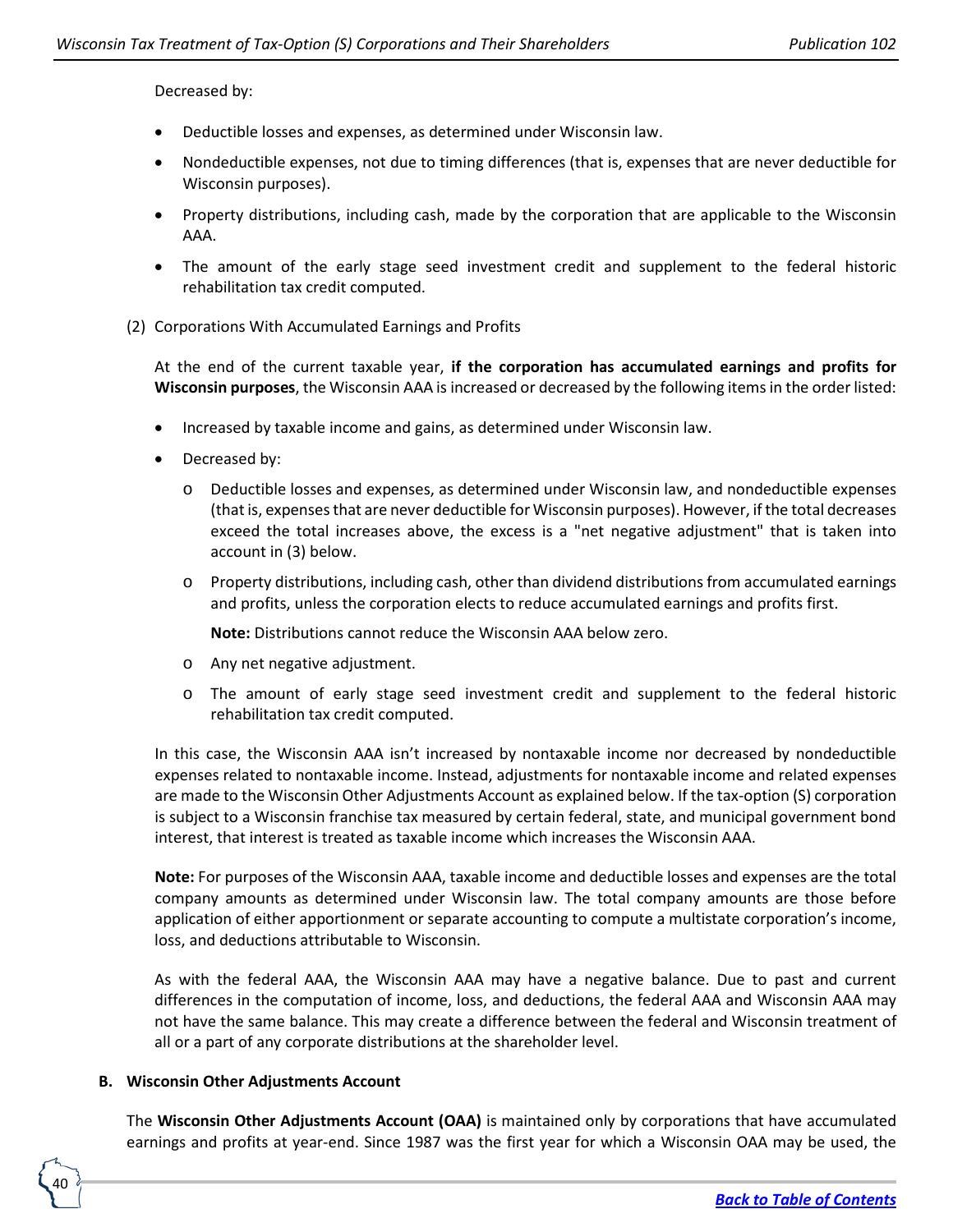Wisconsin OAA will have a zero balance at the beginning of the corporation's 1987 taxable year. The account is increased by nontaxable income and decreased by related expenses. The account is also decreased by any distributions during the taxable year that are applicable to the Wisconsin OAA.

If a tax-option (S) corporation is subject to a franchise tax measured by certain federal, state, and municipal government bond interest, that interest is treated as taxable income which increases the Wisconsin AAA, not the Wisconsin OAA. However, interest income that is exempt from Wisconsin taxation, such as interest on bonds issued by the government of Puerto Rico, increases the Wisconsin OAA.

If a tax-option (S) corporation is the beneficiary of a life insurance contract payable by reason of the death of an officer of the corporation, the following treatment applies:

- The proceeds of the officer's life insurance policy are nontaxable income of the corporation. The proceeds of life insurance policies paid to the beneficiary are generally excludable from gross income under sec. 101, IRC.
- If the corporation does not have accumulated earnings and profits, the corporation must add the officer's life insurance proceeds to its Wisconsin AAA. If the corporation has accumulated earnings and profits, the corporation must add the officer's life insurance proceeds to its Wisconsin OAA.
- The corporation may not add the increase in the cash surrender value of the officer's life insurance policy to its Wisconsin AAA or OAA.
- Officer's life insurance premiums paid by the corporation are nondeductible expenses. Premium payments are nondeductible under sec. 264, IRC, and Treasury Regulation sec. 1.264-1(b). Since this expense is related to nontaxable income, report it in the same account where the nontaxable income would be reported. If the corporation does not have accumulated earnings and profits, this account is its Wisconsin AAA. If the corporation has accumulated earnings and profits, this account is its Wisconsin OAA.

The Wisconsin AAA and OAA are reconciled for the year on Form 5S, Schedule 5M. Due to differences in the computation of Wisconsin, federal, and book net income or loss, the Wisconsin AAA and OAA may not agree with either the federal AAA and OAA or book balance sheet retained earnings (on Form 1120S, Schedule L).

### **C. Distributions**

For Wisconsin, property distributions, including cash, generally are treated as made from the following sources in the order shown:

(1) A nontaxable distribution of net income to the extent of the Wisconsin AAA, but not in excess of the shareholder's Wisconsin stock basis. For distributions made in taxable years beginning on or after January 1, 1997, the Wisconsin AAA is determined without regard to any "net negative adjustment" for the taxable year.

A **net negative adjustment** is the excess, if any, of reductions in the AAA for the taxable year, other than for distributions, over the increases in the AAA for the taxable year.

- (2) A nontaxable distribution of the shareholder's Wisconsin "previously taxed undistributed income" from the 1979 taxable year through the last taxable year beginning before January 1, 1983, but not excess of the shareholder's Wisconsin stock basis after applying the distributions in (1) above.
- (3) A taxable dividend to the extent of Wisconsin accumulated earnings and profits.
- (4) A nontaxable distribution of exempt income to the extent of the Wisconsin OAA, but not in excess of the shareholder's Wisconsin stock basis after applying the distributions in (1) and (2) above.
- (5) A nontaxable return of capital to the extent of the shareholder's Wisconsin stock basis after applying the distributions in (1), (2), and (4) above.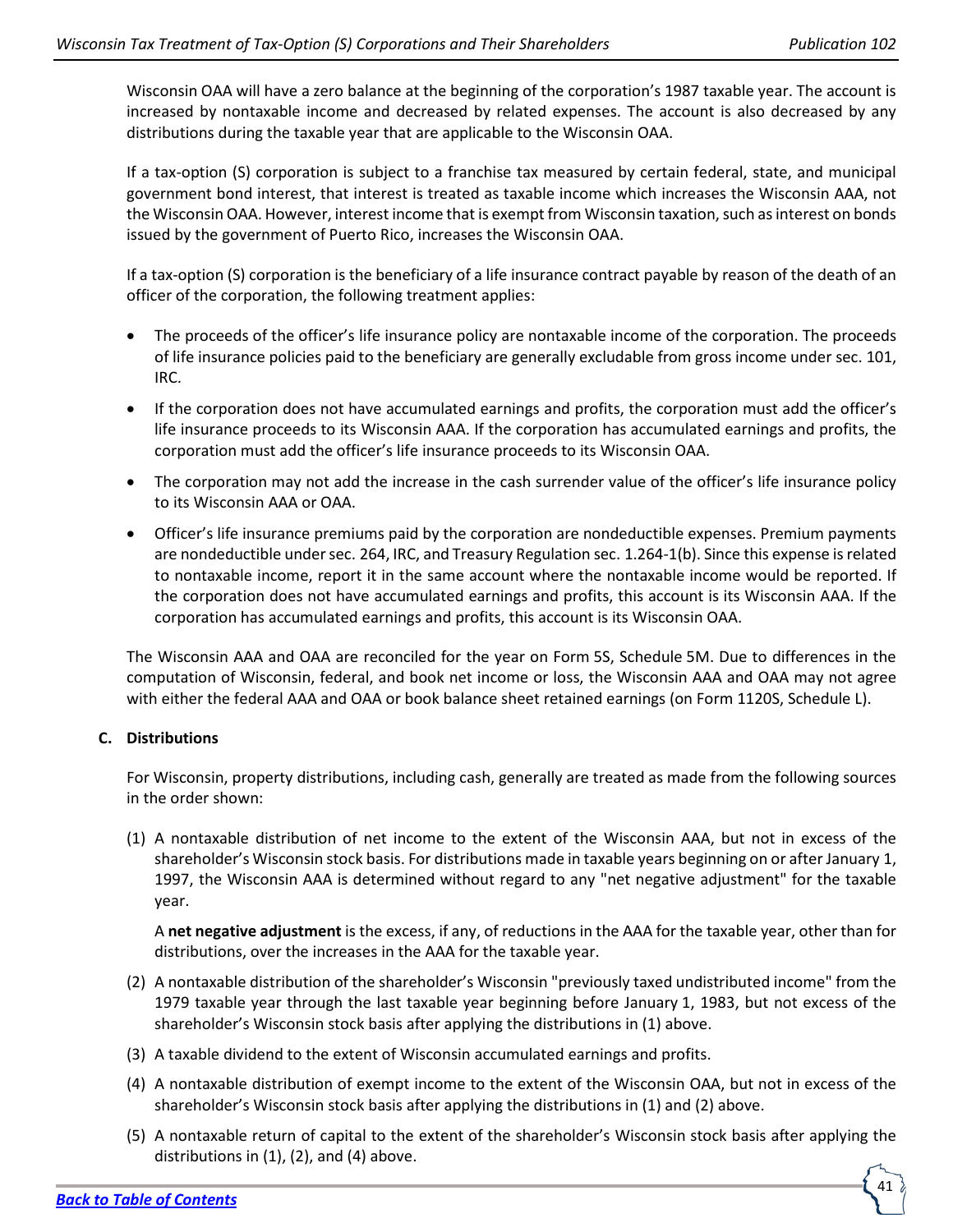All nondividend distributions in excess of basis are treated as taxable gain from the sale or exchange of property. Dividends are taxable as ordinary income.

If a tax-option (S) corporation makes more than one distribution to its shareholders during its taxable year and the total distribution exceeds the amount in the Wisconsin AAA at the end of the corporation's taxable year determined without regard to any net negative adjustment for the taxable year, allocate the amount in the Wisconsin AAA among the distributions on a proportionate basis.

The tax-option (S) corporation may elect, with the consent of its affected shareholders, to modify the ordering rules for distributions as follows:

- To distribute accumulated earnings and profits before making distributions from the Wisconsin AAA.
- To make a deemed dividend.

42

• To forgo distributions of previously taxed income.

If a Subchapter S election is revoked or terminated, distributions of money during the post-termination transition period by the former tax-option (S) corporation to its shareholders are nontaxable to the extent of the corporation's Wisconsin AAA, but not in excess of a shareholder's stock basis. These nontaxable distributions reduce the adjusted basis of the shareholder's stock.

Alternatively, the corporation may elect, with the consent of its affected shareholders, to have distributions of money treated as dividends not made from the AAA to the extent of the corporation's accumulated earnings and profits for Wisconsin purposes.

The making of any of the foregoing elections by the corporation, or its failure to do so, for federal purposes shall be deemed to be applicable for purposes of making the corresponding determinations with respect to the treatment of distributions under Wisconsin law, unless the corporation affirmatively makes different elections for Wisconsin tax purposes.

**Example 1:** A calendar-year corporation with accumulated earnings and profits at the end of 2020 elects to be an S corporation for 2021 and that election applies for Wisconsin purposes. In 2021, it has federal nonseparately stated income of \$30,000, including a \$70 deduction for the economic development surcharge, and municipal bond interest of \$5,000. The corporation's two shareholders each have a Wisconsin stock basis of \$4,000 on January 1, 2021. The corporation distributes \$35,000 on December 31, 2021.

Each shareholder will include \$17,535 of tax-option (S) corporation income in 2021 Wisconsin income (\$15,000 of nonseparately stated income for federal tax purposes plus \$35 of nondeductible economic development surcharge and \$2,500 of separately stated municipal bond interest, which are reported as addition modifications on the shareholder's Wisconsin return). Each shareholder's Wisconsin basis will increase by \$17,500 (\$17,535 of income minus \$35 of nondeductible expenses). The Wisconsin AAA will increase to \$35,000 (\$35,070 of income minus \$70 of nondeductible expenses). The distribution of \$35,000 is nontaxable and will decrease the Wisconsin AAA to zero and each shareholder's stock basis to \$4,000.

It should be noted that for federal tax purposes, only \$30,000 of the distribution is nontaxable. The balance of the distribution is taxable as a dividend since there were accumulated earnings and profits at the end of 2020, and the federal AAA isn't increased by tax-exempt income (the \$5,000 of municipal bond interest is exempt from federal taxation).

**Example 2:** Assume the same facts as in Example 1, except that the corporation distributes only \$30,000 on December 31, 2021.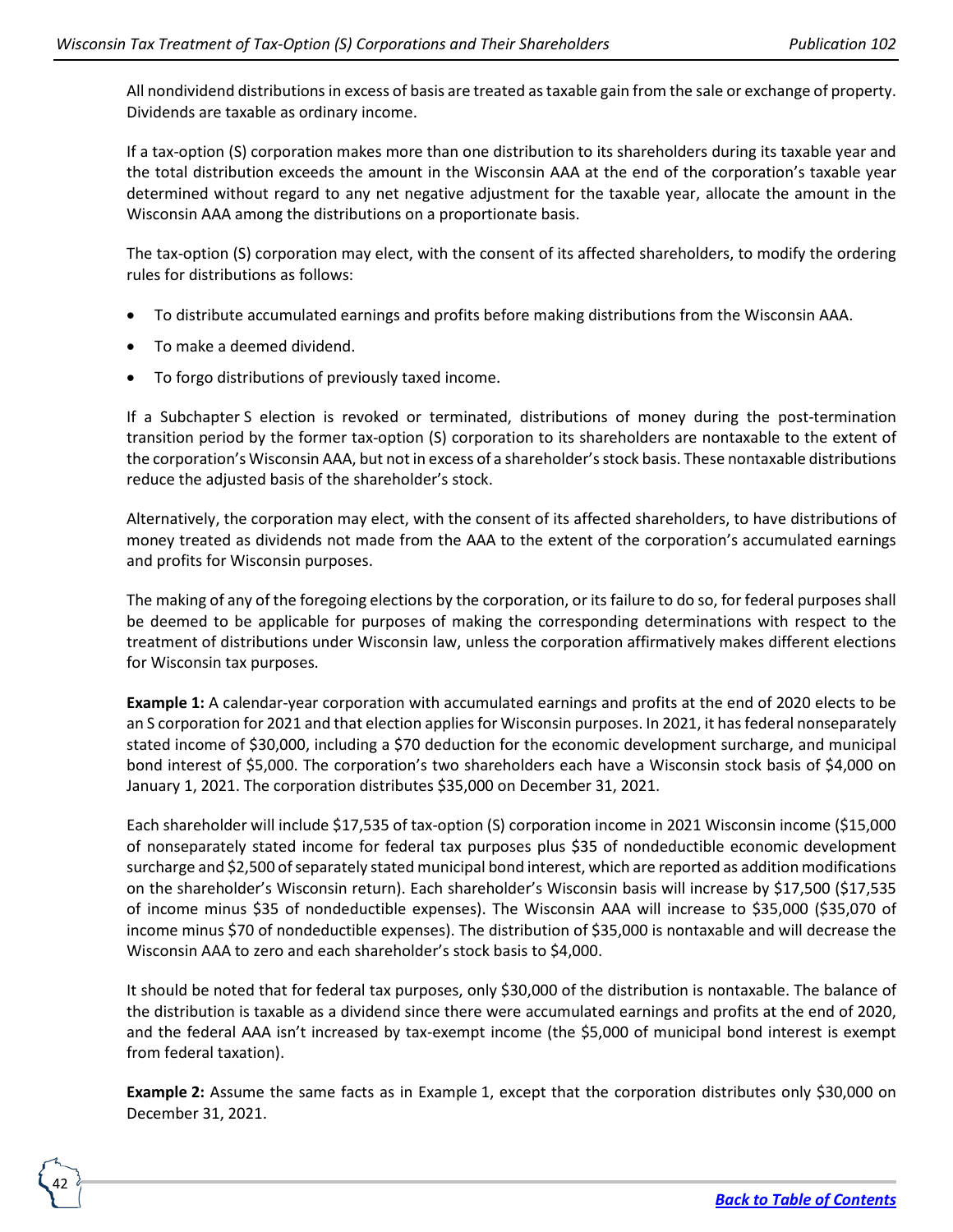Each shareholder will include \$17,535 of tax-option (S) corporation income in Wisconsin income. The Wisconsin basis of each shareholder's stock will increase by \$17,500. The Wisconsin AAA will increase to \$35,000. The \$30,000 distribution is nontaxable and will decrease the Wisconsin AAA to \$5,000 and each shareholder's basis to \$6,500.

For federal purposes, \$15,000 of nonseparately stated S corporation income is includable in each shareholder's federal income. Each shareholder's federal basis will increase by \$17,500 because tax-exempt income is included for this purpose. The \$30,000 distribution, which is nontaxable, will decrease the federal AAA to zero and each shareholder's federal basis by \$15,000.

**Example 3:** A Delaware corporation, which had been engaged in business solely in Florida, transfers its operations and begins doing business in Wisconsin during 2021. The corporation's sole shareholder becomes a Wisconsin resident on January 1, 2021. For 2021, the corporation has net income of \$25,000 for both federal and Wisconsin purposes. The corporation distributes \$40,000 in cash to its shareholder on December 31, 2021. The corporation's federal AAA has a \$20,000 balance on January 1, 2021. Since the corporation didn't do business in Wisconsin before 2021, its Wisconsin AAA has a zero balance on January 1, 2021.

For federal income tax purposes, the shareholder reports the \$25,000 of 2021 net income. The \$25,000 increases the federal AAA to \$45,000. The \$40,000 distribution decreases the federal AAA to \$5,000 at yearend. The distribution is nontaxable federally because it represents a distribution of previously taxed income.

For Wisconsin income tax purposes, the shareholder reports the \$25,000 of 2021 net income. The \$25,000 increases the Wisconsin AAA to \$25,000. The first \$25,000 of the distribution is nontaxable and decreases the AAA balance to zero at year-end. The \$15,000 balance of the distribution is nontaxable because it represents a distribution of income earned outside Wisconsin before the shareholder became a Wisconsin resident.

**Example 4:** Assume the same facts as in Example 3, except that the corporation's federal AAA has a negative \$10,000 balance on January 1, 2021, because the corporation had incurred losses in prior years.

For federal income tax purposes, the shareholder reports the \$25,000 of 2021 net income. The \$25,000 increases the federal AAA to \$15,000. The first \$15,000 of the distribution is nontaxable and decreases the federal AAA to zero at year-end. The shareholder must report the remaining \$25,000 of the distribution as a taxable dividend.

For Wisconsin income tax purposes, the shareholder reports the \$25,000 of 2021 net income. The \$25,000 increases the Wisconsin AAA to \$25,000. The first \$25,000 of the distribution is nontaxable and decreases the AAA balance to zero at year-end. The \$15,000 balance of the distribution is a taxable dividend.

**Example 5:** For 2021, a calendar-year tax-option (S) corporation without accumulated earnings and profits has an ordinary loss of \$10,000 and capital gain income of \$2,000 for federal and Wisconsin purposes. The corporation's sole shareholder has a federal and Wisconsin stock basis of \$9,000 on January 1, 2021. The corporation distributes \$6,000 to its shareholder during 2021.

The shareholder's federal and Wisconsin stock basis for purposes of determining the tax treatment of the distribution during 2021 is \$11,000 (\$9,000 adjusted basis on January 1 plus \$2,000 capital gain income). Therefore, the entire \$6,000 distribution is nontaxable. The nontaxable distribution reduces the shareholder's stock basis to \$5,000. The shareholder may deduct \$5,000 of the corporation's loss on the 2021 federal and Wisconsin income tax returns. This loss reduces the shareholder's stock basis to zero. The shareholder may carry over the remaining \$5,000 loss to future years.

**Example 6:** Assume the same facts as in Example 5, except that the corporation has \$5,000 of accumulated earnings and profits and an AAA of \$3,000 for federal and Wisconsin purposes. Since the corporation has a net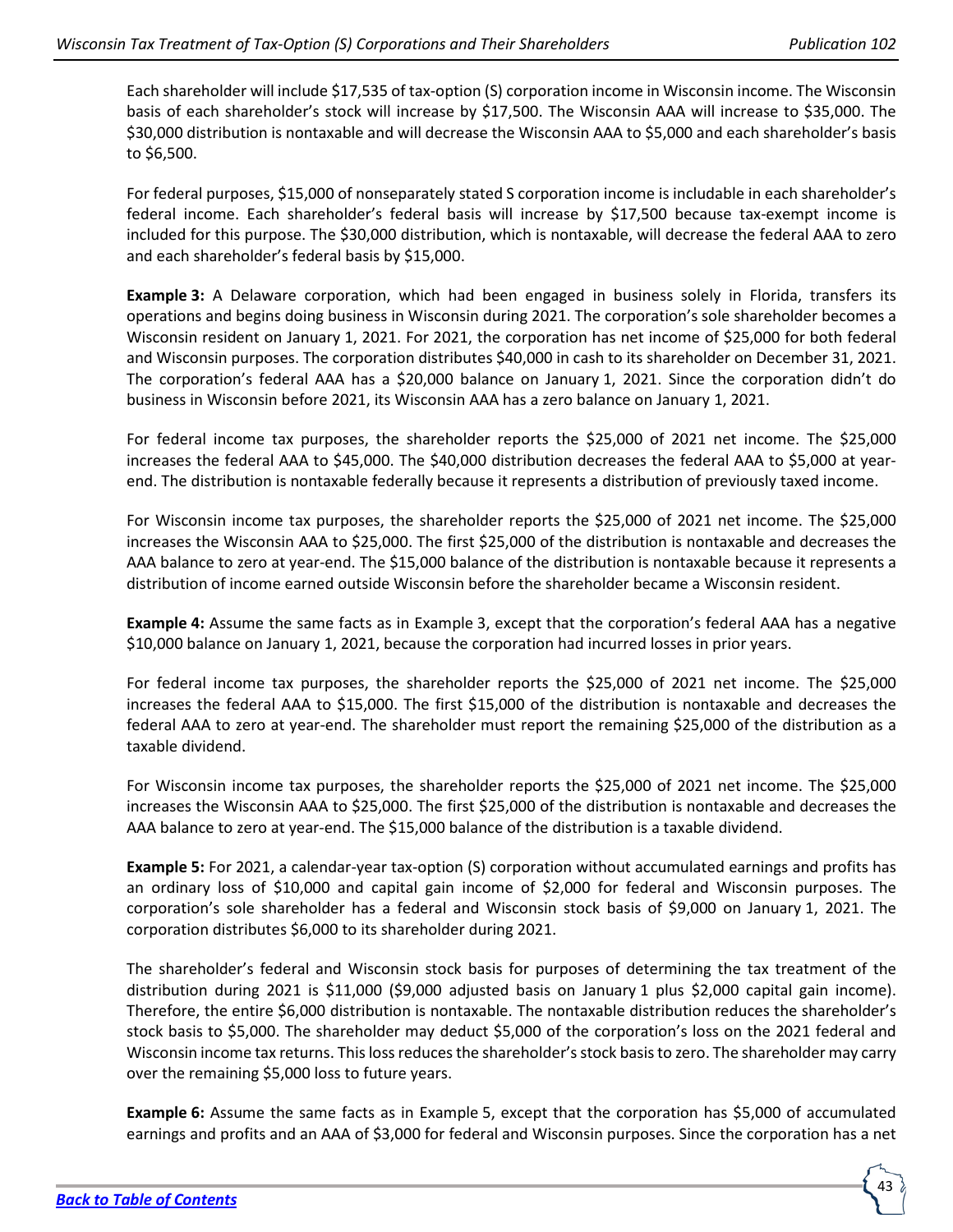negative adjustment for the 2021 taxable year, any net loss for the year is disregarded in adjusting the federal and Wisconsin AAA for purposes of determining the tax treatment of distributions made during the taxable year.

The shareholder receives a \$3,000 distribution out of the AAA and the remaining \$3,000 is treated as a dividend that reduces the corporation's earnings and profits to \$2,000 for federal and Wisconsin purposes.

The corporation's federal and Wisconsin AAA is increased by the \$2,000 capital gain and decreased by the \$10,000 ordinary loss, leaving an AAA of negative \$8,000.

The shareholder's \$9,000 federal and Wisconsin adjusted stock basis is increased to \$11,000 by the \$2,000 capital gain and reduced to \$8,000 by the \$3,000 distribution out of the AAA. The \$3,000 dividend distribution doesn't reduce the shareholder's stock basis. The shareholder may deduct \$8,000 of the corporation's ordinary loss, which reduces the shareholder's basis to zero. The shareholder may carry over the remaining \$2,000 loss to future years.

# <span id="page-43-0"></span>**SHAREHOLDER'S BASIS IN CAPITAL STOCK**

44

Through the end of a Subchapter S corporation's 1978 taxable year, each shareholder's Wisconsin basis in the corporation's capital stock equaled the shareholder's original investment (cost or other basis) plus additional capital contributions made by the shareholder and minus distributions of capital received.

Beginning with the 1979 taxable year (the first year to which Wisconsin's tax-option (S) law applies) and through the 1986 taxable year, a shareholder's Wisconsin basis is increased (decreased) each year by the share of the corporate net income (loss), as determined under Wisconsin law, for the year.

Beginning with the 1987 taxable year, a shareholder's Wisconsin basis is increased by all items of income, including tax-exempt income, as determined under Wisconsin law. *Taxable income must be reported on the shareholder's Wisconsin income tax return (if a return is required) for it to increase the shareholder's Wisconsin basis.*

A shareholder's Wisconsin stock basis is decreased, but not below zero, by:

• Distributions received of post-1978 taxable income (other than dividend distributions).

**Note:** For taxable years of the corporation beginning before January 1, 1997, a shareholder's Wisconsin stock basis is decreased by nondeductible expenditures and deductible losses and deductions before being decreased by these distributions.

- Nondeductible expenditures paid or accrued by the corporation during the year, not due to timing differences, as computed under Wisconsin law. Wisconsin's economic development surcharge and the federal excess net passive income tax are examples of nondeductible expenditures. For 1986 and prior taxable years, nondeductible expenditures included athletic or social club dues, expenses incurred on behalf of public officials, interest on the purchase of treasury stock, and payments to the spouse of a deceased officer.
- All deductible losses and deductions as computed under Wisconsin law.

**Note:** A shareholder may elect to decrease the stock basis by deductible losses and deductions prior to decreasing the basis by nondeductible expenses. If a shareholder makes this election, any nondeductible expenses that exceed the basis of the stock and debt owed to the shareholder by the corporation are treated as nondeductible expenses for the following taxable year. To make the election, the shareholder must attach a statement to the shareholder's timely filed original or amended return, as provided in the federal regulations. This election is effective for Wisconsin purposes unless the corporation affirmatively elects otherwise for Wisconsin purposes. Once made, the election applies to the year for which it is made and all future taxable years for the corporation, unless the Department of Revenue agrees to the revocation of the election.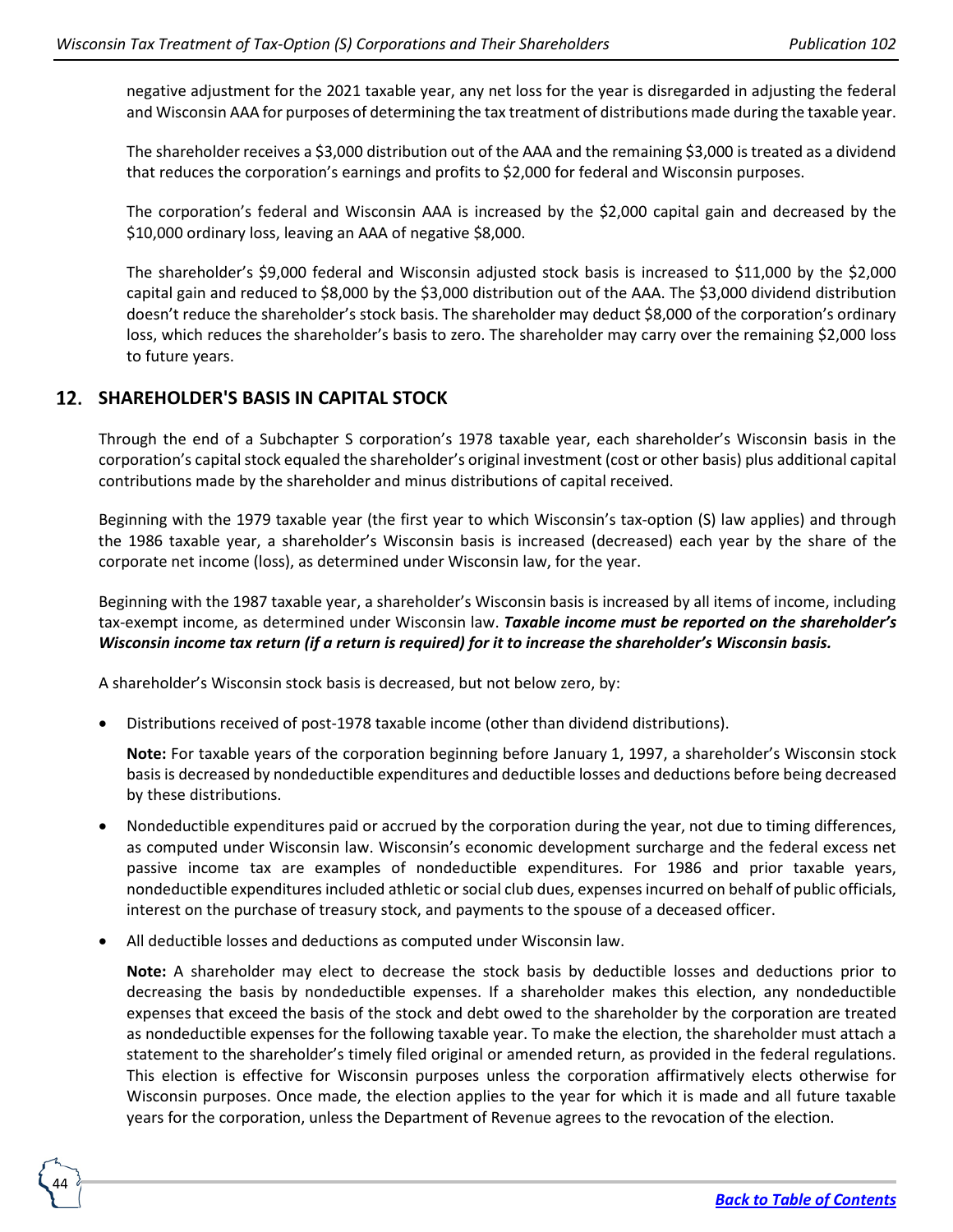• The shareholder's share of the early stage seed investment credit and supplement to the federal historic rehabilitation tax credit computed.

When figuring the Wisconsin basis in stock of a multistate corporation, use the shareholder's pro rata share of the total company income or loss as computed under Wisconsin law. This is the shareholder's income or loss before application of either apportionment or separate accounting to arrive at the amount attributable to Wisconsin activities.

If an existing non-Wisconsin S corporation subsequently begins doing business in Wisconsin, a shareholder's Wisconsin stock basis equals the federal adjusted basis on the first day of the taxable year in which the corporation becomes subject to Wisconsin's franchise or income tax jurisdiction. At the end of that taxable year, the shareholder's Wisconsin basis is adjusted for the items of income, loss, and deduction, as computed under Wisconsin law. The initial Wisconsin stock basis is figured the same way for both residents and nonresidents of Wisconsin.

In order to be certain that no item of income, allowable deduction, or basis is included in the computation of the shareholder's net income more than once or is omitted from the computation, it is necessary to maintain a separate schedule for computing the Wisconsin basis of the tax-option (S) corporation stock.

**Example 1:** A corporation with two equal Wisconsin resident shareholders has federal S corporation ordinary income for its year ended December 31, 2021, of \$5,000, while its Wisconsin net income for the year is \$6,000, \$5,000 of ordinary income and \$1,000 of municipal bond interest. No distributions of income for the year are made before December 31, 2021.

Each shareholder's federal basis of corporate stock at December 31, 2021, is increased by \$3,000 (the one-half share of the \$5,000 of ordinary income and \$1,000 of tax-exempt income). The individual shareholder's Wisconsin basis of the stock at that date is increased by \$3,000 (the one-half share of the \$5,000 of ordinary income and \$1,000 of municipal bond interest).

If one shareholder sells for a profit all of the shareholder's stock in the corporation on January 1, 2021, the shareholder's gain will be the same for Wisconsin and federal purposes, if there are no other differences in basis. For federal purposes, the shareholder's share of exempt income flows through to the shareholder. Beginning with the 1987 taxable year, the Wisconsin basis of the shareholder's capital stock is increased by the amount of any income that is exempt for Wisconsin tax purposes.

**Example 2:** A tax-option (S) corporation's 2021 Wisconsin net income differs from its 2021 federal S corporation income as follows:

| Federal S corporation income |                                                                              | 10,000 |
|------------------------------|------------------------------------------------------------------------------|--------|
| $\mathbf{1}$ .               | Excess of Wisconsin over federal amortization of<br>certain deductible costs | (600)  |
| 2.                           | Excess of Wisconsin over federal gain on disposition<br>of assets            | 6,000  |
| 3.                           | Nondeductible economic development surcharge                                 | 30     |
|                              | Wisconsin income                                                             |        |

The corporation and its two equal Wisconsin resident shareholders report on a calendar-year basis. Each shareholder's Wisconsin basis of the corporation's capital stock was \$12,000 on January 1, 2021. The corporation has no accumulated earnings and profits.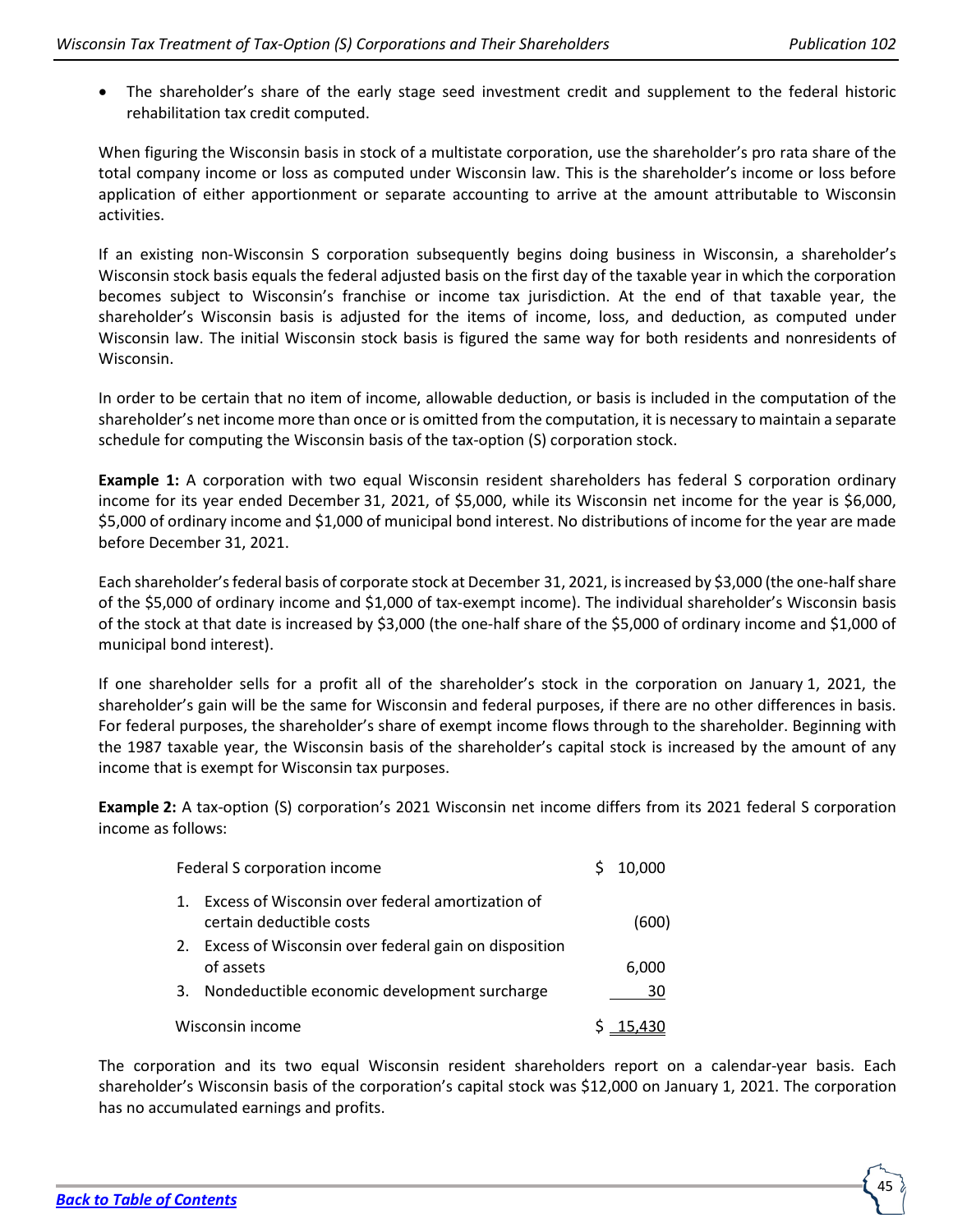Each shareholder will report \$5,000 of S corporation income on the 2021 federal income tax return and \$7,715 of tax-option (S) corporation income on the Wisconsin return.

If the corporation distributes \$10,000 (\$5,000 to each shareholder) on December 31, 2021, no part of this distribution is taxable for either federal or Wisconsin purposes. In this situation, each shareholder's Wisconsin stock basis is computed as follows:

| Wisconsin stock basis at January 1, 2021 |                                            |  | \$12,000 |
|------------------------------------------|--------------------------------------------|--|----------|
| Add:                                     | 1/2 of Wisconsin income                    |  | 7.715    |
|                                          | Subtract: December 31, 2021, distribution  |  | (5,000)  |
|                                          | 1/2 of nondeductible expense               |  | (15)     |
|                                          | Wisconsin stock basis at December 31, 2021 |  | S 14,700 |

**Example 3:** Assume the same facts as in Example 2, except that the S corporation had federal and Wisconsin accumulated earnings and profits of \$10,000 on January 1, 2021. Its federal Accumulated Adjustments Account (AAA) and its Wisconsin AAA both had a zero balance on January 1, 2021. The corporation distributes \$20,000 (\$10,000 to each shareholder) on December 31, 2021.

Each shareholder will still report \$5,000 of S corporation income on the 2021 federal income tax return and \$7,715 of tax-option (S) corporation income on the Wisconsin return.

The federal AAA will increase to \$10,000 while the Wisconsin AAA will increase to \$15,400 (\$15,430 of income minus \$30 of nondeductible expenses).

Of the \$10,000 distribution received by each shareholder, \$5,000 is treated as a nontaxable distribution (decreasing the federal AAA to zero) and \$5,000 is a taxable dividend for federal tax purposes. For Wisconsin, \$7,700 is a nontaxable distribution, which decreases the Wisconsin AAA to zero, and \$2,300 is a taxable dividend.

The federal accumulated earnings and profits are reduced to zero, and the Wisconsin accumulated earnings and profits are decreased by \$4,600 to \$5,400.

In this situation, each shareholder's Wisconsin basis is computed as follows:

|                                            | \$12,000 |
|--------------------------------------------|----------|
| Add:<br>1/2 of Wisconsin income            | 7.715    |
| Subtract: December 31, 2021, distribution  | (7,700)  |
| 1/2 of nondeductible expense               | (15)     |
| Wisconsin stock basis at December 31, 2021 | \$12,000 |

**Example 4:** A corporation was incorporated on January 1, 2020, and its two shareholders each invested \$10,000 in exchange for equal shares of capital stock. The corporation elected to be taxed under federal Subchapter S beginning with its 2020 calendar year, and that election applies for Wisconsin purposes. The corporation does business in and outside Wisconsin. Shareholder A is a full-year Wisconsin resident and Shareholder B is a nonresident of Wisconsin.

For 2020, the corporation computes a net loss of \$8,000, of which 45% is attributable to Wisconsin. The loss reduces the Wisconsin AAA to negative \$8,000.

For 2021, the corporation computes ordinary income of \$14,000, of which 40% is attributable to Wisconsin. The income increases the Wisconsin AAA by \$14,000 to \$6,000. The corporation distributes \$1,000 to each of its shareholders on December 31, 2021. The distributions reduce the Wisconsin AAA to \$4,000.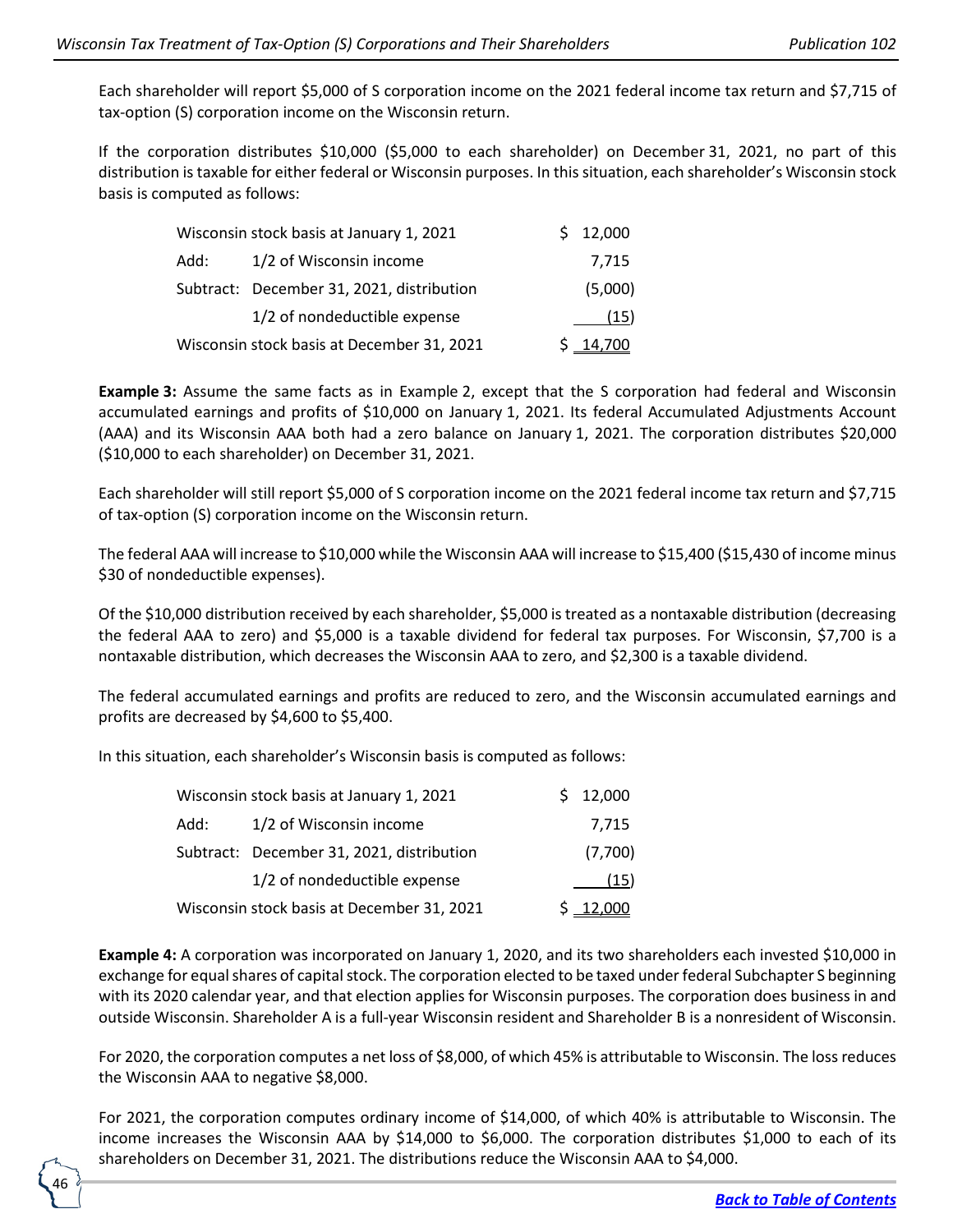Shareholder A will deduct \$4,000 (50% x \$8,000) of tax-option (S) corporation net loss on the 2020 Wisconsin return and will report \$7,000 (50% x \$14,000) of ordinary income on the 2021 Wisconsin return. The \$1,000 distribution Shareholder A receives on December 31, 2021, is nontaxable since it doesn't exceed the Wisconsin AAA balance or Shareholder A's Wisconsin stock basis.

Shareholder B will deduct \$1,800 (50% x 45% x \$8,000) of tax-option (S) corporation net loss on the 2020 Wisconsin return and will report \$2,800 (50% x 40% x \$14,000) of ordinary income on the 2021 Wisconsin return. The \$1,000 distribution Shareholder B receives is nontaxable by Wisconsin since it doesn't exceed the Wisconsin AAA balance or the Wisconsin stock basis and since Shareholder B is a nonresident.

Each shareholder's Wisconsin stock basis is computed as follows:

|                                           | А       | В       |
|-------------------------------------------|---------|---------|
| Wisconsin stock basis at January 1, 2020  | 10,000  | 10,000  |
| Subtract: 1/2 of 2020 loss                | (4,000) | (4,000) |
| Wisconsin stock basis, December 31, 2020  | 6,000   | 6,000   |
| Add: 1/2 of 2021 income                   | 7,000   | 7,000   |
| Subtract: December 31, 2021, distribution | (1,000) | (1,000) |
| Wisconsin stock basis, December 31, 2021  | 12,000  | 12,000  |

If Shareholder B becomes a Wisconsin resident on January 1, 2022, the Wisconsin stock basis on that date will be \$12,000.

# <span id="page-46-0"></span>**ADDITIONAL INFORMATION AND FORMS**

If, after reading this publication, you have any questions about the Wisconsin tax law relating to tax-option (S) corporations, you may call or visit any Wisconsin Department of Revenue office at:

**Email . . .** [DORFranchise@wisconsin.gov](https://www.revenue.wi.gov/Pages/ContactUs/dorhelp.aspx?subject=dorfranchise)

**Telephone . . .** (608) 266-2772

Telephone help is also available using TTY equipment. Call the Wisconsin Telecommunications Relay System at 711 or, if no answer, (800) 947-3529. These numbers are to be used only when calling with TTY equipment.

**FAX . . .** (608) 267-0834

**Write** . . . **Mail Stop 3-107** Audit Bureau Wisconsin Department of Revenue PO Box 8906 Madison, WI 53708-8906

If you need forms, you may:

- Download forms from the Department of Revenue's Internet website at [revenue.wi.gov](https://www.revenue.wi.gov/Pages/HTML/formpub.aspx)
- Call (608) 266-1961
- Call or visit any Wisconsin Department of Revenue office